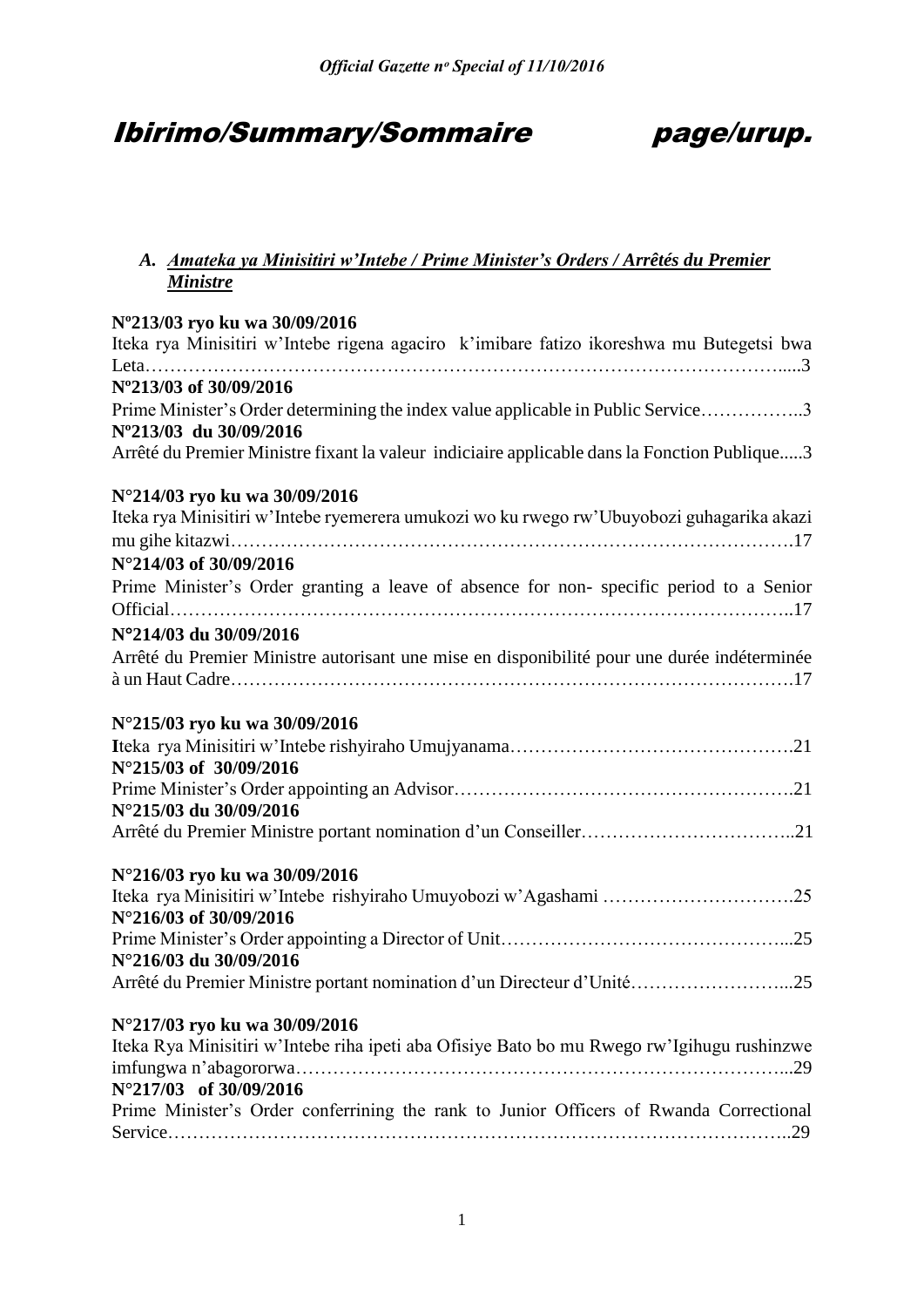| N°217/03 du 30/09/2016                                                                       |
|----------------------------------------------------------------------------------------------|
| Arrêté du Premier Ministre portant attribution de grade aux Officiers Subalternes du Service |
|                                                                                              |
|                                                                                              |
| N°218/03 ryo ku wa 30/09/2016                                                                |
| Iteka rya Minisitiri w'intebe rishyira mu kiruhuko cy'izabukuru ba Ofisiye Bato bo mu Rwego  |
|                                                                                              |
| N° 218/03 of 30/09/2016                                                                      |
| Prime Minister's Order granting retirement to Junior Officers of Rwanda Correctional         |
|                                                                                              |
| N°218/03 du 30/09/2016                                                                       |
| Arrêté du Premier Ministre portant mise en retraite des Officiers Subalternes du Service     |
|                                                                                              |
|                                                                                              |
| N°219/03 ryo ku wa 30/09/2016                                                                |
| Iteka rya Minisitiri w'intebe risezerera nta mpaka Ofisiye Muto wo mu Rwego rw'Igihugu       |
|                                                                                              |
| N°219/03 of 30/09/2016                                                                       |
| Prime Minister's Order dismissing with disgrace a Junior Officer of Rwanda Correctional      |
|                                                                                              |
| N°219/03 du 30/09/2016                                                                       |
| Arrêté du Premier Ministre portant démission d'office d'un Officier Subalterne du Service    |
|                                                                                              |
|                                                                                              |
| N°220/03 ryo ku wa 30/09/2016                                                                |
| Iteka rya Minisitiri w'intebe risezerera nta mpaka Ofisiye Muto wo mu Rwego rw'Igihugu       |
|                                                                                              |
| N°220/03 of 30/09/2016                                                                       |
| Prime Minister's Order dismissing with disgrace a Junior Officer of Rwanda Correctional      |
|                                                                                              |

| N°220/03 du 30/09/2016                             |  |
|----------------------------------------------------|--|
| Arrêté du Premier Ministre portant démission d'off |  |

| Arrêté du Premier Ministre portant démission d'office d'un Officier Subalterne du Service |  |  |  |  |
|-------------------------------------------------------------------------------------------|--|--|--|--|
|                                                                                           |  |  |  |  |

# **N° 222/03 ryo ku wa 11/10/2016**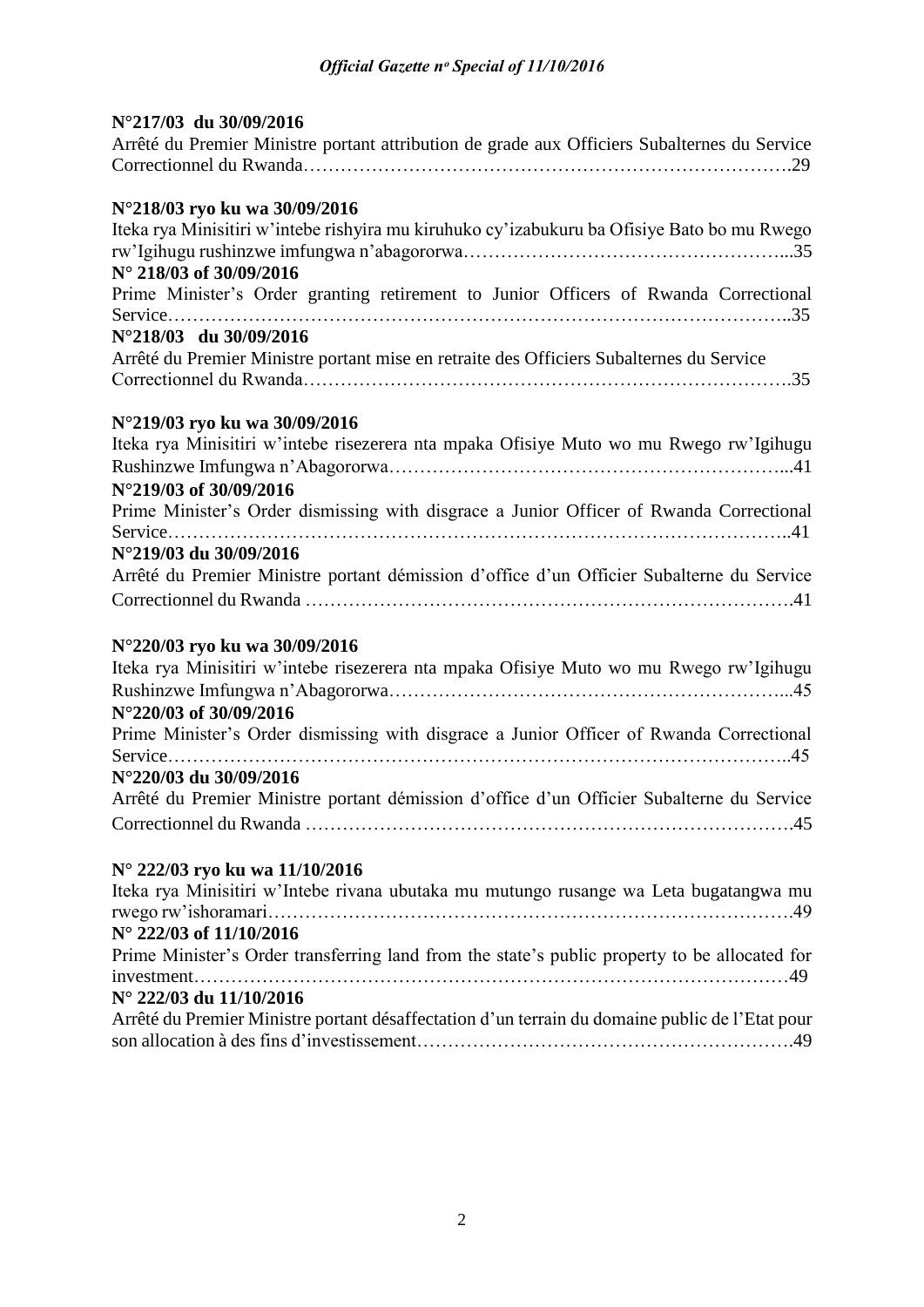**ITEKA RYA MINISITIRI W'INTEBE PRIME MINISTER'S ORDER Nº213/03 ARRETE DU PREMIER MINISTRE Nº213/03 RYO KU WA 30/09/2016 RIGENA OF 30/09/2016 DETERMINING THE Nº213/03 DU 30/09/2016 FIXANT LA AGACIRO K'IMIBARE IKORESHWA MU BUTEGETSI BWA PUBLIC SERVICE LETA INDEX VALUE APPLICABLE IN VALEUR INDICIAIRE APPLICABLE DANS LA FONCTION PUBLIQUE** 

#### **ISHAKIRO**

#### **TABLE OF CONTENTS**

**TABLE DES MATIERES**

#### **Ingingo ya mbere: Icyo iri teka rigamije Ingingo ya 2: Agaciro k'imibare fatizo Article 2: Applicable index value ikoreshwa Ingingo ya 3: Abashinzwe gushyira mu bikorwa iri teka Ingingo va 4: Ivanwaho zinyuranyije n'iri teka Ingingo ya 5: Igihe iteka ritangira Article 5: Commencement gukurikizwa Article One: Purpose of this Order Article 3: Authorities responsible for the implementation of this Order Article 4: Repealing provision Article premier: Objet du présent arrêté Article 2: Valeur indiciaire applicable Article 3: Autorités chargées de l'exécution du présent arrêté Article 4: Disposition abrogatoire Article 5: Entrée en vigueur**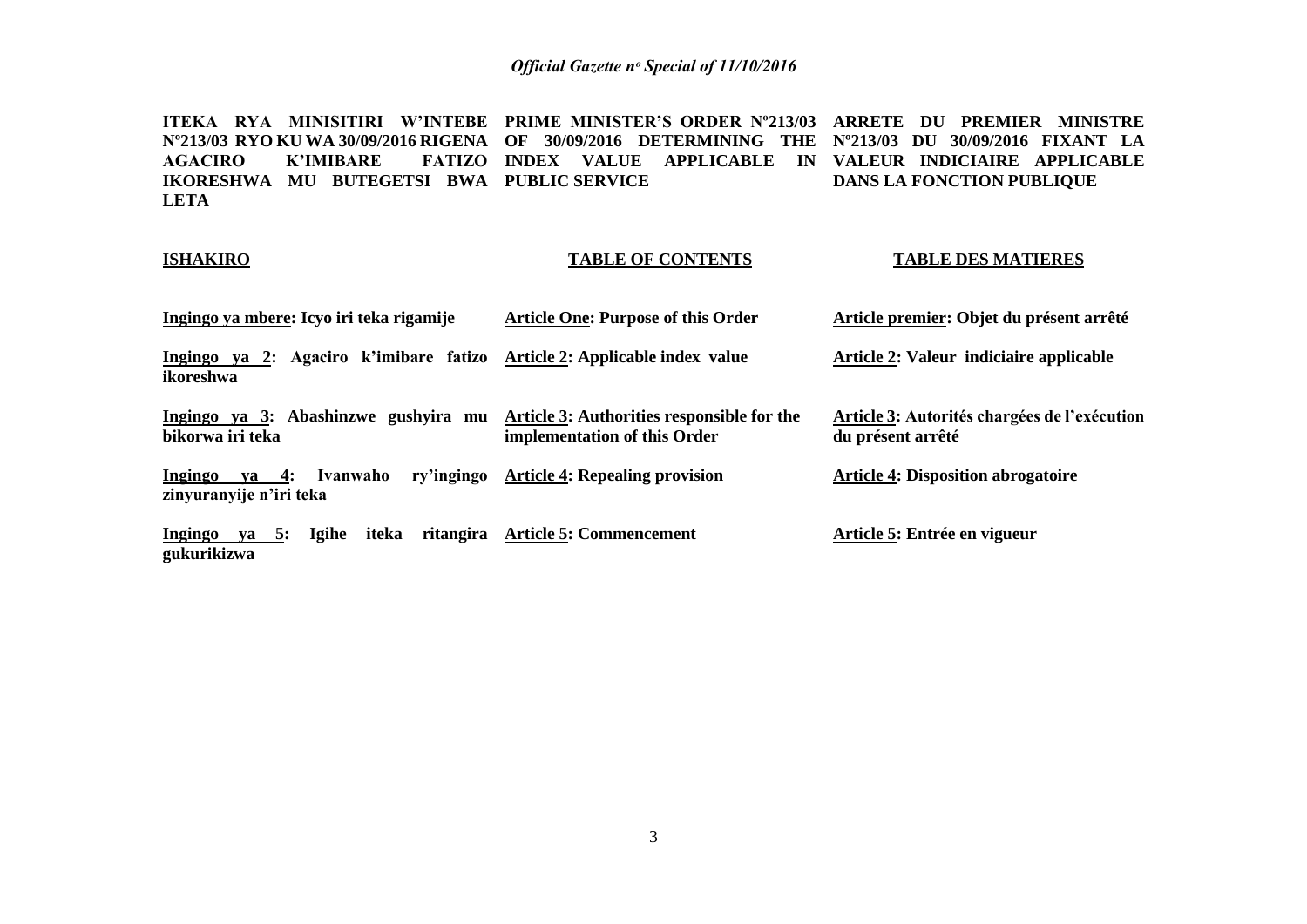**ITEKA RYA MINISITIRI W'INTEBE PRIME MINISTER'S ORDER Nº213/03 ARRETE DU PREMIER MINISTRE Nº213/03 RYO KU WA 30/09/2016 RIGENA OF 30/09/2016 DETERMINING THE Nº213/03 DU 30/09/2016 FIXANT LA AGACIRO K'IMIBARE IKORESHWA MU BUTEGETSI BWA PUBLIC SERVICE LETA INDEX VALUE APPLICABLE IN VALEUR INDICIAIRE APPLICABLE DANS LA FONCTION PUBLIQUE**

### **Minisitiri w'Intebe;**

#### **The Prime Minister;**

#### **Le Premier Ministre;**

Ashingiye ku Itegeko Nshinga rya Repubulika y'u Rwanda ryo mu 2003 ryavuguruwe mu 2015, cyane cyane mu ngingo zaryo, iya 119, iya 120, iya 122 n'iya 176;

Ashingiye ku Itegeko nº 86/2013 ryo ku wa 11/09/2013 rishyiraho sitati rusange igenga abakozi ba Leta, cyane cyane mu ngingo yaryo ya 55;

Bisabwe na Minisitiri w'Abakozi ba Leta n'Umurimo;

Inama y'Abaminisitiri yateranye ku wa 10/08/2016 imaze kubisuzuma no kubyemeza; After consideration and approval by the Cabinet, in its session of 10/08/2016;

Pursuant to the Constitution of the Republic of Rwanda of 2003 revised in 2015, especially in Articles 119, 120, 122 and 176;

Pursuant to Law n° 86/2013 of 11/09/2013 establishing the general statutes for public

On proposal by the Minister of Public Service

service, especially in Article 55;

Vu la Constitution de la République du Rwanda de 2003 révisée en 2015, spécialement en ses articles 119, 120, 122 et 176;

Vu la Loi n° 86/2013 du 11/09/2013 portant statut général de la fonction publique, spécialement en son article 55;

Sur proposition du Ministre de la Fonction Publique et du Travail;

Après examen et adoption par le Conseil des Ministres, en sa séance du 10/08/2016;

**ATEGETSE:**

**HEREBY ORDERS:**

and Labour;

**ARRETE:**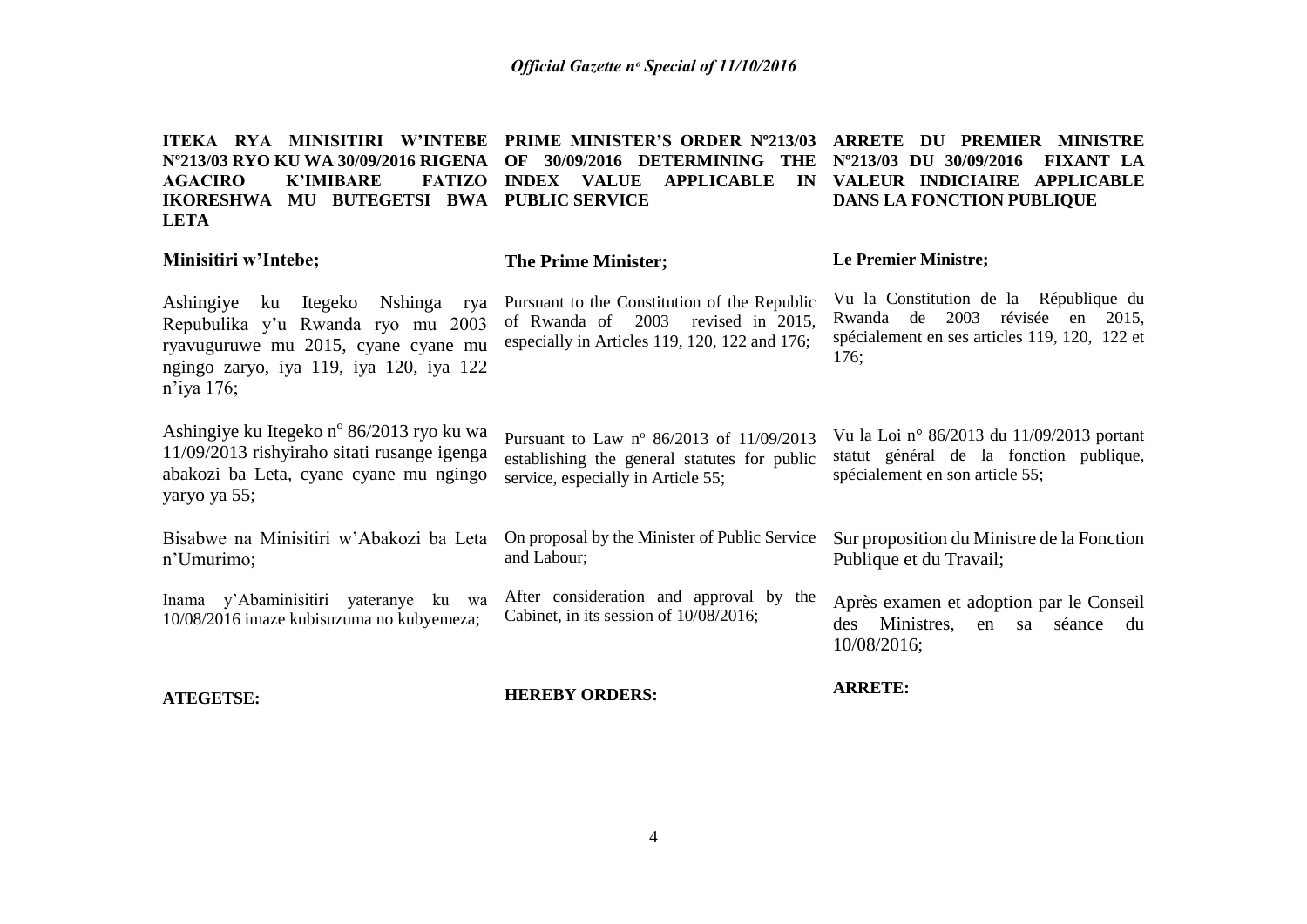| Ingingo ya mbere: Icyo iri teka rigamije                                                                                                            | <b>Article One: Purpose of this Order</b>                                                                                                                             | Article premier: Objet du présent arrêté                                                                                                                                |
|-----------------------------------------------------------------------------------------------------------------------------------------------------|-----------------------------------------------------------------------------------------------------------------------------------------------------------------------|-------------------------------------------------------------------------------------------------------------------------------------------------------------------------|
| Iri teka rigena agaciro k'imibare fatizo<br>ikoreshwa ku nzego zo mu butegetsi bwa Leta<br>ziri ku mugereka wa I w'iri teka.                        | This Order determines index value for organs<br>of the public service indicated in Annex I of<br>this Order.                                                          | Le présent arrêté fixe la valeur indiciaire dans<br>les organes de la fonction publique qui sont en<br>annexe I du présent arrêté.                                      |
| Ingingo ya 2: Agaciro k'imibare fatizo                                                                                                              | <b>Article 2: Index value</b>                                                                                                                                         | Article 2: La valeur indiciaire                                                                                                                                         |
| z'imyanya<br>y'imirimo<br>n'agaciro<br>Inzego<br>k'imibare fatizo bijyana biri ku mugereka wa II<br>w'iri teka.                                     | Job levels and corresponding index values are<br>in Annex II of this Order.                                                                                           | Les niveaux d'emplois et les<br>valeurs<br>indiciaires correspondant sont en annexe II du<br>présent arrêté.                                                            |
| Ingingo ya 3: Abashinzwe gushyira mu<br>bikorwa iri teka                                                                                            | <b>Article 3: Authorities responsible for the</b><br>implementation of this Order                                                                                     | Article 3: Autorités chargées de l'exécution<br>du présent arrêté                                                                                                       |
| Minisitiri w'Abakozi ba Leta n'Umurimo, na<br>Minisitiri w'Imari n'Igenamigambi basabwe<br>kubahiriza iri teka.                                     | The Minister of Public Service and Labour<br>and the Minister of Finance and Economic<br>Planning<br>entrusted<br>with<br>are<br>the<br>implementation of this Order. | Le Ministre de la Fonction Publique et du<br>Travail et le Ministre des Finances et de la<br>Planification Economique sont chargés de<br>l'exécution du présent arrêté. |
|                                                                                                                                                     |                                                                                                                                                                       |                                                                                                                                                                         |
| ry'ingingo<br>Ingingo ya<br>Ivanwaho<br>4:<br>zinyuranyije n'iri teka                                                                               | <b>Article 4: Repealing provision</b>                                                                                                                                 | <b>Article 4: Disposition abrogatoire</b>                                                                                                                               |
| Ingingo zose z'amateka abanziriza iri kandi<br>zinyuranyije na ryo zivanyweho.                                                                      | All prior provisions contrary to this Order are<br>repealed.                                                                                                          | Toutes les dispositions antérieures contraires<br>au présent arrêté sont abrogées.                                                                                      |
| Ingingo ya 5: Igihe iteka ritangira<br>gukurikizwa                                                                                                  | <b>Article 5: Commencement</b>                                                                                                                                        | Article 5: Entrée en vigueur                                                                                                                                            |
| Iri teka ritangira gukurikizwa ku munsi<br>ritangarijweho mu Igazeti ya Leta ya<br>Repubulika y'u Rwanda. Agaciro karyo gahera<br>ku wa 01/08/2016. | This Order comes into force on the date of its<br>publication in the Official Gazette of the<br>Republic of Rwanda. It takes effect as of<br>01/08/2016.              | Le présent arrêté entre en vigueur le jour de sa<br>publication au Journal Officiel de la<br>République du Rwanda. Il sort ses effets à<br>partir du 01/08/2016.        |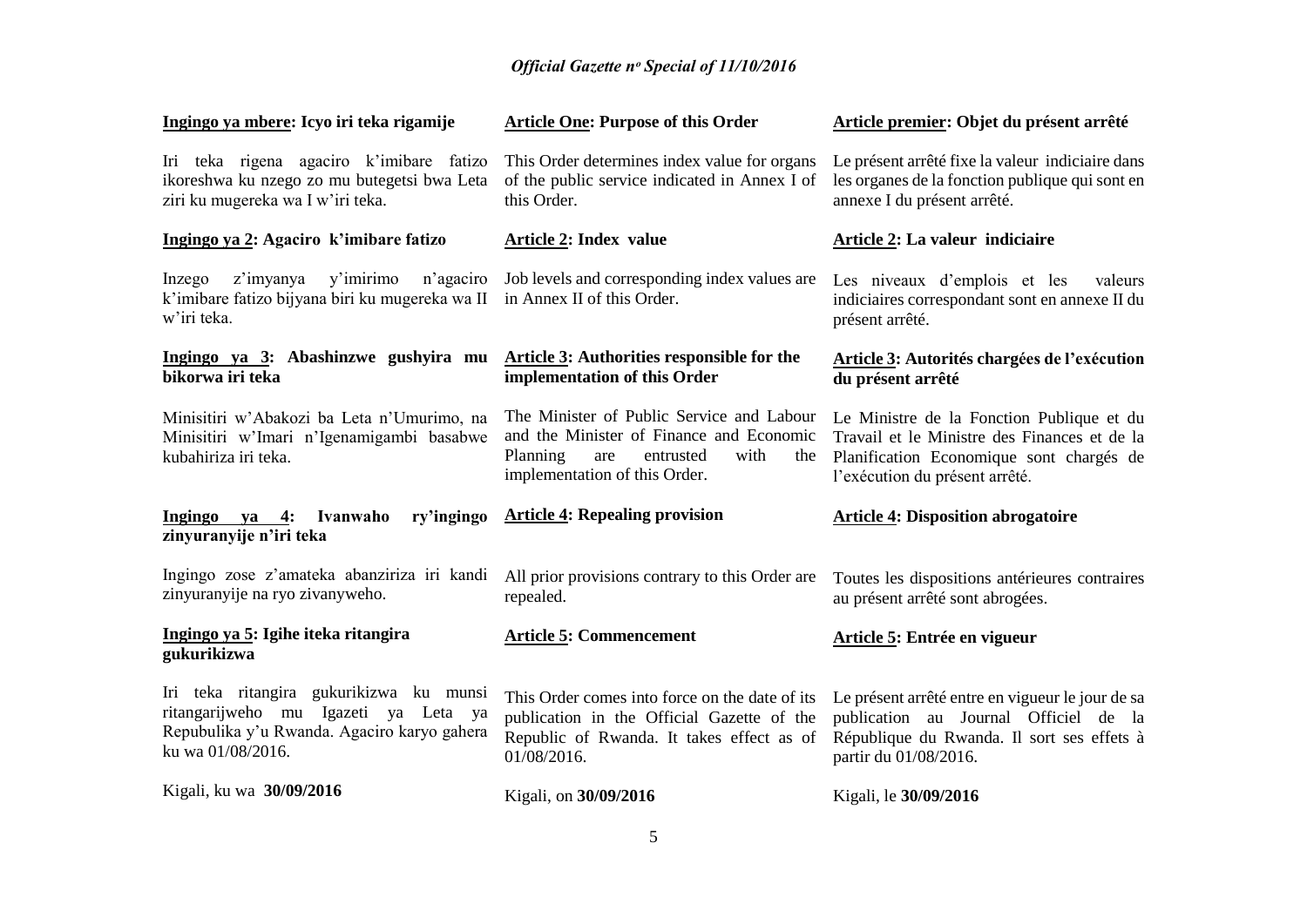**(sé) MUREKEZI Anastase** Minisitiri w'Intebe **(sé) UWIZEYE Judith**

Minisitiri w'Abakozi ba Leta n'Umurimo

**(sé) MUREKEZI Anastase** Prime Minister **(sé) UWIZEYE Judith** Minister of Public Service and Labour

**(sé) MUREKEZI Anastase**

Premier Ministre **(sé) UWIZEYE Judith** Ministre de la Fonction Publique et du

Travail

**Vu et scellé du Sceau de la République:**

**Bibonywe kandi bishyizweho Ikirango cya Repubulika:**

**Seen and sealed with the Seal of the Republic:**

**(sé)**

**(sé) BUSINGYE Johnston** Minisitiri w'Ubutabera/Intumwa Nkuru ya Leta

**(sé) BUSINGYE Johnston** Minister of Justice/Attorney General

**BUSINGYE Johnston** Ministre de la Justice/Garde des Sceaux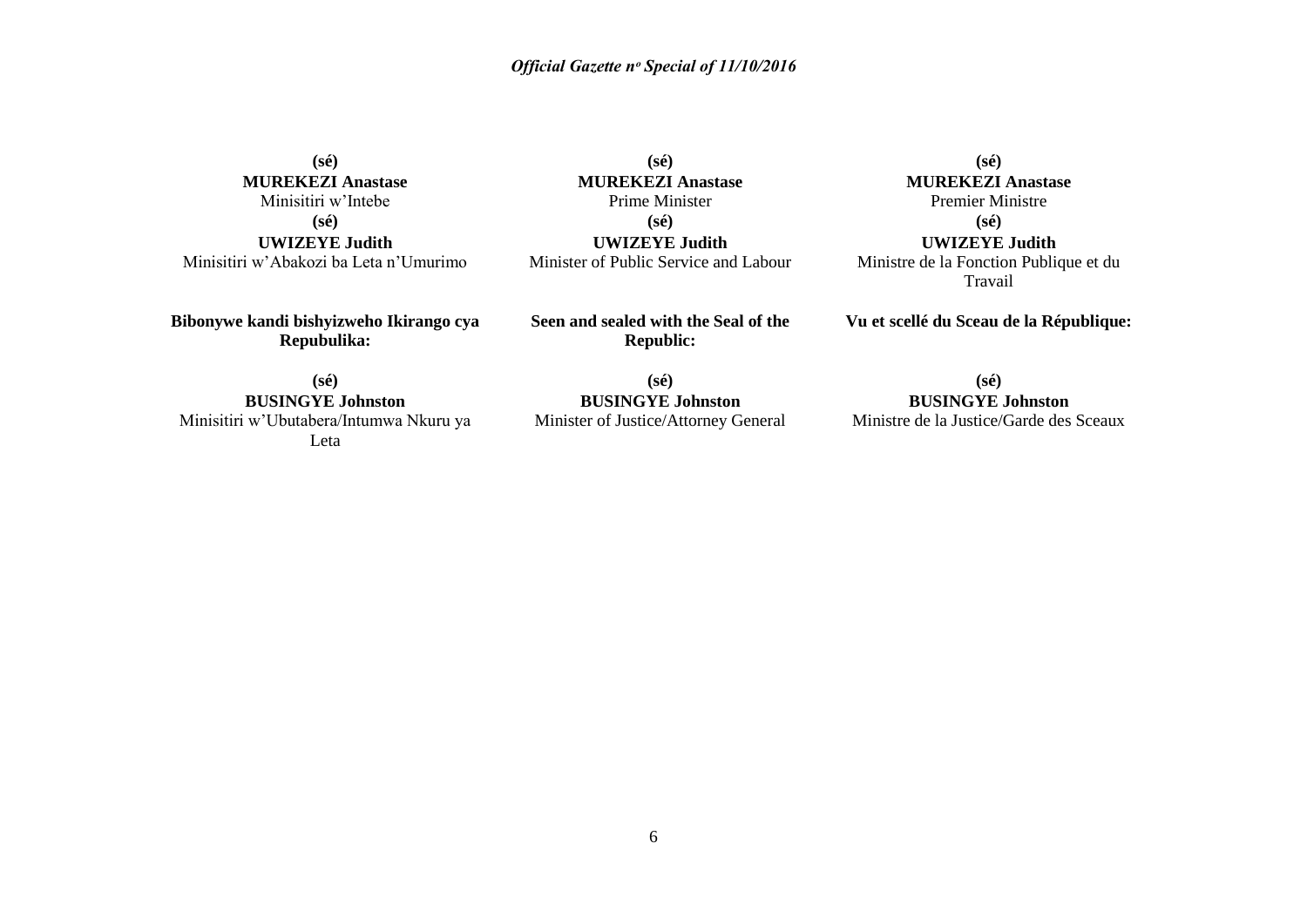UMUGEREKA WA I W'ITEKA RYA ANNEX I TO PRIME MINISTER'S ORDER ANNEXE I A L'ARRETE DU PREMIER **MINISITIRI W'INTEBE Nº213/03 RYO KU Nº213/03 OF 30/09/2016 DETERMINING THE MINISTRE Nº213/03 DU 30/09/2016 WA 30/09/2016 RIGENA K'IMIBARE FATIZO IKORESHWA MU PUBLIC INSTITUTIONS NZEGO ZIMWE Z'UBUTEGETSI BWA LETA INDEX VALUE APPLICABLE IN CERTAIN FIXANT LA VALEUR INDICIAIRE APPLICABLE DANS CERTAINES INSTITUTIONS PUBLIQUES** 

#### **Umugereka wa I: Urutonde rw'Inzego za Leta zirebwa n'iri teka**

**Nº Inzego za Leta**

1. Sena

- 2. Umutwe w'Abadepite
- 3. Urukiko rw'Ikirenga (Abagize inzego z'ubuyobozi)
- 4. Minisiteri y'Ingabo
- 5. Minisiteri y'Umutekano mu Gihugu
- 6. Minisiteri y'Ububanyi n'Amahanga n'Ubutwererane
- 7. Minisiteri y'Ubuhinzi n'Ubworozi
- 8. Minisiteri y'Ubucuruzi n'Inganda
- 9. Minisiteri y'Imari n'Igenamigambi
- 10. Minisiteri y'Ubutabera/ Serivisi z'Intumwa Nkuru ya Leta
- 11. Minisiteri y'Umuco na Siporo
- 12. Minisiteri y'Urubyiruko n'Ikiramnabuhanga
- 13. Minisiteri y'Ubuzima
- 14. Minisiteri y'Ibikorwaremezo
- 15. Minisiteri y'Abakozi ba Leta n'Umurimo
- 16. Minisiteri ishinzwe ibikorwa b'Umuryango w'Afurika y'Iburasirazuba
- 17. Minisiteri y'Umutungo Kamere
- 18. Minisiteri y'Ubutegetsi bw'Igihugu
- 19. Minisiteri y'Imicungire y'Ibiza n'Impunzi
- 20. Minisiteri y'Uburinganire n'Iterambere ry'Umuryango
- 21. Minisiteri y'Uburezi
- 22. Urukiko rw'Ikirenga (Abacamanza b'umwuga)
- 23. Ubushinjacyaha Bukuru (Abagize inzego z'ubuyobozi)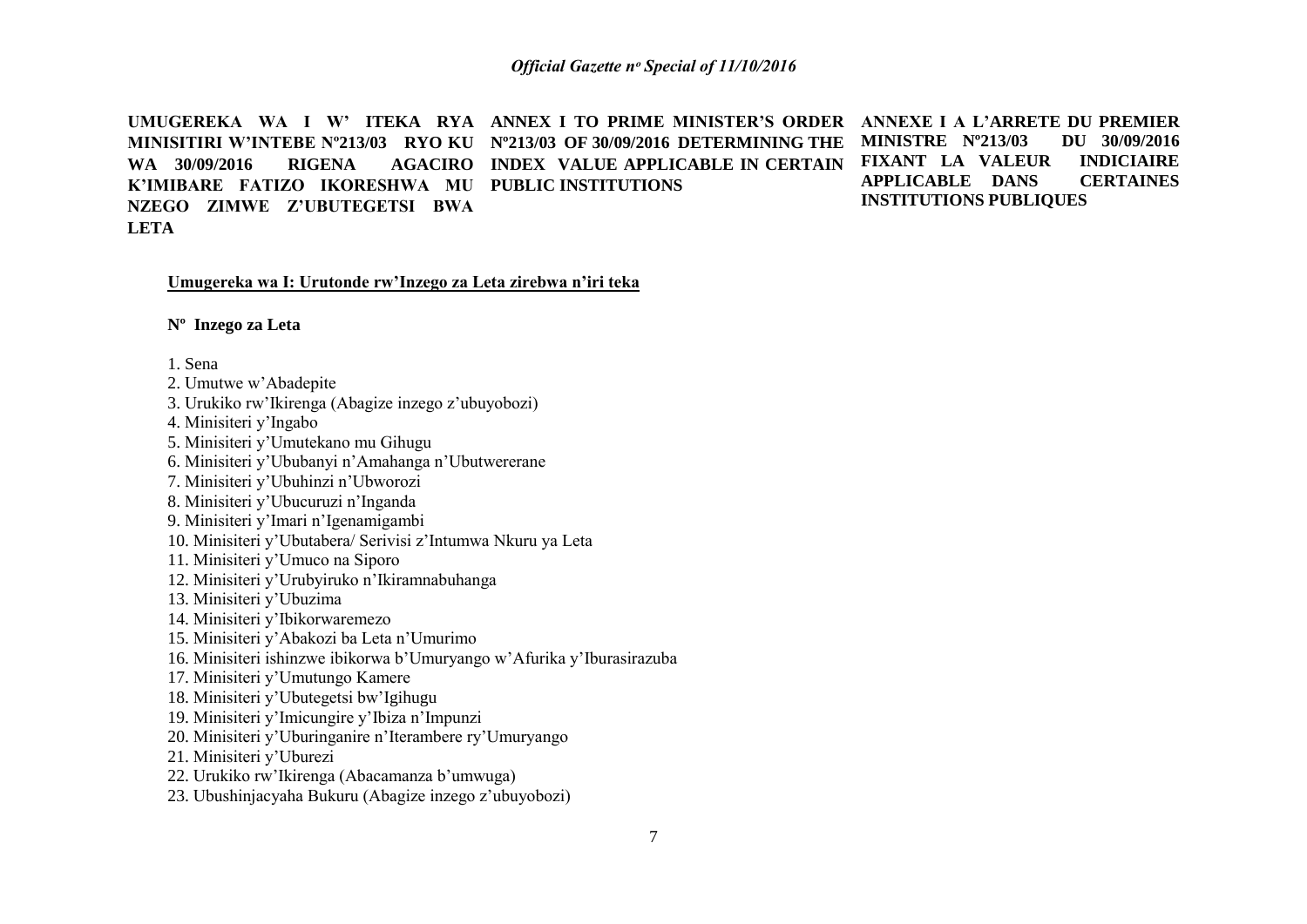- 24. Ubushinjacyaha Bukuru (Abashinjacyaha)
- 25. Intara
- 26. Urwego rw'Igihugu rushinzwe Intwari z'Igihugu, Imidari n'Impeta by'Ishimwe
- 27. Inteko Nyarwanda y'Ururimi n'Umuco
- 28. Ikigo (RSDC)/IWAWA
- 29. Inama y'Igihugu y'Abafite Ubumuga
- 30. Urubuga Ngishwanama rw'Inararibonye z'u Rwanda
- 31. Komisiyo y'Igihugu Ikorana na UNESCO/CNRU
- 32. CRP Gitagata
- 33. Ofisi y'Igihugu ishinzwe Amaposita

#### **Annex I: List of targeted Public Institutions**

#### **Nº Public Institutions**

- 1. Senate
- 2. Chamber of Deputies
- 3. Supreme Court (Administration)
- 4. Ministry of Defence
- 5. Ministry of Internal Security
- 6. Ministry of Foreign Affairs and Cooperation
- 7. Ministry of Agriculture and Animal Resources
- 8. Ministry of Trade and Industry
- 9. Ministry of Finance and Economic Planning
- 10. Ministry of Justice/ Office of the Attorney General
- 11. Ministry of Sports and Culture
- 12. Ministry of Youth and ICT
- 13. Ministry of Health
- 14. Ministry of Infrastructure
- 15. Ministry of Public Service and Labour
- 16. Ministry of East African Community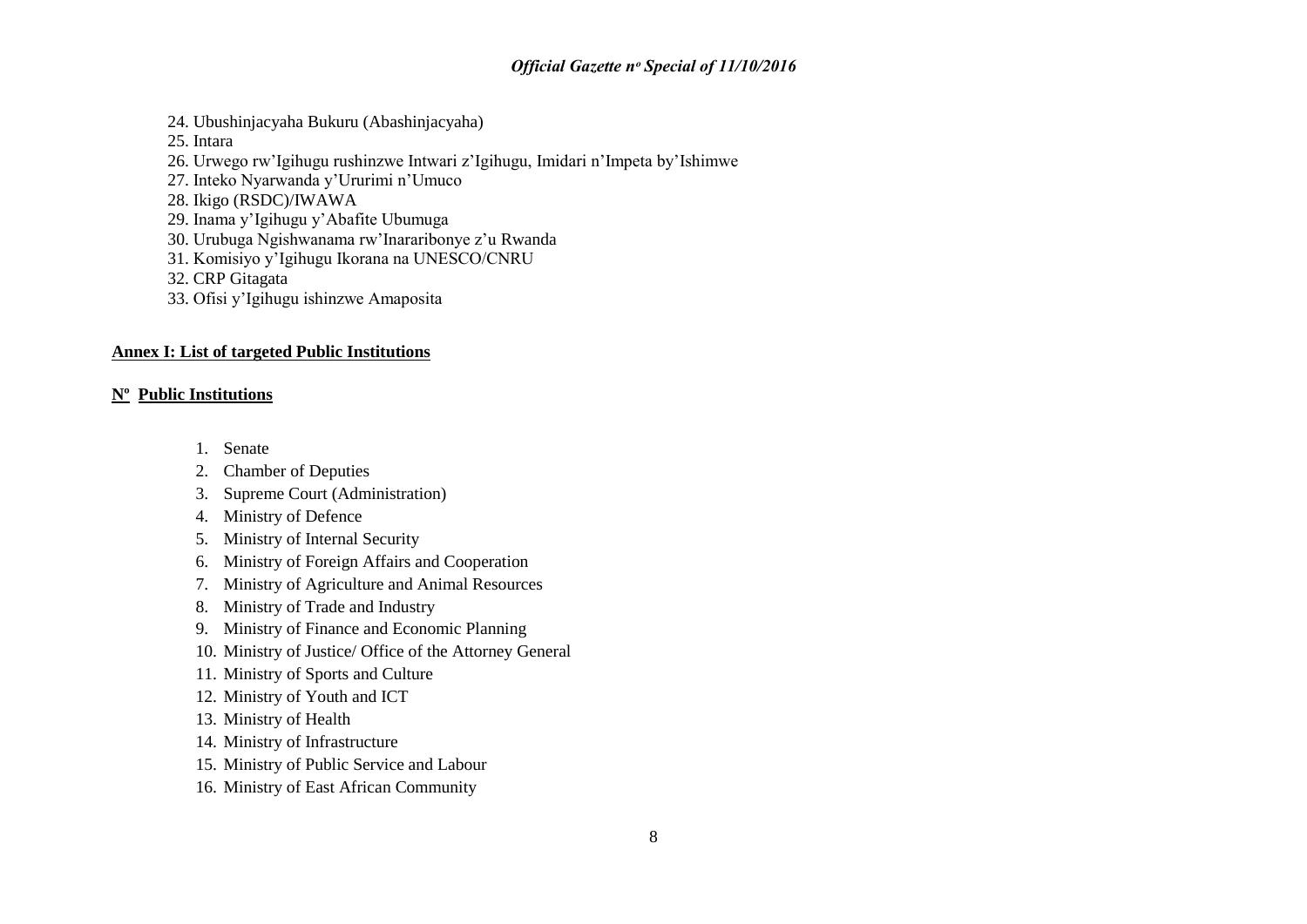- 17. Ministry of Natural Resources
- 18. Ministry of Local Government
- 19. Ministry of Disaster Management and Refugee Affairs
- 20. Ministry of Gender and Family Promotion
- 21. Ministry of Education
- 22. Supreme Court (Career Judges)
- 23. National Public Prosecution Authority (Administration)
- 24. National Public Prosecution Authority (Prosecutors)
- 25. Provinces
- 26. Chancellery for Heroes, National Orders and Decorations of Honor
- 27. Rwanda Academy of Language and Culture
- 28. Rehabilitation and Vocational Skills Development Center (RSDC)/IWAWA
- 29. National Council of Persons with Disabilities
- 30. Rwanda Elders Advisory Forum
- 31. Rwanda National Commission for UNESCO/CNRU
- 32. CRP Gitagata
- 33. National Post Office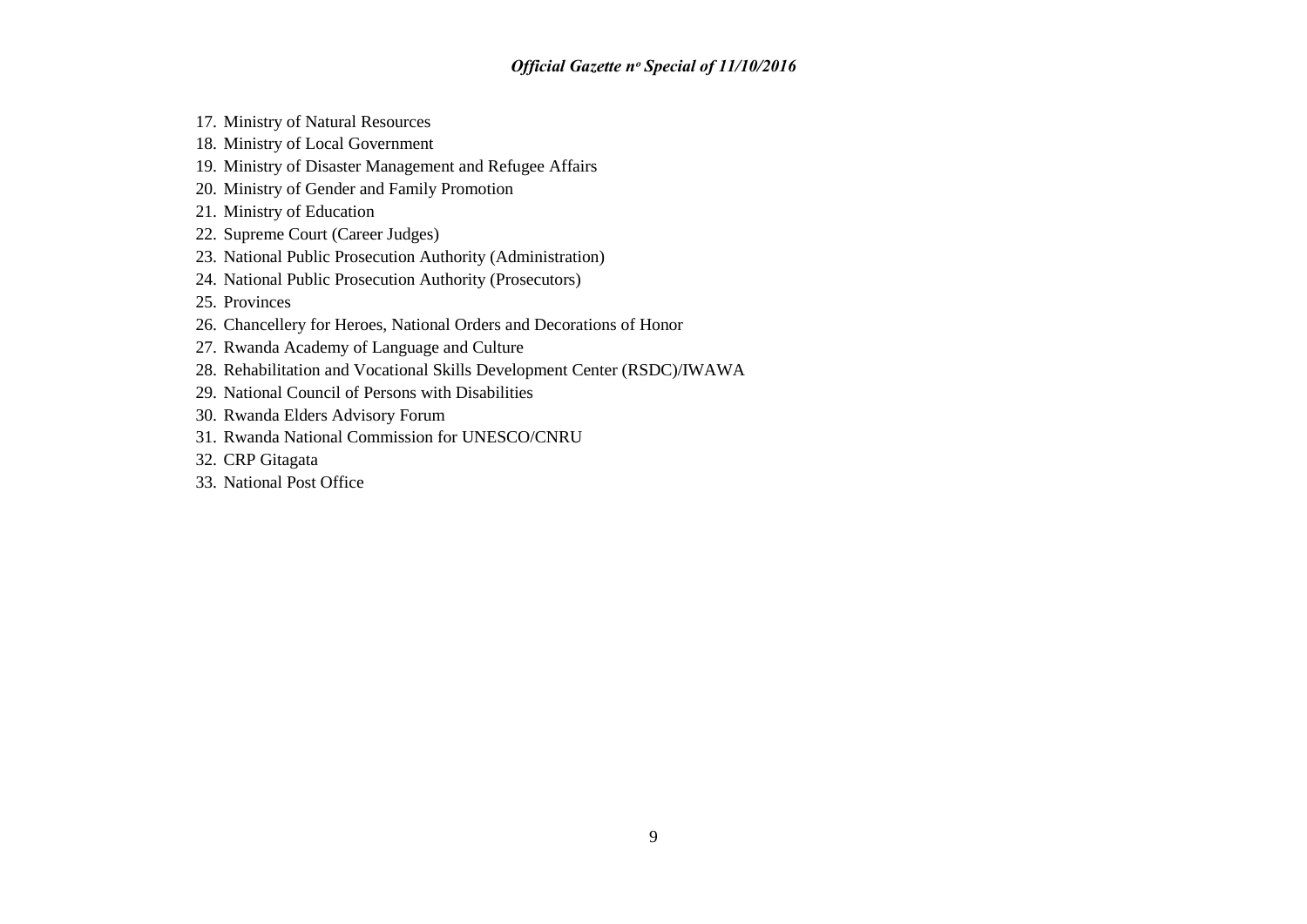#### **Annexe I: Liste des Institutions publiques visées**

#### **Nº Institutions publiques**

1.Sénat

2.Chambre des Députés

3.Cour Suprême (Administration)

4.Ministère de la Défense

5.Ministère de la Sécurité Intérieure

6.Ministère Affaires Etrangères et de la Coopération

7.Ministère de l'Agriculture et des Ressources Animales

8.Ministère du Commerce et de l'Industrie

9.Ministère des Finances et de la Planification Economique

10.Ministère de la Justice/ Office du Garde des Sceaux

11.Ministère des Sports et Culture

12.Ministère de la Jeunesse et ICT

13.Ministère de la Santé

14.Ministère de l'Infrastructure

15.Ministère de la Fonction Publique et du Travail

16.Ministère chargé de la Communauté de l'Afrique de l'Est

17.Ministère des Ressources Naturelles

18.Ministère de l'Administration Locale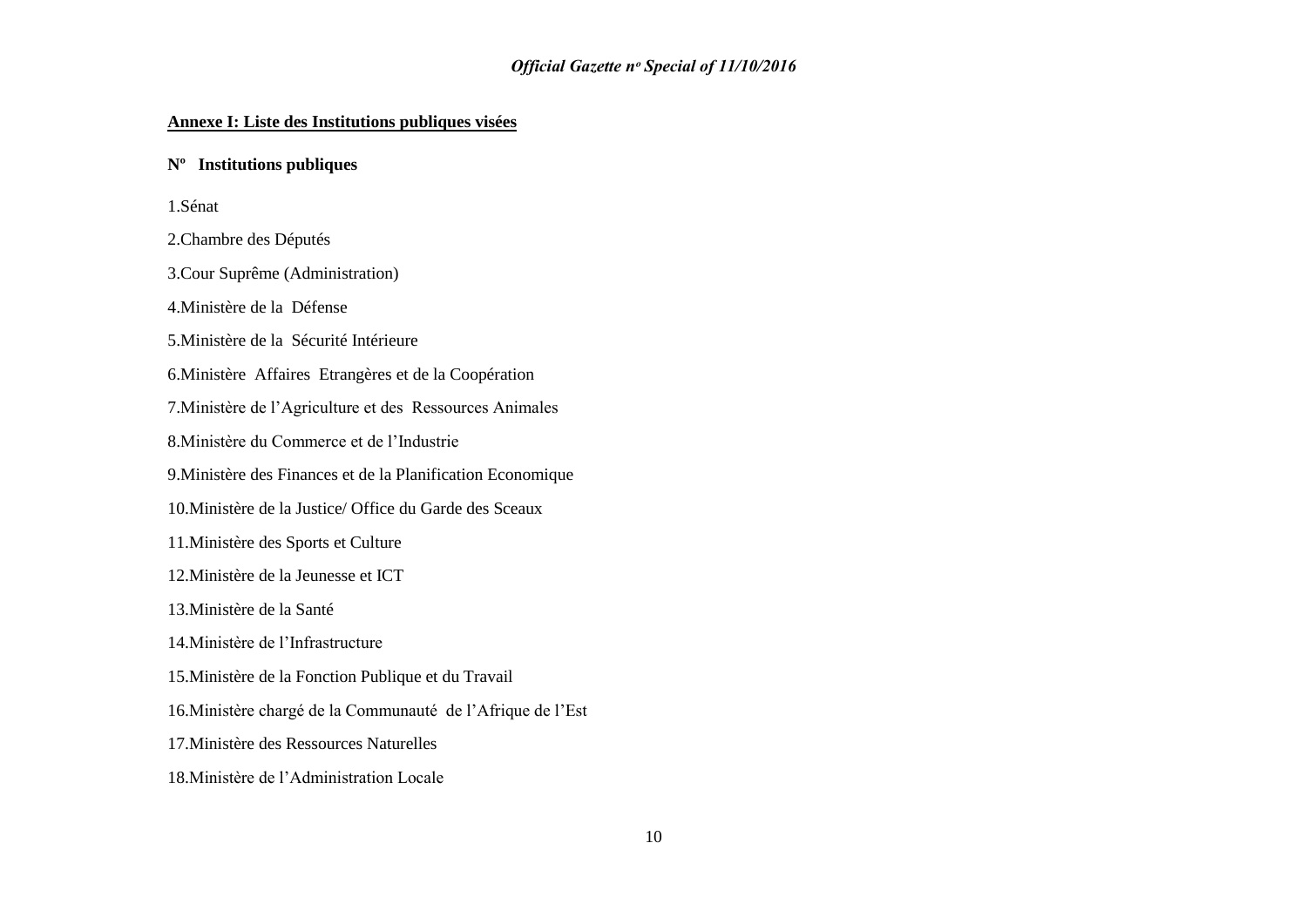- 19.Ministère de la Gestion des Catastrophes et des Réfugiés
- 20.Ministère du Genre et de la Promotion de la Famille
- 21.Ministère de l'Education
- 22.Cour Suprême (Juges de Carrière)
- 23.Organe National de Poursuite Judiciaire (Administration)
- 24.Organe National de Poursuite Judiciaire (Procureurs)
- 25.Provinces
- 26.Chancellerie des Héros, des Ordres Nationaux et des Décorations Honorifiques
- 27.Académie Rwandaise des Langues et des Cultures
- 28.Rehabilitation and Vocational Skills Development Center (RSDC)/IWAWA
- 29.Conseil National des Personnes Handicapées
- 30.Forum Consultatif des Sages Rwandais
- 31.Commission Nationale du Rwanda pour l'UNESCO/CNRU
- 32.CRP Gitagata
- 33.Office National des Postes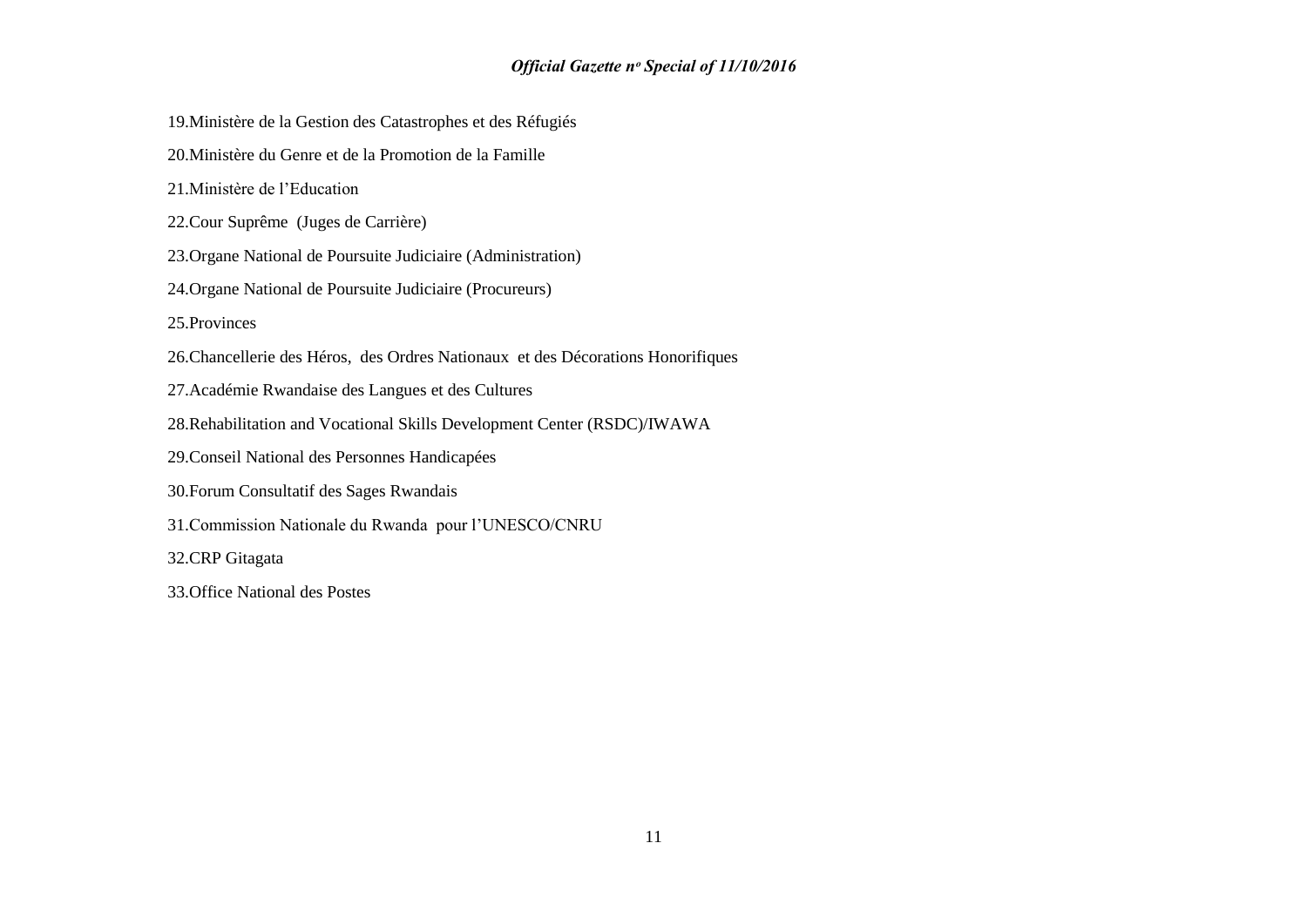**Bibonywe kugira ngo bishyirwe ku Seen to be annexed to the Prime Minister's Vu pour être annexé à l'Arrêté du mugereka w'Iteka rya Minisitiri w'Intebe Order nº213/03 of 30/09/2016 determining nº213/03 ryo ku wa 30/09/2016 rigena the index value applicable in certain public 30/09/2016 fixant la valeur indiciaire agaciro k'imibare fatizo ikoreshwa mu nzego institutions zimwe z'ubutegetsi bwa Leta**

**Premier Ministre nº213/03 du applicable dans certaines institutions publiques**

Kigali, ku wa **30/09/2016**

Kigali, on **30/09/2016**

Kigali, le **30/09/2016**

**(sé) MUREKEZI Anastase** Minisitiri w'Intebe

**(sé) MUREKEZI Anastase** Prime Minister

**(sé) UWIZEYE Judith** Minisitiri w'Abakozi ba Leta n'Umurimo

**Bibonywe kandi bishyizweho Ikirango cya Repubulika:**

**(sé) UWIZEYE Judith** Minister of Public Service and Labour

**Seen and Sealed with the Seal of the Republic:**

**MUREKEZI Anastase** Premier Ministre

**(sé)**

**(sé) UWIZEYE Judith** Ministre de la Fonction Publique et du Travail

> **Vu et scellé du Sceau de la République:**

**(sé) BUSINGYE Johnston** Minisitiri w'Ubutabera / Intumwa Nkuru ya Leta

**(sé) BUSINGYE Johnston** Minister of Justice / Attorney General

**(sé) BUSINGYE Johnston** Ministre de la Justice / Garde des Sceaux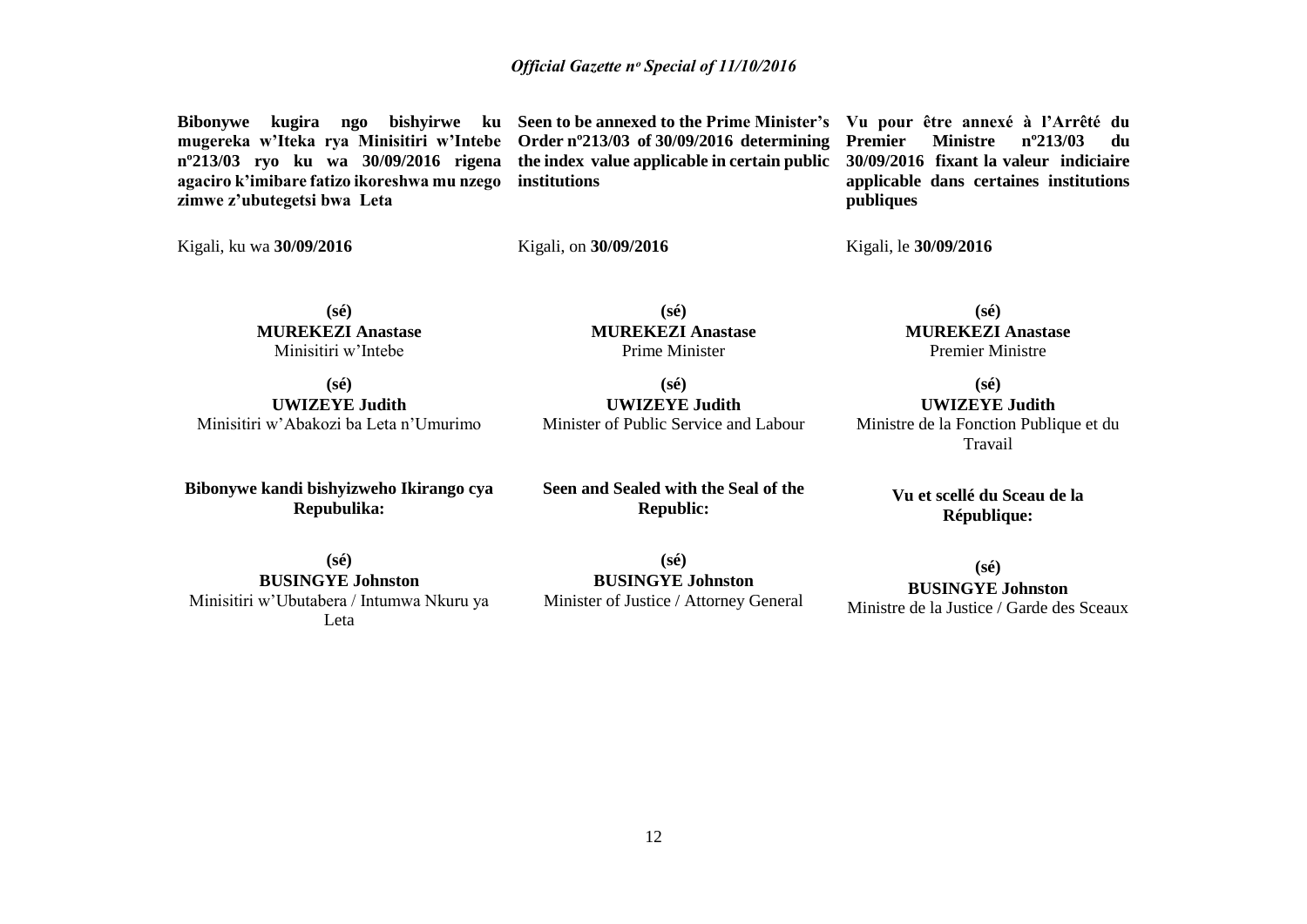**UMUGEREKA WA II W' ITEKA RYA ANNEXE II TO THE PRIME MINISITIRI W'INTEBE Nº213/03 RYO MINISTER'S ORDER Nº213/03 OF KU WA 30/09/2016 RIGENA AGACIRO 30/09/2016 DETERMINING THE INDEX 30/09/2016 FIXANT LA VALEUR K'IMIBARE FATIZO IKORESHWA MU VALUE APPLICABLE IN CERTAIN INDICIAIRE APPLICABLE DANS NZEGO ZIMWE Z'UBUTEGETSI BWA PUBLIC INSTITUTIONS LETA PRIME ANNEXE II A L'ARRETE DU** OF PREMIER MINISTRE Nº213/03 DU **CERTAINES INSTITUTIONS PUBLIQUES**

#### **Annex II: Job Levels and Corresponding Index Values**

| N <sub>0</sub> | <b>Level</b>   | <b>Index</b> | Level          | <b>Index</b> | <b>Gross Salary</b> |
|----------------|----------------|--------------|----------------|--------------|---------------------|
|                |                | Value        |                |              | (Frw/Month)         |
| 1              | G/1            | 400          | 1.IV           | 2,608        | 1,330,080           |
| $\overline{c}$ | H/2            | 400          | 2.III          | 1,890        | 1,082,378           |
| 3              | 3              | 400          | 3.III          | 1,575        | 901,981             |
| 4              | 3              | 400          | 3.II           | 1,369        | 784,008             |
| 5              | $\overline{4}$ | 400          | $4.\text{III}$ | 1,313        | 744,659             |
| 6              | $\overline{4}$ | 400          | $4.\Pi$        | 1,141        | 647,110             |
| 7              | 5              | 400          | 5.III          | 1,094        | 620,454             |
| 8              | 5              | 400          | 5.II           | 951          | 539,353             |
| 9              | 6              | 400          | 6.III          | 912          | 517,234             |
| 10             | 6              | 400          | 6.II           | 793          | 449,744             |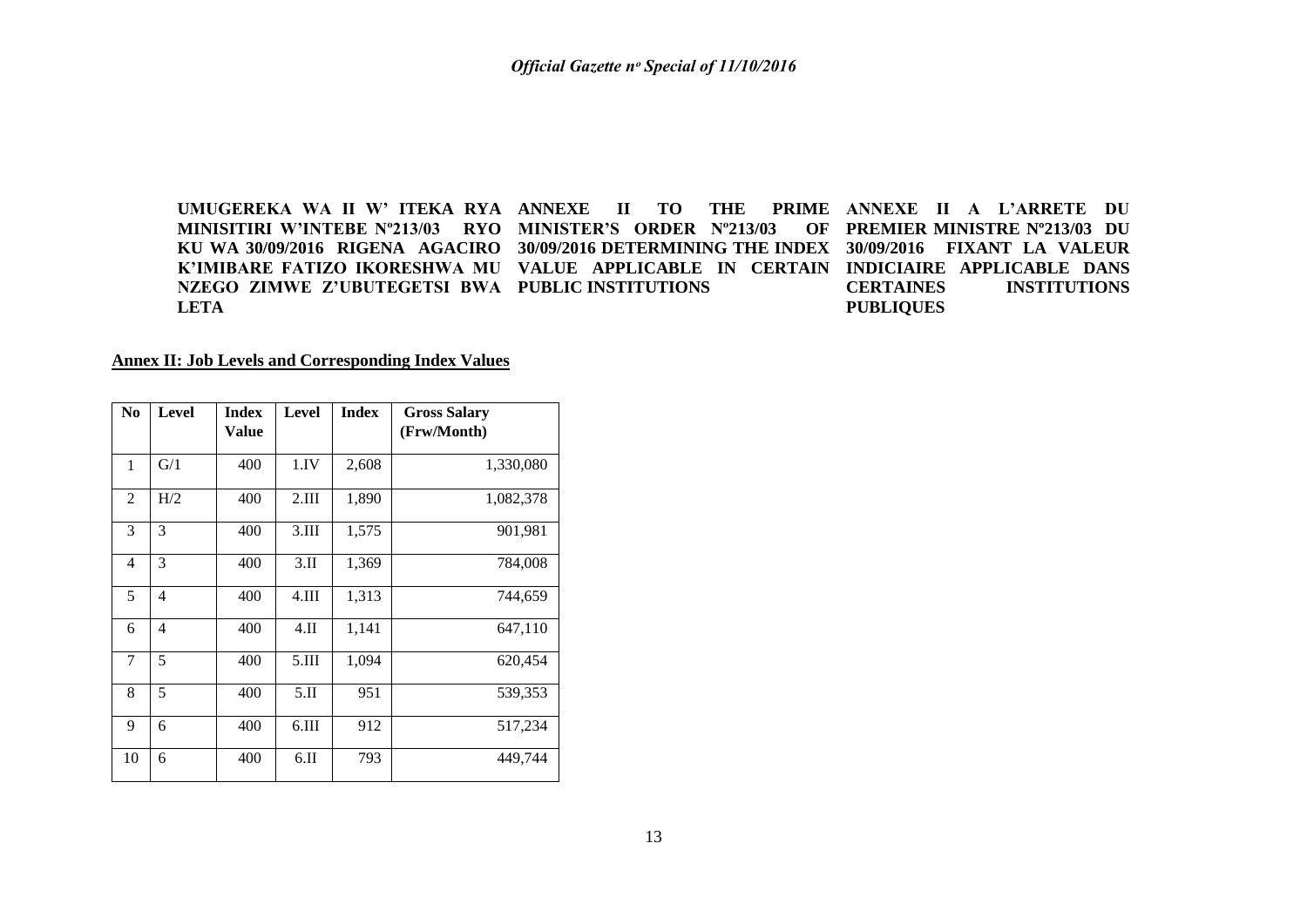| 11              | $\overline{7}$  | 400 | 7.III                       | 760              | 431,029              |
|-----------------|-----------------|-----|-----------------------------|------------------|----------------------|
| $\overline{12}$ | $\overline{7}$  | 400 | 7.II                        | 660              | 374,314              |
| 13              | 8               | 400 | $8.1$ III                   | 584              | 331,211              |
| $\overline{14}$ | 8               | 400 | 8.II                        | 508              | 288,109              |
| $\overline{15}$ | 9               | 400 | 9.III                       | 449              | 254,647              |
| $\overline{16}$ | 9               | 400 | 9.II                        | 391              | 221,753              |
| $\overline{17}$ | 10              | 400 | $10.\overline{III}$         | 345              | 195,664              |
| 18              | $\overline{10}$ | 400 | 10.II                       | 300              | 170,143              |
| 19              | $\overline{11}$ | 400 | 11.III                      | 266              | 150,860              |
| 20              | 11              | 400 | $11.\overline{\mathrm{II}}$ | 231              | 131,010              |
| $\overline{21}$ | 12              | 400 | 12.III                      | 204              | 115,697              |
| 22              | 12              | 400 | 12.II                       | 177              | 100,384              |
| 23              | 13              | 400 | 13.III                      | 157              | 89,041               |
| $\overline{24}$ | 13              | 400 | 13.II                       | 137              | 77,699               |
| 25              | 14              | 400 | 14.III                      | $\overline{121}$ | 68,624               |
| 26              | 14              | 400 | 14.II                       | 105              | 59,550               |
| 27              | $\overline{4}$  | 350 | 4.III                       | 1,313            | 651,576              |
| $\overline{28}$ | 4               | 350 | $4.\overline{II}$           | 1,141            | $\overline{566,221}$ |
| $\overline{29}$ | $\overline{5}$  | 350 | 5.III                       | 1,094            | 542,898              |
| 30              | 5               | 350 | 5.II                        | 951              | 471,934              |
| 31              | 6               | 350 | 6.III                       | 912              | 452,580              |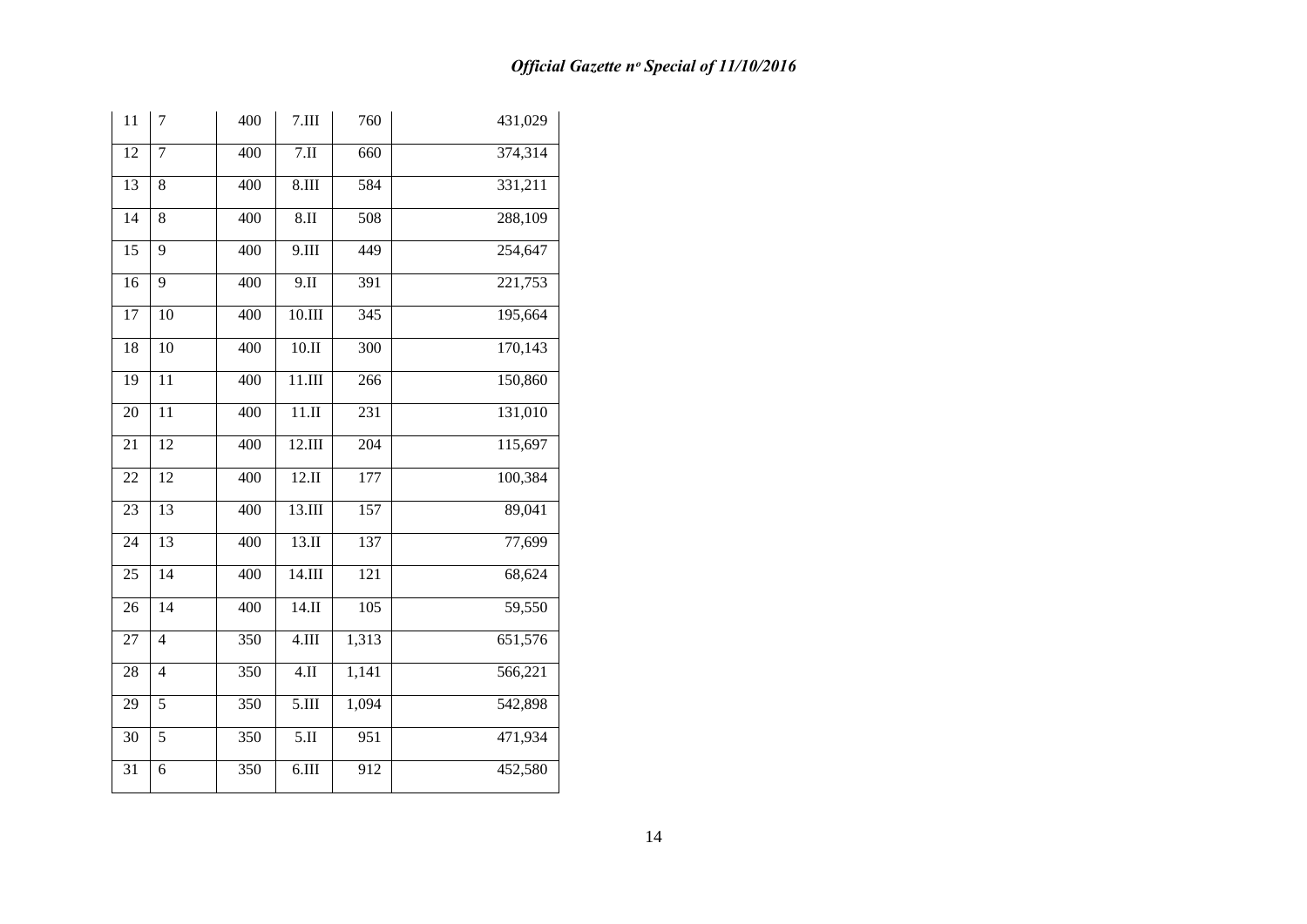| 32 | 6               | 350 | 6.II                      | 793 | 393,526 |
|----|-----------------|-----|---------------------------|-----|---------|
| 33 | 7               | 350 | $7.\overline{\text{III}}$ | 760 | 377,150 |
| 34 | 7               | 350 | 7.II                      | 660 | 327,525 |
| 35 | 8               | 350 | $8.\mathrm{III}$          | 584 | 289,810 |
| 36 | 8               | 350 | 8.II                      | 508 | 252,095 |
| 37 | 9               | 350 | 9.III                     | 449 | 222,816 |
| 38 | 9               | 350 | 9.II                      | 391 | 194,034 |
| 39 | 10              | 350 | 10.III                    | 345 | 171,206 |
| 40 | 10              | 350 | 10.II                     | 300 | 148,875 |
| 41 | 11              | 350 | $11.\rm{III}$             | 266 | 132,003 |
| 42 | 11              | 350 | 11.II                     | 231 | 114,634 |
| 43 | 12              | 350 | 12.III                    | 204 | 101,235 |
| 44 | 12              | 350 | 12.II                     | 177 | 87,836  |
| 45 | $\overline{13}$ | 350 | 13.III                    | 157 | 77,911  |
| 46 | 13              | 350 | 13.II                     | 137 | 67,986  |
| 47 | 14              | 350 | 14.III                    | 121 | 60,046  |
| 48 | 14              | 350 | 14.II                     | 105 | 52,106  |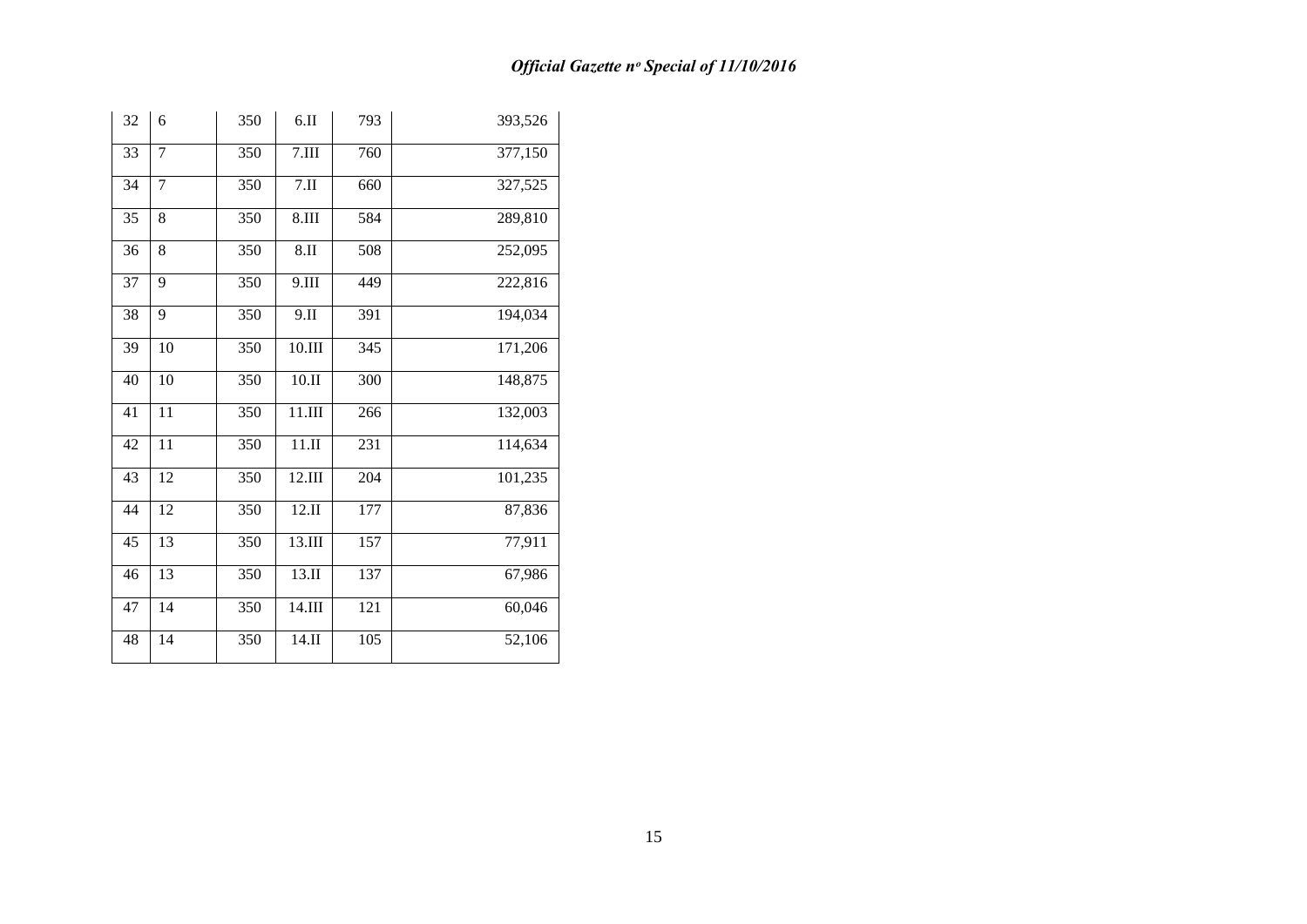**Bibonywe kugira ngo bishyirwe ku Seen to be annexed to the Prime Vu pour être annexé à l'Arrêté du mugereka w'Iteka rya Minisitiri w'Intebe Minister's Order nº213/03 .of 30/09/2016 Premier Ministre nº213/03 du 30/09/2016 nº213/03 ryo ku wa 30/09/2016 rigena agaciro k'imibare fatizo ikoreshwa mu nzego zimwe z'ubutegetsi bwa Leta**

**certain public institutions**

**determining the index value applicable in fixant la valeur indiciaire applicable dans certaines institutions publiques**

Kigali, ku wa **30/09/2016**

Kigali, on **30/09/2016**

Kigali, le **30/09/2016**

**(sé) MUREKEZI Anastase** Minisitiri w'Intebe

**(sé) MUREKEZI Anastase** Prime Minister

**(sé) UWIZEYE Judith** Minisitiri w'Abakozi ba Leta n'Umurimo

**Bibonywe kandi bishyizweho Ikirango cya Repubulika:**

**(sé)**

**UWIZEYE Judith** Minister of Public Service and Labour

**(sé) MUREKEZI Anastase** Premier Ministre

**(sé) UWIZEYE Judith** Ministre de la Fonction Publique et du Travail

**Vu et scellé du Sceau de la République:**

**(sé) BUSINGYE Johnston** Minisitiri w'Ubutabera / Intumwa Nkuru ya Leta

**Seen and Sealed with the Seal of the Republic:**

**(sé) BUSINGYE Johnston** Minister of Justice / Attorney General

**(sé) BUSINGYE Johnston** Ministre de la Justice / Garde des Sceaux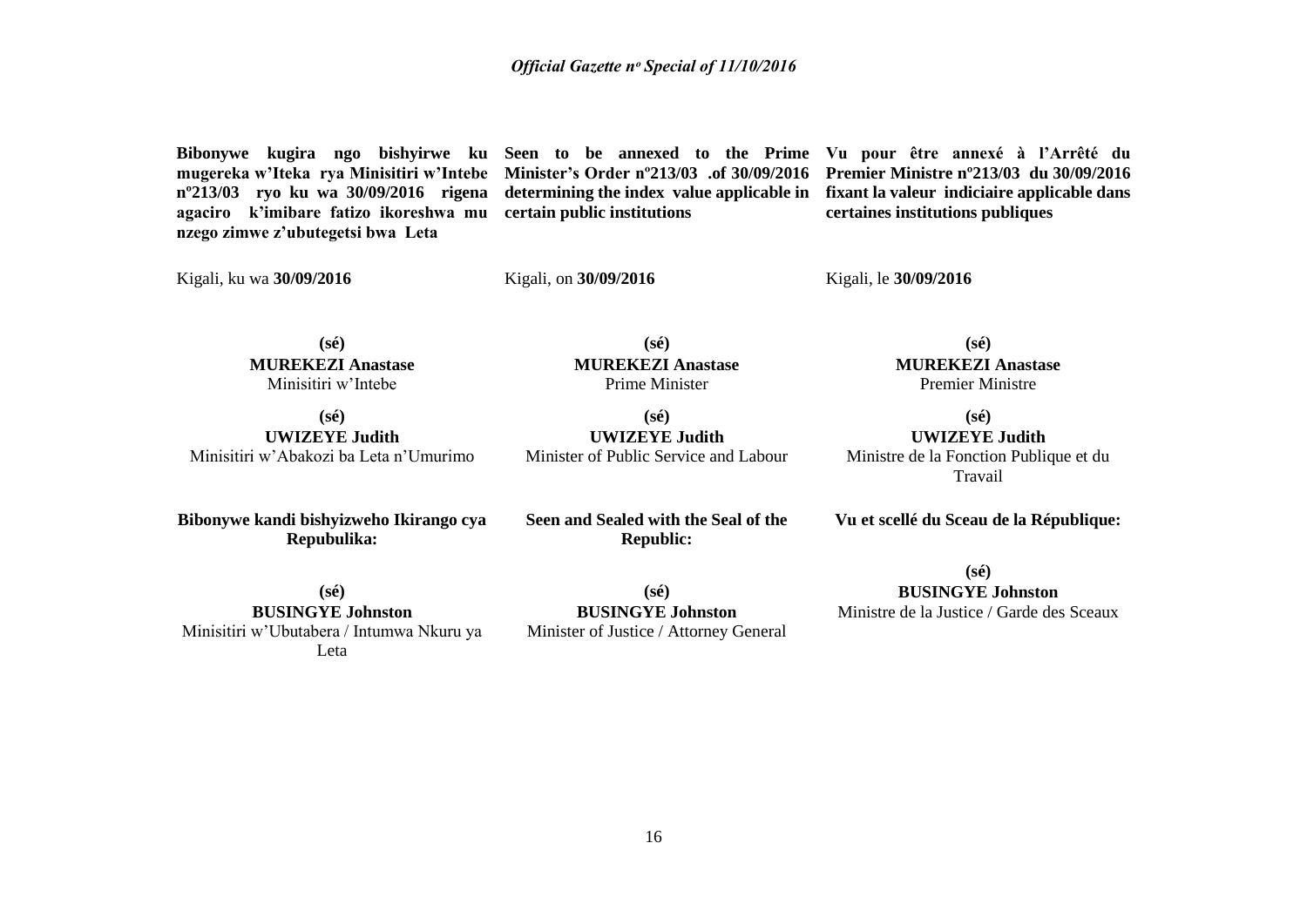**ITEKA RYA MINISITIRI W'INTEBE N°214/03 PRIME MINISTER'S ORDER N°214/03 OF ARRETE DU PREMIER MINISTRE RYO KU WA 30/09/2016 RYEMERERA 30/09/2016 GRANTING A LEAVE OF N214/03 DU 30/09/2016 AUTORISANT UNE UMUKOZI WO KU RWEGO ABSENCE FOR NON- SPECIFIC PERIOD MISE EN DISPONIBILITE POUR UNE RW'UBUYOBOZI GUHAGARIKA AKAZI TO A SENIOR OFFICIAL MU GIHE KITAZWI DUREE INDETERMINEE A UN HAUT CADRE**

#### **ISHAKIRO**

#### **TABLE OF CONTENTS**

#### **TABLE DES MATIERES**

| Ingingo ya mbere: Guhagarika akazi mu gihe<br>kitazwi                                       | Article One: Leave of absence for non-specific<br>period                      | Article premier: Mise en disponibilité pour une<br>durée indéterminée |
|---------------------------------------------------------------------------------------------|-------------------------------------------------------------------------------|-----------------------------------------------------------------------|
| Ingingo ya 2: Abashinzwe gushyira mu bikorwa<br>iri teka                                    | Authorities responsible for the<br>Article 2:<br>implementation of this Order | Article 2: Autorités chargées de l'exécution du<br>présent arrêté     |
| Ingingo ya 3: Ivanwaho ry'ingingo zinyuranyije Article 3: Repealing provision<br>n'iri teka |                                                                               | <b>Article 3: Disposition abrogatoire</b>                             |
| Ingingo ya 4: Igihe iteka ritangira gukurikizwa                                             | <b>Article 4: Commencement</b>                                                | Article 4: Entrée en vigueur                                          |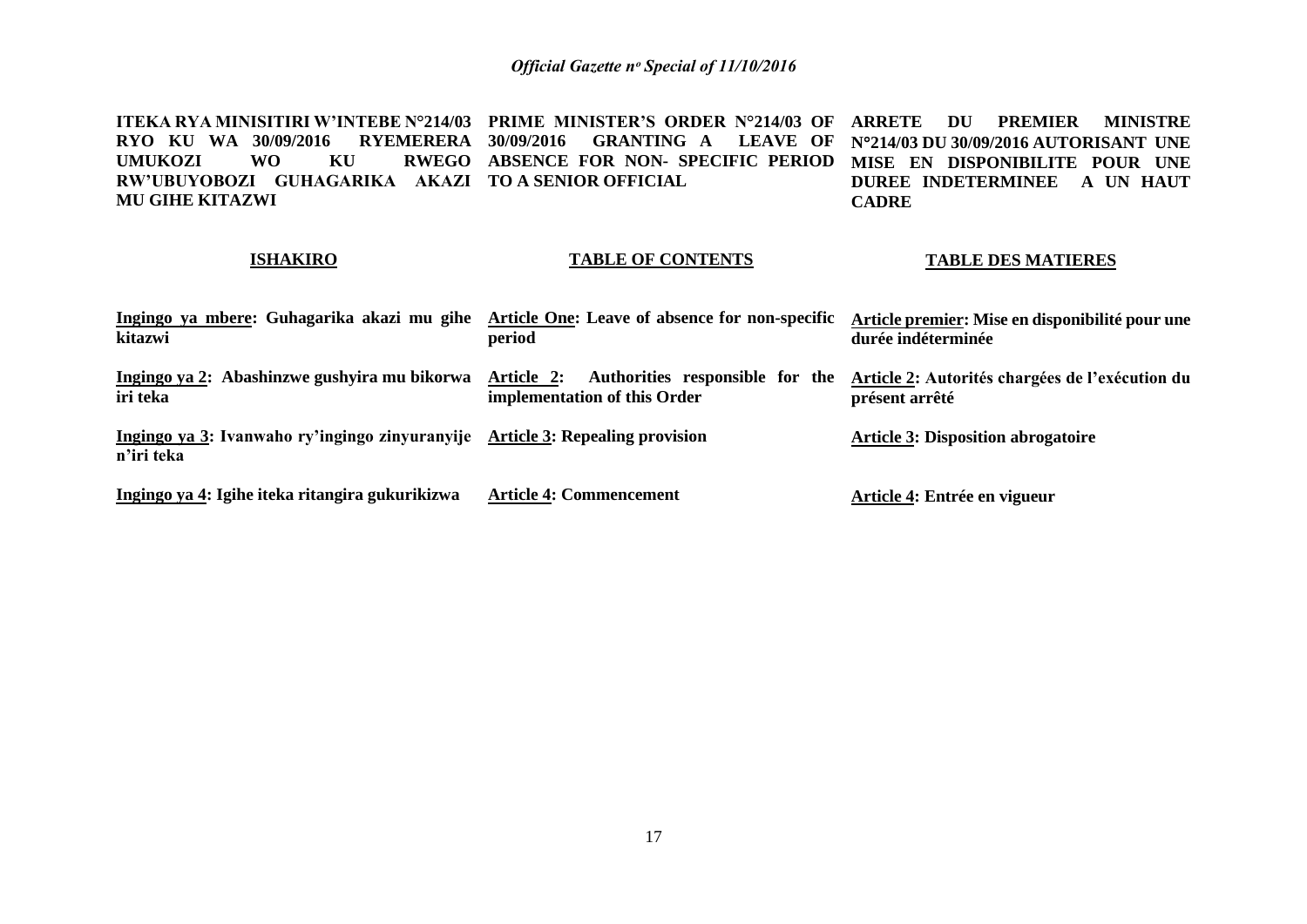**ITEKA RYA MINISITIRI W'INTEBE PRIME MINISTER'S ORDER N°214/03 OF ARRETE DU PREMIER MINISTRE N°214/03 RYO KU WA 30/09/2016 30/09/2016 GRANTING A LEAVE OF N214/03 DU 30/09/2016 AUTORISANT RYEMERERA UMUKOZI WO KU ABSENCE FOR NON SPECIFIC PERIOD UNE MISE EN DISPONIBILITE POUR RWEGO RW'UBUYOBOZI TO A SENIOR OFFICIAL GUHAGARIKA AKAZI MU GIHE KITAZWI DUREE INDETERMINEE A UN HAUT CADRE**

| Minisitiri w'Intebe;                                                                                         | <b>The Prime Minister;</b>                                                                                                                                                                                                                                                   | <b>Le Premier Ministre;</b>            |
|--------------------------------------------------------------------------------------------------------------|------------------------------------------------------------------------------------------------------------------------------------------------------------------------------------------------------------------------------------------------------------------------------|----------------------------------------|
| 2015, cyane cyane mu ngingo zaryo iya 119, Articles 119, 120, 122 and 176;<br>iya 120, iya 122 n'iya 176;    | Ashingiye ku Itegeko Nshinga rya Repubulika Pursuant to the Constitution of the Republic of Vula Constitution de la République du Rwanda<br>y'u Rwanda ryo mu 2003 ryavuguruwe mu Rwanda of 2003 revised in 2015, especially in de 2003 révisée en 2015, spécialement en ses | articles 119, 120, 122 et 176;         |
| abakozi ba Leta, cyane cyane mu ngingo service, especially in Articles 87 and 88;<br>zaryo, iya 87 n'iya 88; | Ashingiye ku Itegeko n° 86/2013 ryo ku wa Pursuant to Law n° 86/2013 of 11/09/2013 Vu la Loi n° 86/2013 du 11/09/2013 portant<br>11/09/2013 rishyiraho sitati rusange igenga establishing the general statutes for public statut général de la fonction publique,            | spécialement en ses articles 87 et 88; |

Bisabwe na Minisitiri w'Abakozi ba Leta On proposal by the Minister of Public Service Sur proposition du Ministre de la Fonction n'Umurimo; and Labour; Publique et du Travail;

Inama y'Abaminisitiri  $10/08/2016$ , imaze kubisuzuma kubyemeza; After consideration and approval by the Cabinet, Après examen et adoption par le Conseil des no in its session of  $10/08/2016$ ; Ministres, en sa séance du 10/08/2016;

#### **ATEGETSE: HEREBY ORDERS: ARRETE:**

#### **Ingingo ya mbere: Guhagarika akazi mu Article One: Leave of absence for non-specific Article premier: Mise en disponibilité pour gihe kitazwi period une durée indéterminée**

Bwana NDOLI Joël Pierre, ushinzwe Mr. NDOLI Joël Pierre, Communications Il est accordé une mise en disponibilité à Gusesengura Ihanahanamakuru mu Biro Analyst in the Office of Government Monsieur NDOLI Joël Pierre, Analyste chargé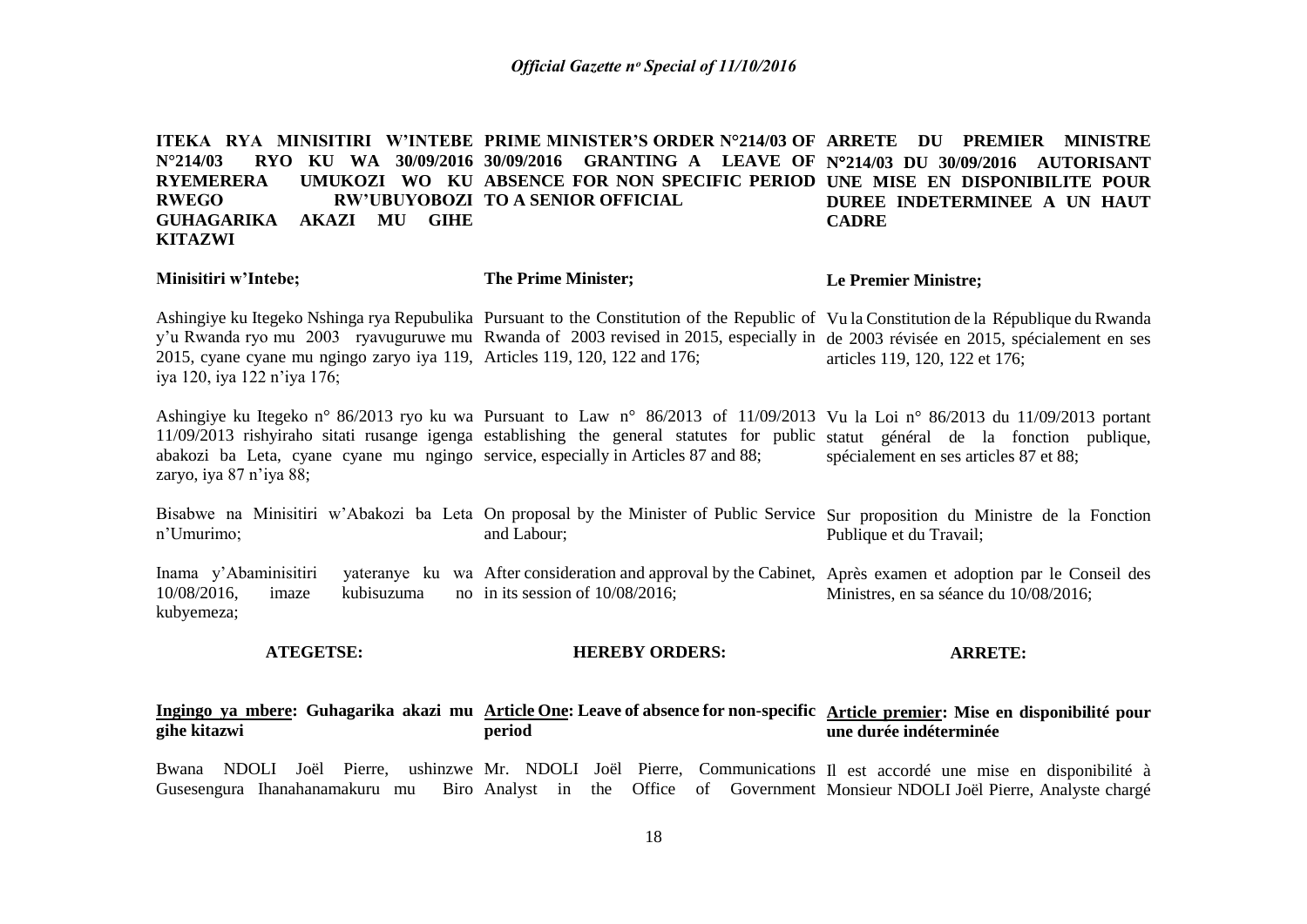| yemerewe guhagarika akazi mu gihe kitazwi. non-specific period.<br>bikorwa iri teka                          | by'Umuvugizi wa Guverinoma (OGS), Spokesperson is granted a leave of absence for de la Communication au sein du Service du<br>Ingingo ya 2: Abashinzwe gushyira mu Article 2: Authorities responsible for the Article 2: Autorités chargées de l'exécution<br>implementation of this Order                                                                                      | Porte-Parole du Gouvernement (OGS).<br>du présent arrêté |
|--------------------------------------------------------------------------------------------------------------|---------------------------------------------------------------------------------------------------------------------------------------------------------------------------------------------------------------------------------------------------------------------------------------------------------------------------------------------------------------------------------|----------------------------------------------------------|
| gushyira mu bikorwa iri teka.                                                                                | Minisitiri w'Abakozi ba Leta n'Umurimo na The Minister of Public Service and Labour and Le Ministre de la Fonction Publique et du<br>Minisitiri w'Imari n'Igenamigambi bashinzwe the Minister of Finance and Economic Planning Travail et le Ministre des Finances et de la<br>are entrusted with the implementation of this Planification Economique sont chargés de<br>Order. | l'exécution du présent arrêté.                           |
| Ingingo ya 3: Ivanwaho ry'ingingo Article 3: Repealing provision<br>zinyuranyije n'iri teka                  |                                                                                                                                                                                                                                                                                                                                                                                 | <b>Article 3: Disposition abrogatoire</b>                |
| zinyuranyije na ryo zivanyweho.                                                                              | Ingingo zose z'amateka abanziriza iri kandi All prior provisions contrary to this Order are Toutes les dispositions antérieures contraires au<br>repealed.                                                                                                                                                                                                                      | présent arrêté sont abrogées.                            |
| Ingingo ya 4: Igihe iteka ritangira Article 4: Commencement<br>gukurikizwa                                   |                                                                                                                                                                                                                                                                                                                                                                                 | Article 4: Entrée en vigueur                             |
| rishyiriweho umukono. Agaciro karyo gahera signature. It takes effect as of 10/08/2016.<br>ku wa 10/08/2016. | Iri teka ritangira gukurikizwa ku munsi This Order comes into force on the date of its Le présent arrêté entre en vigueur le jour de sa                                                                                                                                                                                                                                         | signature. Il sort ses effets à partir du<br>10/08/2016  |
| Kigali, ku wa 30/09/2016                                                                                     | Kigali, on 30/09/2016                                                                                                                                                                                                                                                                                                                                                           | Kigali, le 30/09/2016                                    |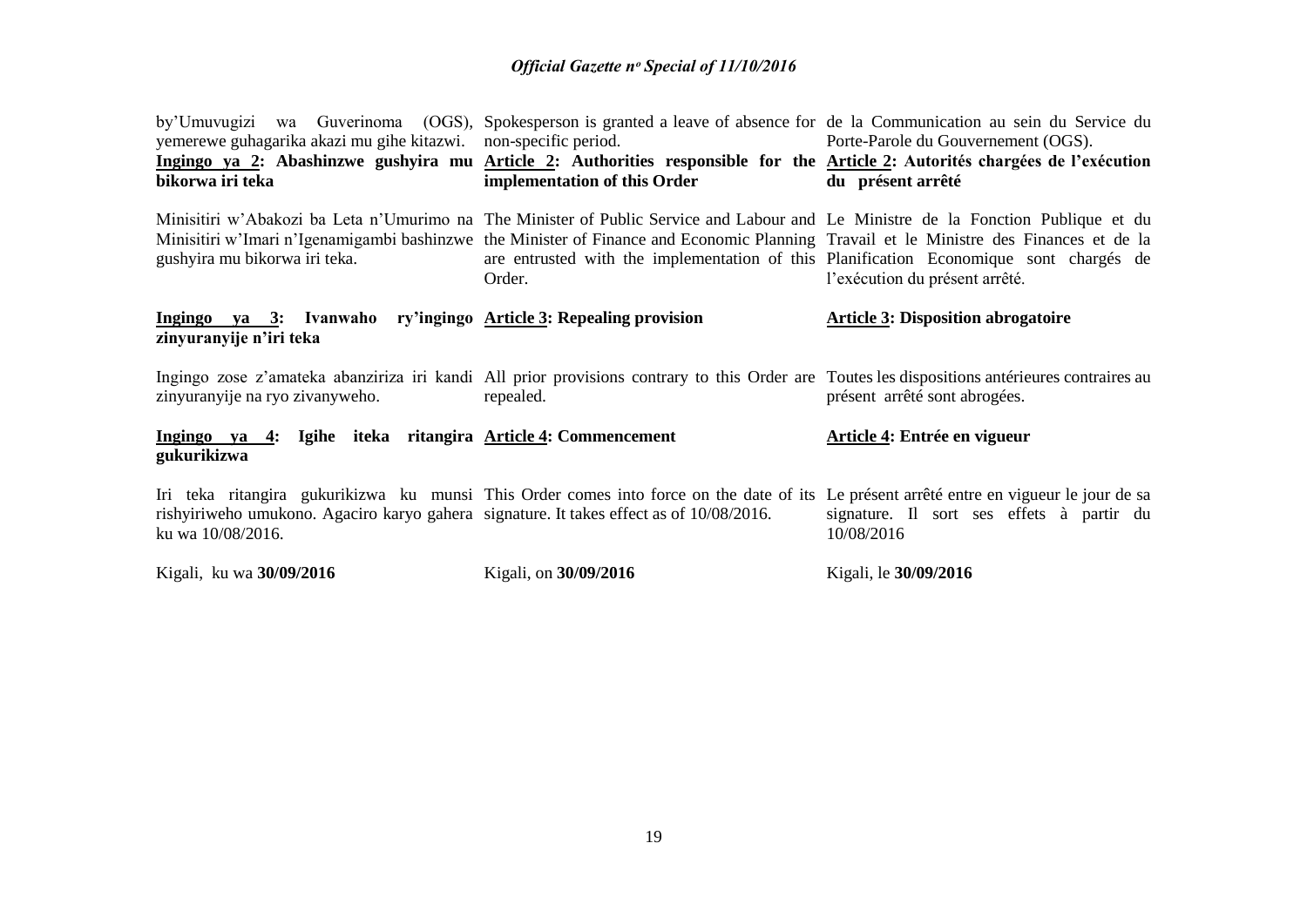**(sé) MUREKEZI Anastase** Minisitiri w'Intebe

**(sé) MUREKEZI Anastase** Prime Minister

**(sé) MUREKEZI Anastase** Premier Ministre

**(sé) UWIZEYE Judith** Minisitiri w'Abakozi ba Leta n'Umurimo

**(sé) UWIZEYE Judith** Minister of Public Service and Labour

**(sé) UWIZEYE Judith** Ministre de la Fonction Publique et du Travail

**Bibonywe kandi bishyizweho Ikirango cya Repubulika:**

**Seen and sealed with the Seal of the Republic:**

**Vu et scellé du Sceau de la République:**

**(sé) BUSINGYE Johnston** Minisitiri w'Ubutabera/Intumwa Nkuru ya Leta

**(sé) BUSINGYE Johnston** Minister of Justice/Attorney General

**(sé) BUSINGYE Johnston** Ministre de la Justice/Garde des Sceaux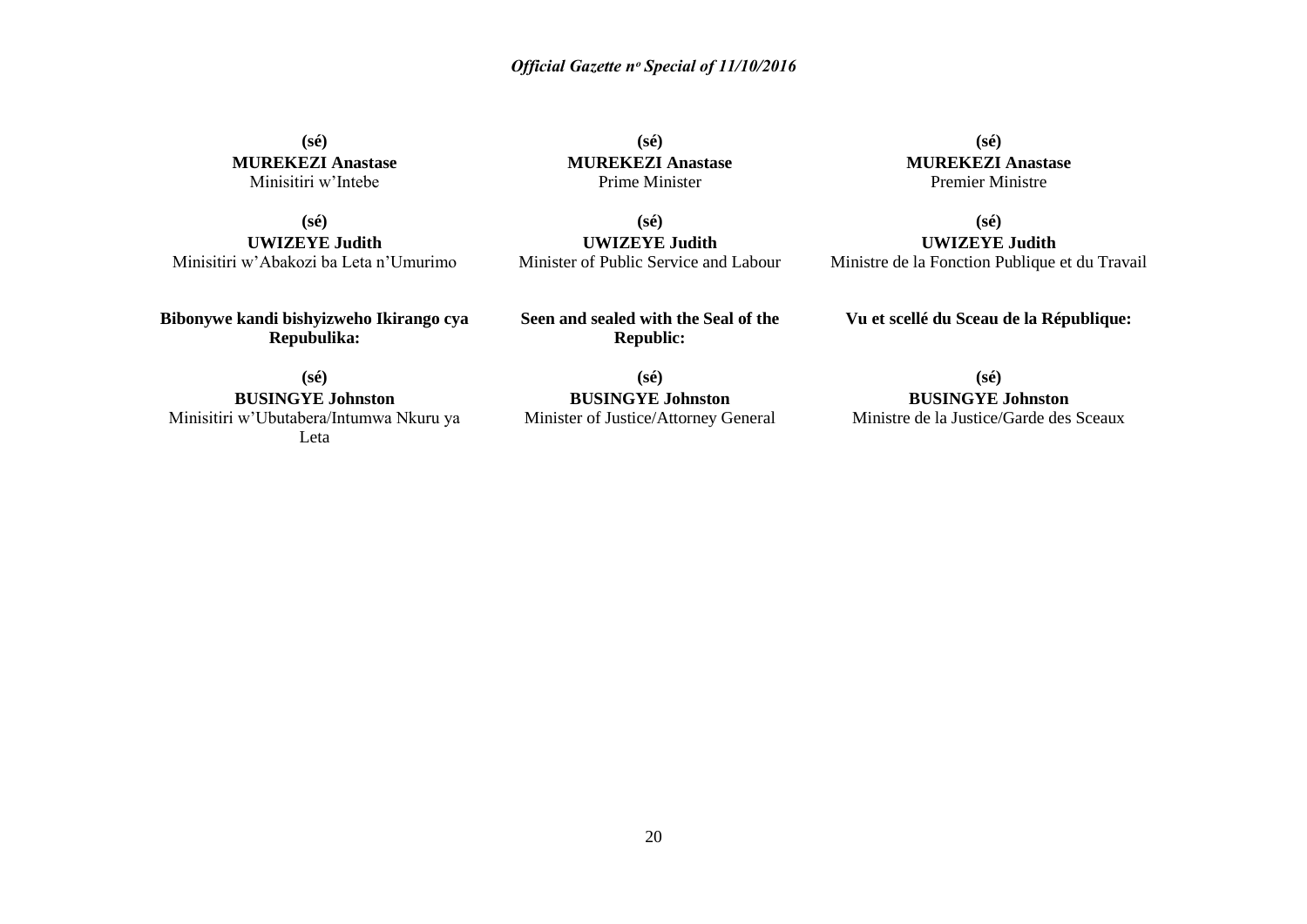**ITEKA RYA MINISITIRI W'INTEBE PRIME MINISTER'S ORDER N° 215/03 OF ARRETE DU PREMIER MINISTRE N°215/03 RYO KU WA 30/09/2016 30/09/2016 APPOINTING AN ADVISOR RISHYIRAHO UMUJYANAMA N°215/03 DU 30/09/2016 PORTANT NOMINATION D'UN CONSEILLER**

#### **ISHAKIRO TABLE OF CONTENTS TABLE DES MATIERES**

- **Ingingo ya mbere: Ishyirwaho Article One: Appointment Article premier: Nomination**
- Ingingo ya 2: Abashinzwe gushyira mu <u>Article 2</u>: Authorities responsible for <u>Article 2</u>: Autorités chargées de l'exécution **bikorwa iri teka implementation of this Order du présent arrêté**

**Ingingo ya 3: Ivanwaho ry'ingingo Article 3: Repealing provision zinyuranyije n'iri teka Article 3: Disposition abrogatoire**

**Ingingo ya 4: Igihe iteka ritangira Article 4: Commencement gukurikizwa Article 4 : Entrée en vigueur**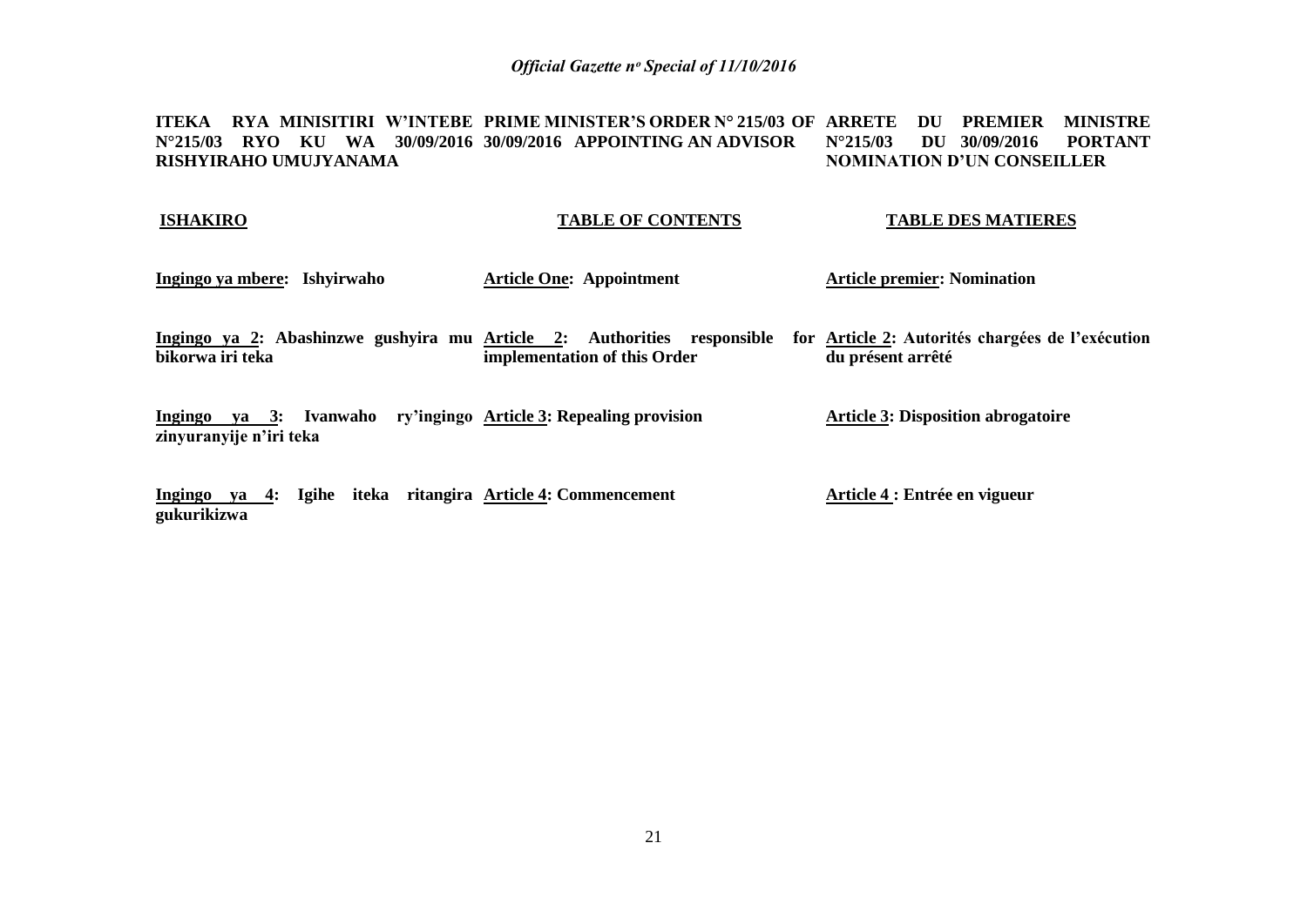#### **ITEKA RYA MINISITIRI W'INTEBE PRIME MINISTER'S ORDER N°215/03 ARRETE DU PREMIER MINISTRE N°215/03 RYO KU WA 30/09/2016 RISHYIRAHO UMUJYANAMA 30/09/2016 APPOINTING ADVISOR N°215/03 DU 30/09/2016 PORTANT NOMINATION D'UN CONSEILLER**

| Minisitiri w'Intebe; | The Prime Minister; | Le Premier Ministre; |
|----------------------|---------------------|----------------------|
|----------------------|---------------------|----------------------|

Ashingiye ku Itegeko Nshinga rya Repubulika Pursuant to the Constitution of the Republic of Vu la Constitution de la République du y'u Rwanda ryo mu 2003 ryavuguruwe mu Rwanda of 2003 revised in 2015, especially in Rwanda de 2003 révisée en 2015, spécialement 2015, cyane cyane mu ngingo zaryo iya 119, Articles 119, 120, 122 and 176; iya 120, iya 122 n'iya 176; en ses articles 119, 120, 122 et 176;

Ashingiye ku Itegeko n° 86/2013 ryo ku wa Pursuant to Law n° 86/2013 of 11/09/2013 Vu la Loi n° 86/2013 du 11/09/2013 portant 11/09/2013 rishyiraho sitati rusange igenga establishing the general statutes for public statut général de la fonction publique, abakozi ba Leta, cyane cyane mu ngingo service, especially in Articles 4, 6 and 8; zaryo, iya 4, iya 6 n'iya 8; spécialement en ses articles 4, 6 et 8;

Bisabwe na Minisitiri w'Abakozi ba Leta On proposal by the Minister of Public Service Sur proposition du Ministre de la Fonction n'Umurimo; and Labour; Publique et du Travail;

Inama y'Abaminisitiri  $10/08/2016$ , imaze kubisuzuma kubyemeza; After consideration and approval by the Après examen et adoption par le Conseil des Cabinet, in its session of 10/08/2016; Ministres, en sa séance du 10/08/2016;

**ARRETE:**

| A I LULI DLI                 | HEKEB I UKDEKS:                                                                                                                                                                                                                                                                                                                                                                                                                                                                                               | AKKE I E:                          |
|------------------------------|---------------------------------------------------------------------------------------------------------------------------------------------------------------------------------------------------------------------------------------------------------------------------------------------------------------------------------------------------------------------------------------------------------------------------------------------------------------------------------------------------------------|------------------------------------|
| Ingingo ya mbere: Ishyirwaho | <b>Article One: Appointment</b>                                                                                                                                                                                                                                                                                                                                                                                                                                                                               | <b>Article premier: Nomination</b> |
| (MIDIMAR).                   | Madamu KAYUMBA KANJERU Rose Ms. KAYUMBA KANJERU Rose is Madame KAYUMBA-KANJERU-Rose est<br>agizwe Umujyanama wa Minisitiri muri appointed Advisor to the Minister in the nommée Conseillère du Ministre au sein du<br>Minisiteri y'Imicungire y'Ibiza n'Impunzi Ministry of Disaster Management and Refugee Ministère de la Gestion des Catastrophes et des<br>Affairs (MIDIMAR).<br>Ingingo ya 2: Abashinzwe gushyira mu Article 2: Authorities responsible for Article 2: Autorités-chargées-de-l'exécution | Refugiés (MIDIMAR).                |
| bikorwa iri teka             | implementation of this Order                                                                                                                                                                                                                                                                                                                                                                                                                                                                                  | du présent arrêté                  |
|                              |                                                                                                                                                                                                                                                                                                                                                                                                                                                                                                               |                                    |

**HEREBY ORDERS:**

**ATEGETSE:**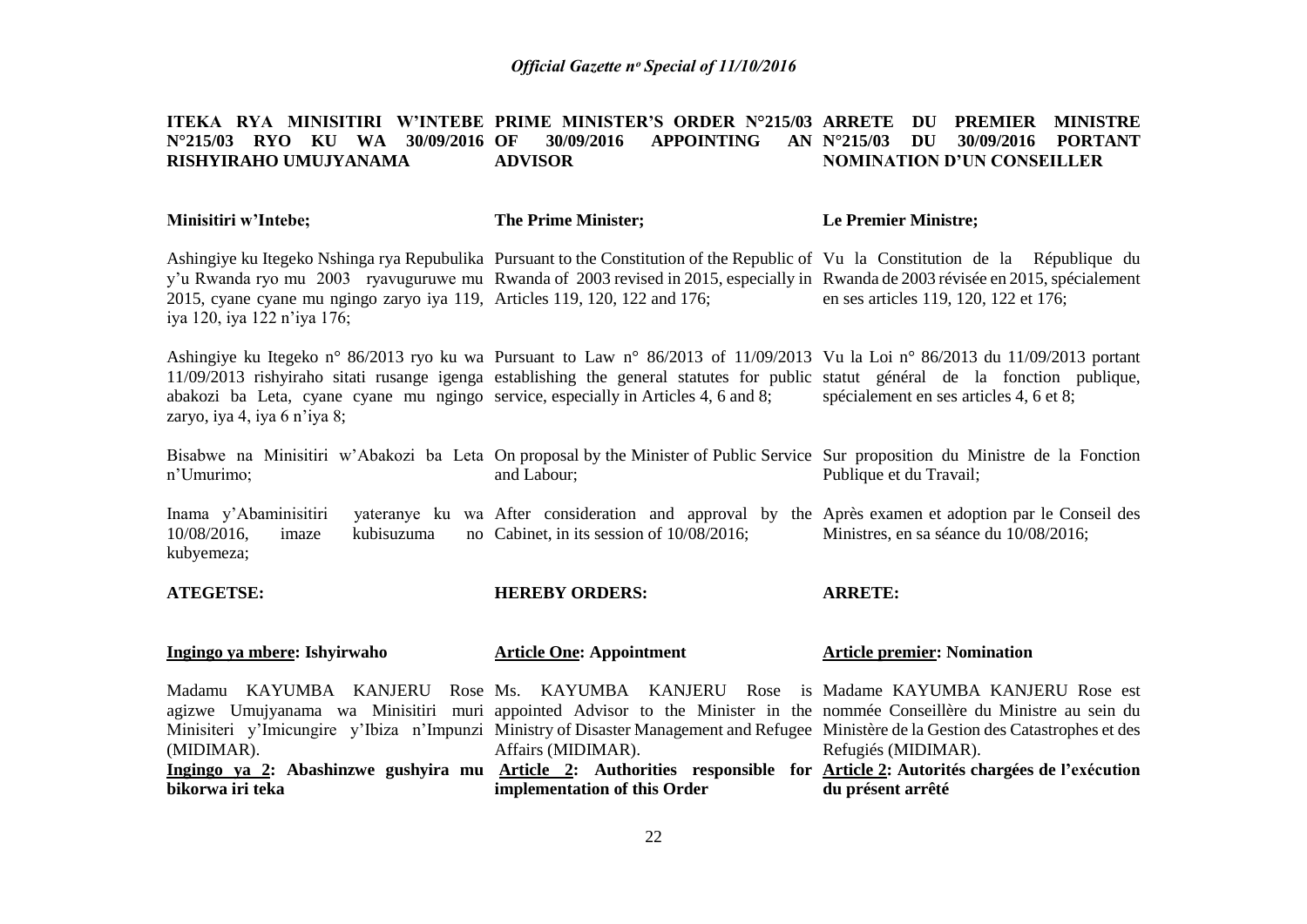Minisitiri w'Abakozi ba Leta n'Umurimo, The Minister of Public Service and Labour, the Le Ministre de la Fonction Publique et du Minisitiri w'Imicungire y'Ibiza n'Impunzi na Minister of Disaster Management and Refugee Travail, le Ministre de la Gestion des Minisitiri w'Imari n'Igenamigambi bashinzwe affairs and the Minister of Finance and Catastrophes et des Refugiés et le Ministre des gushyira mu bikorwa iri teka. Economic Planning are entrusted with the Finances et de la Planification Economique implementation of this Order. sont chargés de l'exécution du présent arrêté.

#### **Ingingo ya 3: Ivanwaho ry'ingingo Article 3: Repealing provision zinyuranyije n'iri teka Article 3: Disposition abrogatoire**

Ingingo zose z'amateka abanziriza iri kandi All prior provisions contrary to this Order are Toutes les dispositions antérieures contraires zinyuranyije na ryo zivanyweho. repealed. au présent arrêté sont abrogées.

#### **Ingingo ya 4: Igihe iteka ritangira Article 4: Commencement gukurikizwa Article 4: Entrée en vigueur**

Iri teka ritangira gukurikizwa ku munsi This Order comes into force on the date of its Le présent arrêté entre en vigueur le jour de sa rishyiriweho umukono. Agaciro karyo gahera signature. It takes effect as of 10/08/2016. ku wa 10/08/2016. signature. Il sort ses effets à partir du 10/08/2016.

Kigali, ku wa **30/09/2016** Kigali, on **30/09/2016** Kigali, le **30/09/2016**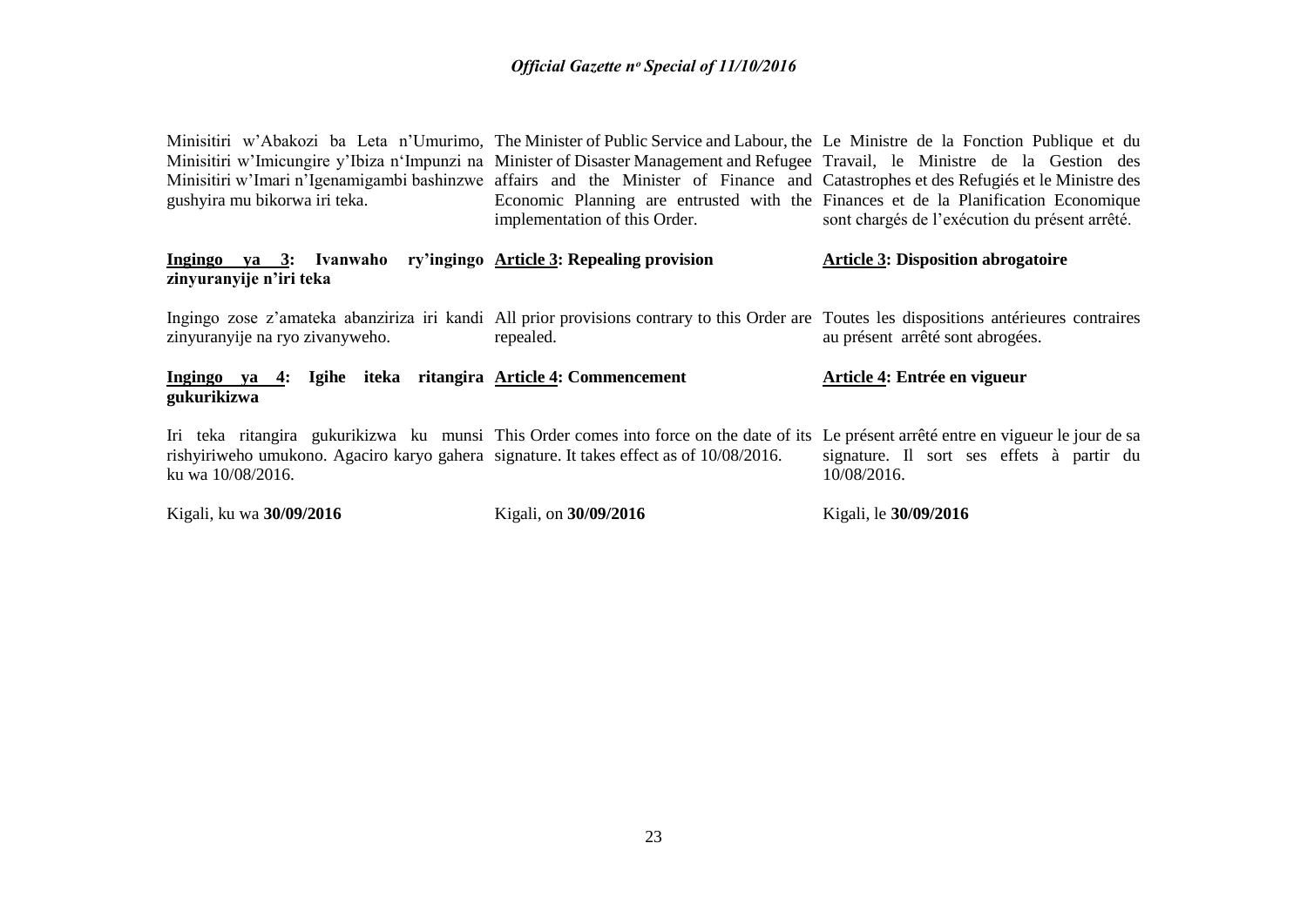**(sé) MUREKEZI Anastase** Minisitiri w'Intebe

**(sé) UWIZEYE Judith** Minisitiri w'Abakozi ba Leta n'Umurimo

**Bibonywe kandi bishyizweho Ikirango cya Repubulika:**

**(sé) MUREKEZI Anastase** Prime Minister

**(sé) UWIZEYE Judith** Minister of Public Service and Labour

**Seen and sealed with the Seal of the**

**Republic:**

**(sé) BUSINGYE Johnston** Minisitiri w'Ubutabera/Intumwa Nkuru ya Leta

**(sé) BUSINGYE Johnston** Minister of Justice/**Attorney General**

**(sé) MUREKEZI Anastase** Premier Ministre

**(sé) UWIZEYE Judith** Ministre de la Fonction Publique et du Travail

**Vu et scellé du Sceau de la République:**

**(sé) BUSINGYE Johnston** Ministre de la Justice/Garde des Sceaux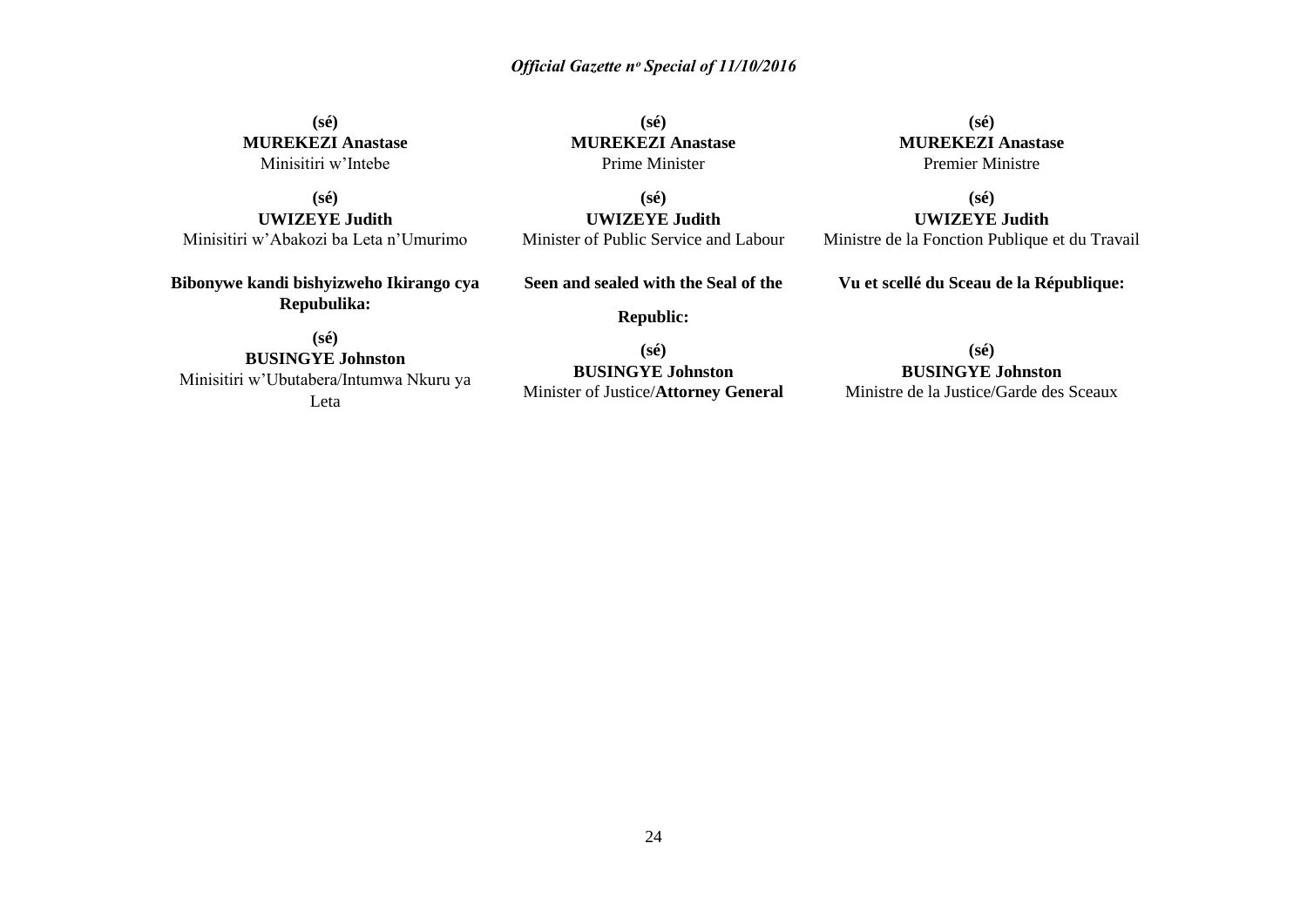**ITEKA RYA MINISITIRI W'INTEBE PRIME MINISTER'S ORDER N°216/03 ARRETE DU PREMIER MINISTRE N°216/03 RYO KU WA 30/09/2016 RISHYIRAHO UMUYOBOZI DIRECTOR OF UNIT W'AGASHAMI APPOINTING A N°216/03 N°216/03 DU 30/09/2016 PORTANT D'UN DIRECTEUR D'UNITE** 

#### **ISHAKIRO**

#### **TABLE OF CONTENTS**

**TABLE DES MATIERES**

| <u>Ingingo ya mbere:</u> Ishyirwaho <u>ngingo 2</u> : | <b>Article One: Appointment</b> | <b>Article premier: Nomination</b> |
|-------------------------------------------------------|---------------------------------|------------------------------------|
| Abashinzwe gushyira mu bikorwa iri teka               |                                 |                                    |

Ingingo ya 2: Abashinzwe gushyira mu <u>Article 2</u>: Authorities responsible for the <u>Article 2</u>: Autorités chargées de l'exécution **bikorwa iri teka implementation of this Order du présent arrêté**

**Ingingo ya 3: Ivanwaho ry'ingingo Article 3: Repealing provision zinyuranyije n'iri teka Article 3: Disposition abrogatoire**

**Ingingo ya 4: Igihe iteka ritangira Article 4: Commencement gukurikizwa Article 4 : Entrée en vigueur**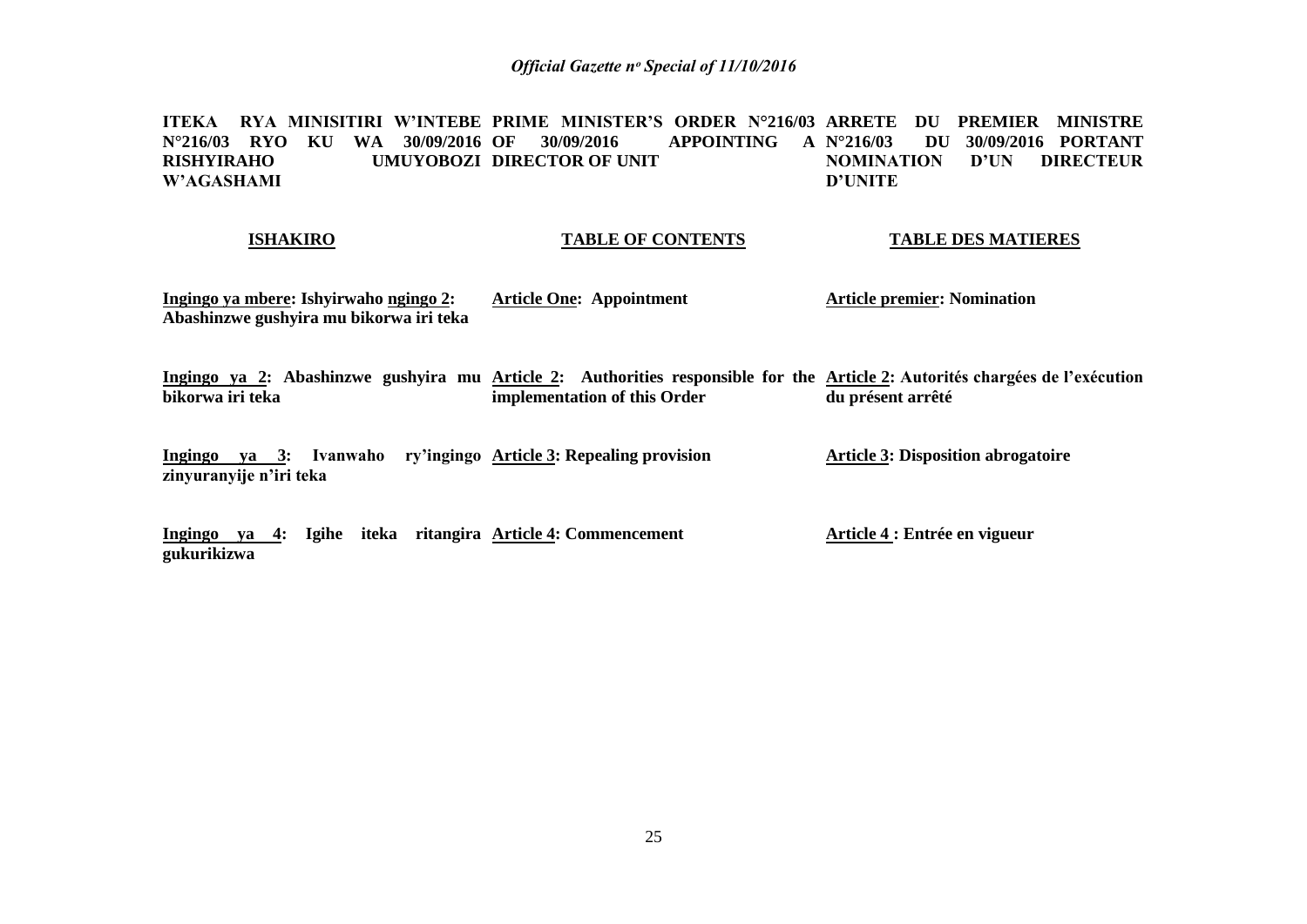#### ITEKA RYA MINISITIRI W'INTEBE PRIME MINISTER'S ORDER N°216/03 ARRETE DU PREMIER MINISTRE **N°216/03 RYO KU WA 30/09/2016 RISHYIRAHO UMUYOBOZI DIRECTOR OF UNIT W'AGASHAMI OF 30/09/2016 APPOINTING A N°216/03 DU 30/09/2016 PORTANT NOMINATION D'UN DIRECTEUR D'UNITE**

| Minisitiri w'Intebe;                                                                                                                                                                                                                                                                                                                                      | <b>The Prime Minister;</b> | <b>Le Premier Ministre;</b>           |
|-----------------------------------------------------------------------------------------------------------------------------------------------------------------------------------------------------------------------------------------------------------------------------------------------------------------------------------------------------------|----------------------------|---------------------------------------|
| Ashingiye ku Itegeko Nshinga rya Repubulika Pursuant to the Constitution of the Republic of Vu la Constitution de la République du<br>y'u Rwanda ryo mu 2003 ryavuguruwe mu Rwanda of 2003 revised in 2015, especially in Rwanda de 2003 révisée en 2015, spécialement<br>2015, cyane cyane mu ngingo zaryo, iya 119, iya Articles 119, 120, 122 and 176; |                            | en ses articles 119, 120, 122 et 176; |
| 120, iya 122 n'iya 176;                                                                                                                                                                                                                                                                                                                                   |                            |                                       |

Ashingiye ku Itegeko n° 86/2013 ryo ku wa Pursuant to Law n° 86/2013 of 11/09/2013 Vu la Loi n° 86/2013 du 11/09/2013 portant 11/09/2013 rishyiraho sitati rusange igenga establishing the general statutes for public statut général de la fonction publique, abakozi ba Leta, cyane cyane mu ngingo zaryo, service, especially in Articles 4, 6 and 8; iya 4, iya 6 n'iya 8; spécialement en ses articles 4, 6 et 8;

Bisabwe na Minisitiri w'Abakozi ba Leta On proposal by the Minister of Public Service Sur proposition du Ministre de la Fonction n'Umurimo; and Labour; Publique et du Travail;

Inama y'Abaminisitiri 10/08/2016, imaze kubisuzuma no kubyemeza; Cabinet, in its session of 10/08/2016; After consideration and approval by the Après examen et adoption par le Conseil des Ministres, en sa séance du 10/08/2016;

**ATEGETSE: Ingingo ya mbere: Ishyirwaho HEREBY ORDERS: Article One: Appointment ARRETE: Article premier: Nomination**

Bwana MUSONI Peter agizwe Umuyobozi Mr MUSONI Peter is appointed Director of Monsieur MUSONI Peter est nommé w'Agashami gashinzwe Imari n'Ubutegetsi muri Administration and Finance Unit in the Directeur de l'Unité chargée des Finances et Komisiyo y'Igihugu yo Kurwanya Jenoside National Commission to Fight against Administration au sein de la Commission (CNLG). Genocide (CNLG). Nationale de Lutte contre le Génocide (CNLG).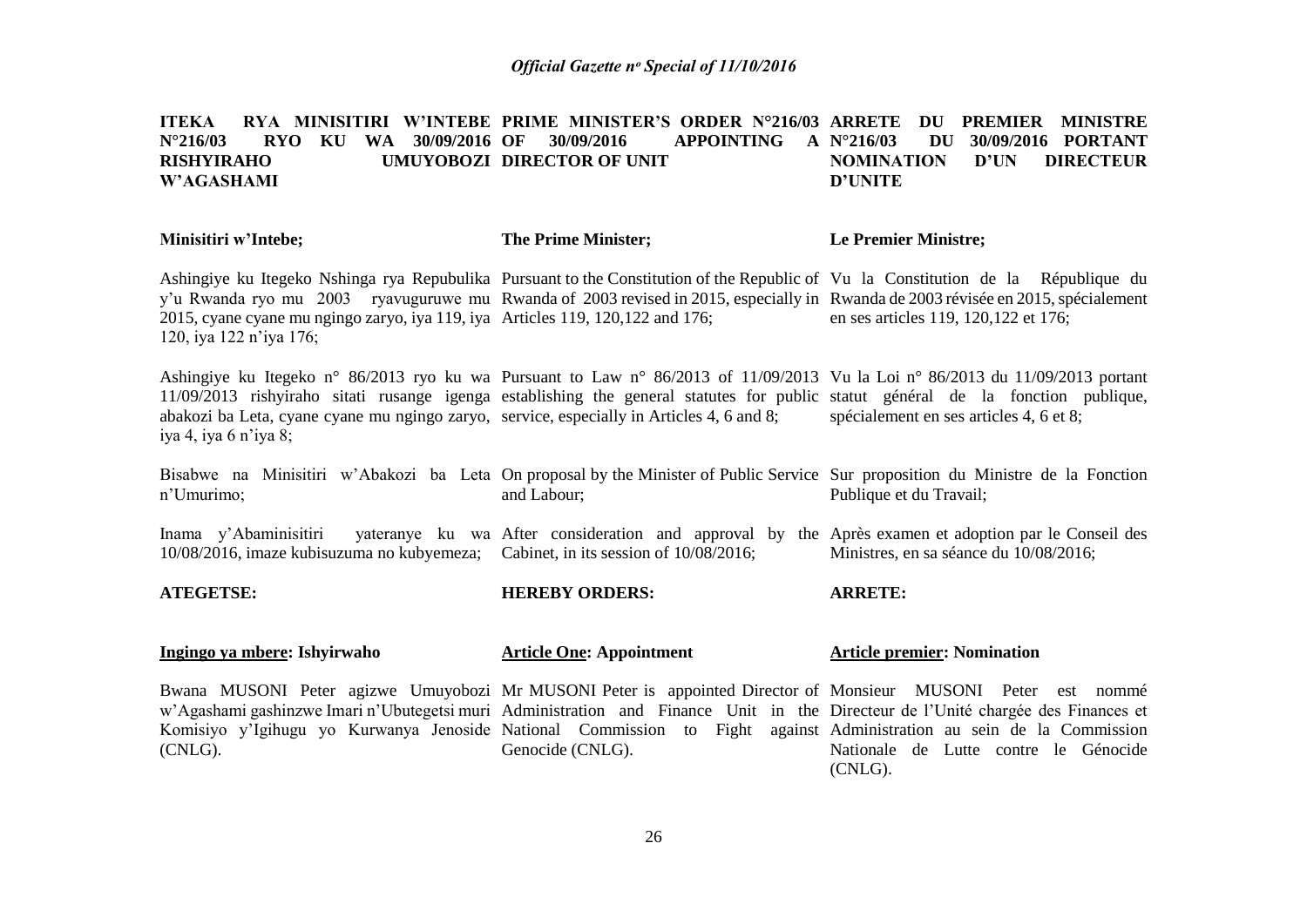| Ingingo ya 2: Abashinzwe gushyira mu Article 2: Authorities responsible for the Article 2: Autorités chargées de l'exécution<br>bikorwa iri teka                                                                                                                                                    | implementation of this Order                                          | du présent arrêté                                                              |
|-----------------------------------------------------------------------------------------------------------------------------------------------------------------------------------------------------------------------------------------------------------------------------------------------------|-----------------------------------------------------------------------|--------------------------------------------------------------------------------|
| Minisitiri w'Abakozi ba Leta n'Umurimo na The Minister of Public Service and Labour and Le Ministre de la Fonction Publique et du<br>Minisitiri w'Imari n'Igenamigambi bashinzwe the Minister of Finance and Economic Travail et le Ministre des Finances et de la<br>gushyira mu bikorwa iri teka. | Planning<br>entrusted<br>with<br>are<br>implementation of this Order. | the Planification Economique sont chargés de<br>l'exécution du présent arrêté. |
| Ingingo ya 3: Ivanwaho ry'ingingo Article 3: Repealing provision<br>zinyuranyije n'iri teka                                                                                                                                                                                                         |                                                                       | <b>Article 3: Disposition abrogatoire</b>                                      |
| Ingingo zose z'amateka abanziriza iri kandi All prior provisions contrary to this Order are Toutes les dispositions antérieures contraires<br>zinyuranyije na ryo zivanyweho.                                                                                                                       | hereby repealed.                                                      | au présent arrêté sont abrogées.                                               |
| Ingingo ya 4: Igihe iteka ritangirira Article 4: Commencement<br>gukurikizwa                                                                                                                                                                                                                        |                                                                       | Article 4: Entrée en vigueur                                                   |
| Iri teka ritangira gukurikizwa ku munsi This Order comes into force on the date of its Le présent arrêté entre en vigueur le jour de sa<br>rishyiriweho umukono. Agaciro karyo gahera ku signature. It takes effect as of 10/08/2016.<br>wa 10/08/2016.                                             |                                                                       | signature. Il sort ses effets à partir du<br>10/08/2016.                       |
| Kigali, ku wa 30/09/2016                                                                                                                                                                                                                                                                            | Kigali, on 30/09/2016                                                 | Kigali, le 30/09/2016                                                          |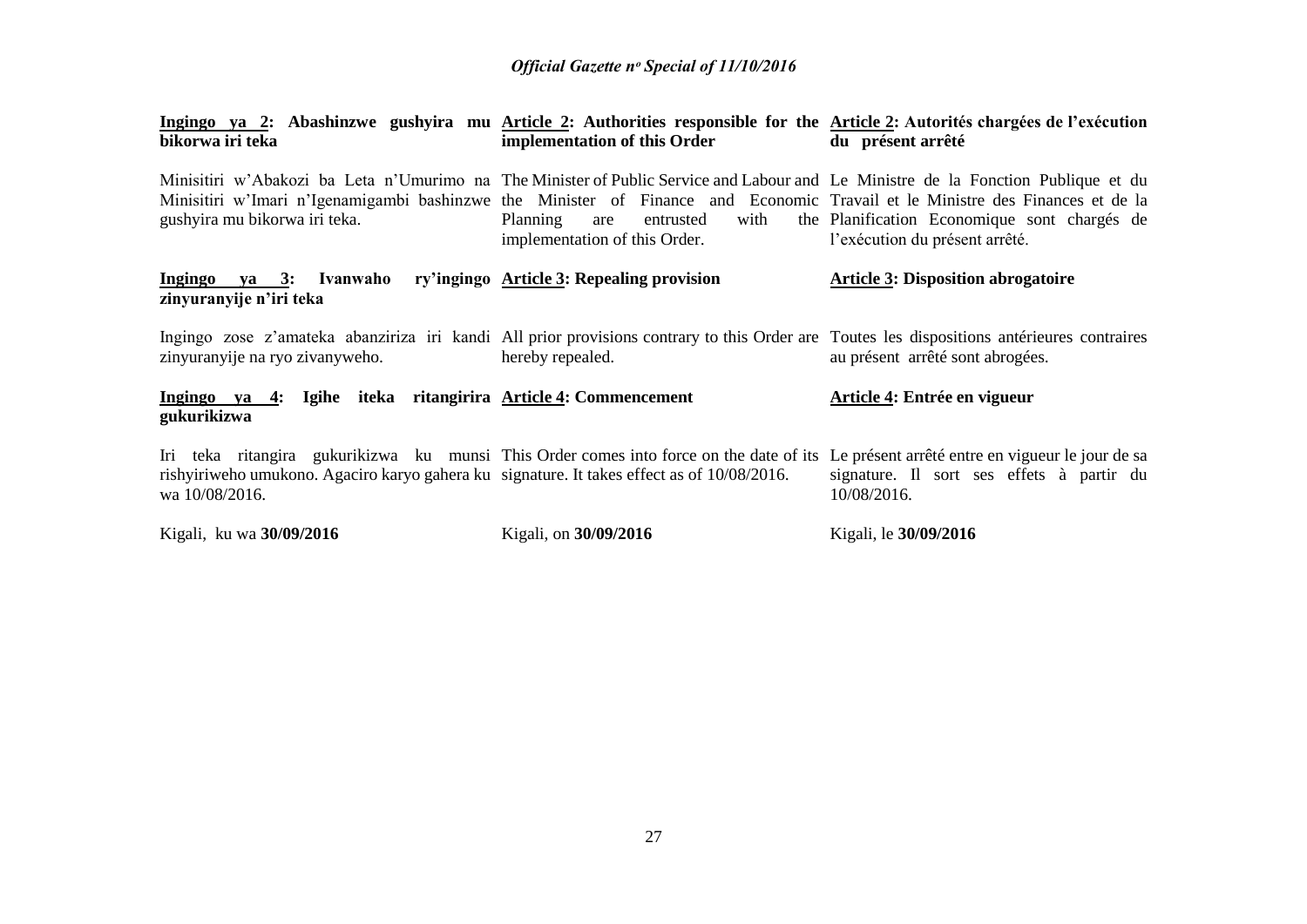**(sé) MUREKEZI Anastase** Minisitiri w'Intebe

**(sé) MUREKEZI Anastase** Prime Minister

**(sé) MUREKEZI Anastase** Premier Ministre

**(sé) UWIZEYE Judith** Ministre de la Fonction Publique et du Travail

**(sé) UWIZEYE Judith** Minisitiri w'Abakozi ba Leta n'Umurimo

**Bibonywe kandi bishyizweho Ikirango cya Repubulika:**

**(sé) UWIZEYE Judith** Minister of Public Service and Labour

**Seen and sealed with the Seal of the Republic:**

**(sé) BUSINGYE Johnston** Minisitiri w'Ubutabera/Intumwa Nkuru ya Leta

**(sé) BUSINGYE Johnston** Minister of Justice/**Attorney General**

**(sé) BUSINGYE Johnston** Ministre de la Justice/Garde des Sceaux

**Vu et scellé du Sceau de la République:**

28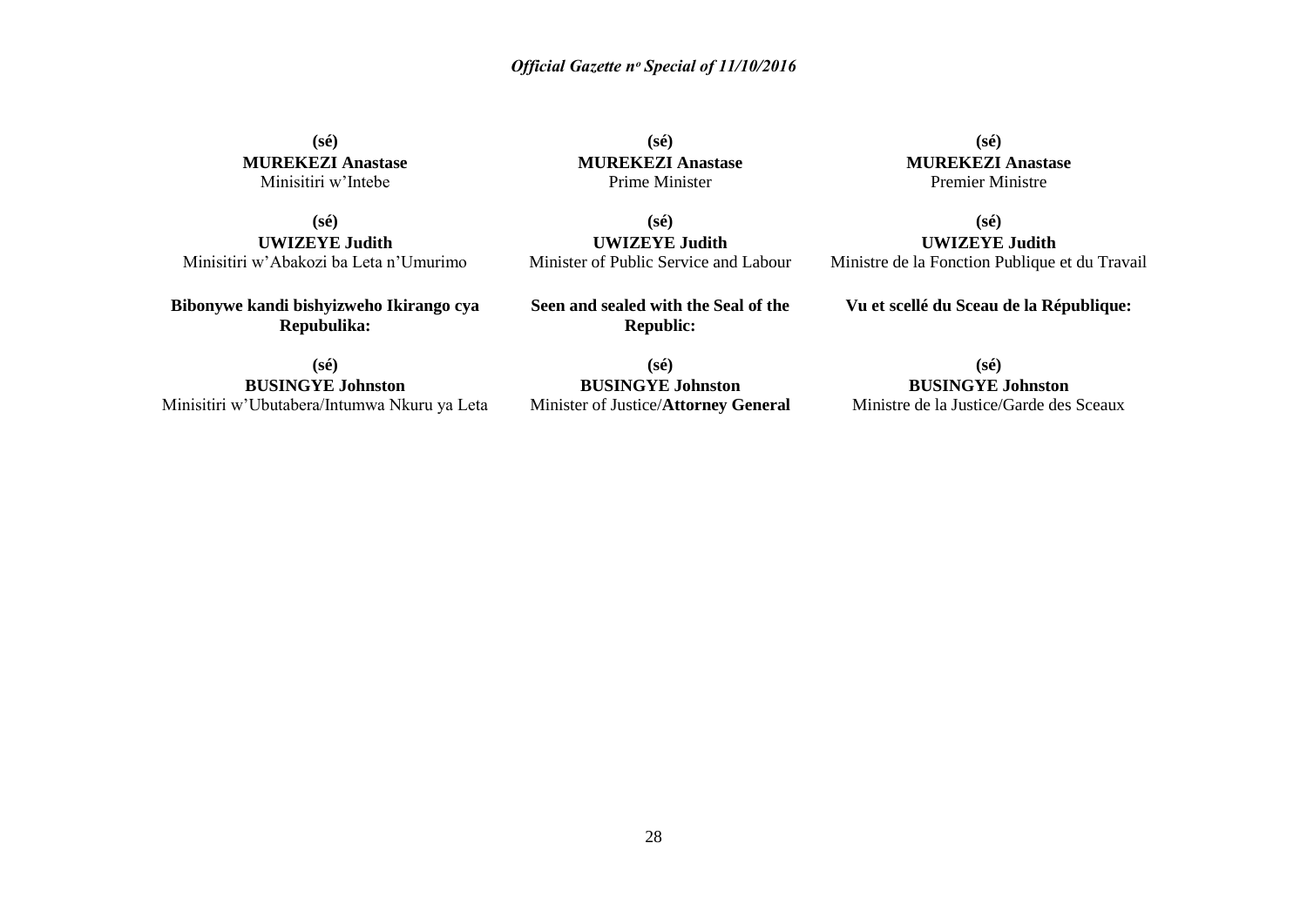**ITEKA RYA MINISITIRI W'INTEBE PRIME MINISTER'S ORDER N°217/03 ARRETE DU PREMIER MINISTRE N°217/03 RYO KU WA 30/09/2016 RIHA OF 30/09/2016 CONFERRINING THE N°217/03 DU 30/09/2016 PORTANT IPETI ABA OFISIYE BATO BO MU RANK TO JUNIOR OFFICERS OF ATTRIBUTION DE GRADE AUX RWEGO RW'IGIHUGU RUSHINZWE RWANDA CORRECTIONAL SERVICE IMFUNGWA N'ABAGORORWA OFFICIERS SUBALTERNES DU CORRECTIONNEL DU RWANDA**

**TABLE OF CONTENTS**

#### **ISHAKIRO**

#### **TABLE DES MATIERES**

| Ingingo ya mbere: Gutanga ipeti                                              | <b>Article One: Conferring the rank</b>                                    | <b>Article Premier: Attribution de grade</b>                      |
|------------------------------------------------------------------------------|----------------------------------------------------------------------------|-------------------------------------------------------------------|
| Ingingo ya 2: Abashinzwe gushyira mu<br>bikorwa iri teka                     | Article 2: Authorities responsible for the<br>implementation of this Order | Article 2: Autorités chargées de l'exécution<br>du présent arrêté |
| ry'ingingo<br>Ivanwaho<br>ya 3:<br><b>Ingingo</b><br>zinyuranyije n'iri teka | <b>Article 3: Repealing provision</b>                                      | <b>Article 3: Disposition abrogatoire</b>                         |
| Ingingo ya 4: Igihe iri iteka ritangira<br>gukurikizwa                       | <b>Article 4: Commencement</b>                                             | Article 4: Entrée en vigueur                                      |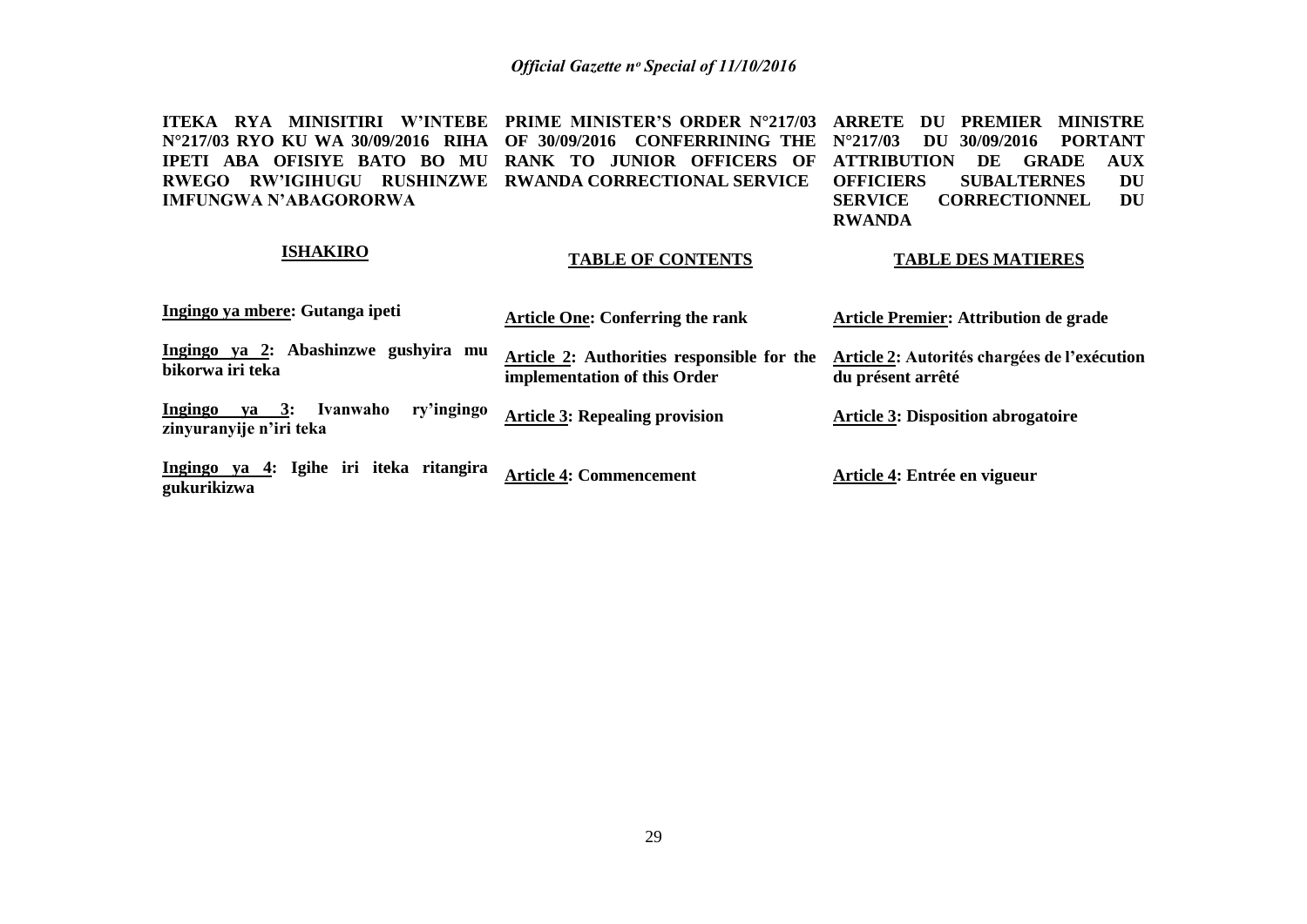**ITEKA RYA MINISITIRI W'INTEBE PRIME MINISTER'S ORDER N° 217/03 ARRETE DU PREMIER MINISTRE N°217/03 RYO KU WA 30/09/2016 RIHA OF 30/09/2016 CONFERRINING THE IPETI ABA OFISIYE BATO BO MU RANK TO JUNIOR OFFICERS OF RWEGO RW'IGIHUGU RUSHINZWE RWANDA CORRECTIONAL SERVICE IMFUNGWA N'ABAGORORWA N°217/03 DU 30/09/2016 PORTANT ATTRIBUTION DE GRADE AUX OFFICIERS SUBALTERNES SERVICE CORRECTIONNEL DU RWANDA**

|                                                                                                                                                            |                                                                                                                                                     | RVARDA                                                                                                                                                                    |
|------------------------------------------------------------------------------------------------------------------------------------------------------------|-----------------------------------------------------------------------------------------------------------------------------------------------------|---------------------------------------------------------------------------------------------------------------------------------------------------------------------------|
| Minisitiri w'Intebe,                                                                                                                                       | The Prime Minister,                                                                                                                                 | Le Premier Ministre,                                                                                                                                                      |
| Ashingiye ku Itegeko Nshinga rya Repubulika<br>y'u Rwanda ryo mu 2003 ryavuguruwe mu 2015,<br>cyane cyane mu ngingo zaryo iya 119, iya 122<br>n'iya 176;   | Pursuant to the Constitution of the Republic<br>of Rwanda of 2003 revised in 2015, especially<br>in Articles 119, 122 and 176;                      | Vu la Constitution de la République du<br>Rwanda de 2003 révisée en 2015,<br>spécialement en ses articles 119, 122 et 176;                                                |
| Ashingiye ku Iteka rya Perezida n° 04/01 ryo<br>kuwa 03/05/2012 rishyiraho sitati yihariye<br>igenga abacungagereza, cyane cyane mu ngingo<br>yaryo ya 15; | Pursuant to Presidential Order nº 04/01 of<br>03/05/2012 establishing the special statutes<br>governing prison guards, especially in Article<br>15: | Vu l'Arrêté Présidentiel n°<br>$04/01$ du<br>03/05/2012<br>particulier<br>portant<br>statut<br>régissant les surveillants des prisons,<br>spécialement en son article 15; |
| Bisabwe na Minisitiri w'Umutekano mu Gihugu;                                                                                                               | On proposal by the Minister of Internal<br>Security;                                                                                                | Sur proposition du Ministre de la Sécurité<br>Intérieure;                                                                                                                 |
| Inama y'Abaminisitiri<br>yateranye ku wa<br>10/08/2016 imaze kubisuzuma no kubyemeza;                                                                      | After consideration and approval by Cabinet,<br>in its session of $10/08/2016$ ;                                                                    | Après examen et adoption par le Conseil des<br>Ministres en sa séance du 10/08/2016;                                                                                      |
| <b>ATEGETSE:</b>                                                                                                                                           | <b>HEREBY ORDERS:</b>                                                                                                                               | <b>ARRETE:</b>                                                                                                                                                            |
| Ingingo ya mbere: Gutanga ipeti                                                                                                                            | <b>Article One: Conferring the rank</b>                                                                                                             | <b>Article Premier: Attribution de grade</b>                                                                                                                              |
| Abacungagereza barangije inyigisho z'ibanze zo<br>mu Rwego rw'Igihugu rushinzwe Imfungwa<br>n'Ahagororwa hafite amazina ari ku mugereka                    | Prison guards who completed basic training of<br>Rwanda Correctional Service whose names<br>are mentioned in annex of this Order are                | Les surveillants de prison qui viennent de<br>compléter la formation de base du Service<br>Correctionnel du Rwanda dont les noms sont                                     |

conferred the rank as indicated in that annex.

inscrits en annexe du présent arrêté sont

n'Abagororwa bafite amazina ari ku mugereka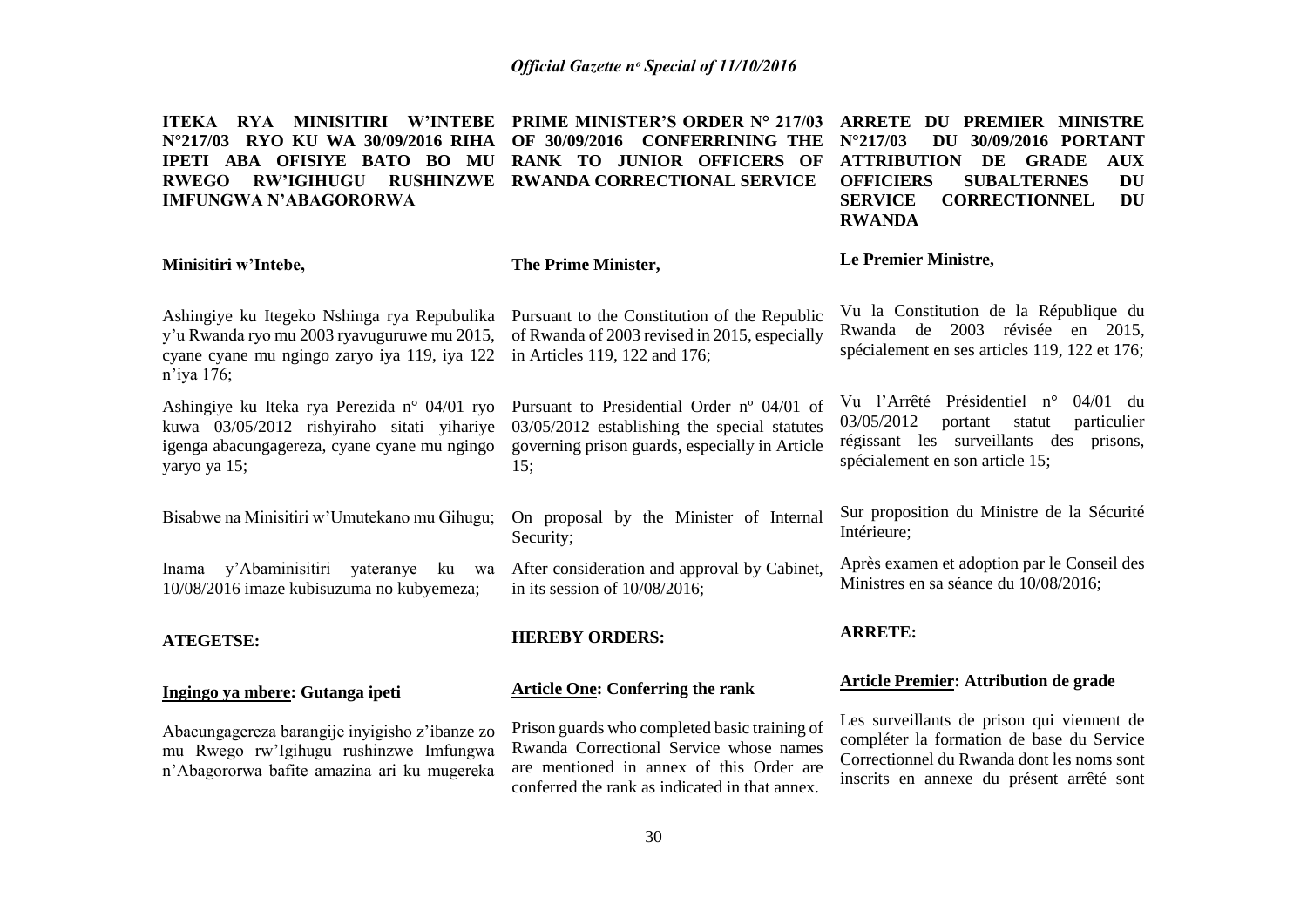| w'iri teka, bahawe ipeti nk'uko bigaragara kuri<br>uwo mugereka.<br>Ingingo ya 2: Abashinzwe gushyira mu<br>bikorwa iri teka<br>Minisitiri w'Umutekano mu Gihugu na Minisitiri<br>w'Imari n'Igenamigambi bashinzwe gushyira<br>mu bikorwa iri teka. | <b>Article 2:</b> Authorities responsible for the attribués un grade comme indiqué dans cet<br>implementation of this Order<br>The Minister of Internal Security and the<br>Minister of Finance and Economic Planning<br>are entrusted with the implementation of this<br>Order<br><b>Article 3: Repealing provision</b> | annexe.<br>Article 2:<br>Autorités chargées<br>de<br>l'exécution du présent arrêté<br>Le Ministre de la Sécurité Intérieure et le<br>Ministre des Finances et la Planification<br>Economique sont chargés de l'exécution du<br>présent arrêté. |
|-----------------------------------------------------------------------------------------------------------------------------------------------------------------------------------------------------------------------------------------------------|--------------------------------------------------------------------------------------------------------------------------------------------------------------------------------------------------------------------------------------------------------------------------------------------------------------------------|------------------------------------------------------------------------------------------------------------------------------------------------------------------------------------------------------------------------------------------------|
| Ingingo ya 3: Ivanwaho<br>ry'ingingo<br>zinyuranyije n'iri teka<br>Ingingo zose z'amateka abanziriza iri kandi<br>zinyuranije na ryo zivanyweho.                                                                                                    | All prior provisions contrary to this Order are<br>repealed.<br><b>Article 4: Commencement</b>                                                                                                                                                                                                                           | <b>Article 3: Disposition abrogatoire</b><br>Toutes les dispositions antérieures contraires<br>au présent Arrêté sont abrogées.                                                                                                                |
| Ingingo ya 4: Igihe iri iteka ritangira<br>gukurikizwa<br>Iri teka ritangira gukurikizwa ku munsi<br>ritangarijweho mu Igazeti ya Leta ya Repubulika<br>y'u Rwanda. Agaciro karyo gahera ku wa<br>29/07/2016                                        | This Order comes into force on the date of its<br>publication in the Official Gazette of the<br>Republic of Rwanda. It takes effect as of<br>29/07/2016.                                                                                                                                                                 | Article 4: Entrée en vigueur<br>Le présent Arrêté entre en vigueur le jour de<br>sa publication au Journal Officiel de la<br>République du Rwanda. Il sort ses effets à<br>partir du 29/07/2016.                                               |
| Kigali, ku wa 30/09/2016                                                                                                                                                                                                                            | Kigali, on 30/09/2016                                                                                                                                                                                                                                                                                                    | Kigali, le 30/09/2016                                                                                                                                                                                                                          |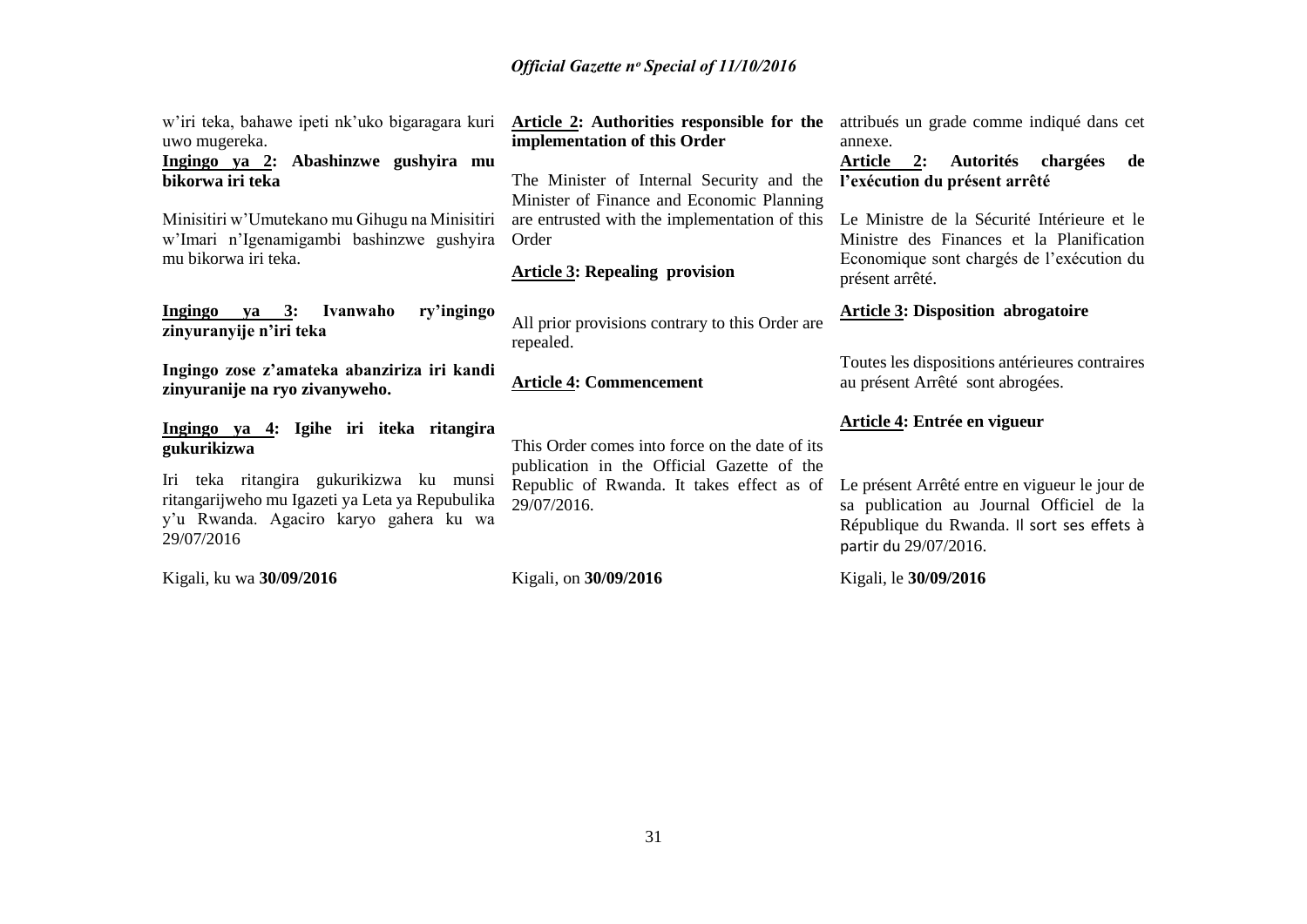**(sé) MUREKEZI Anastase** Minisitiri w'Intebe

**(sé) Sheikh HARERIMANA Mussa Fazil** Minisitiri w'Umutekano mu Gihugu

**Bibonywe kandi bishyizweho Ikirango cya Repubulika :**

**(sé)**

**BUSINGYE Johnston** Minisitiri w'Ubutabera / Intumwa Nkuru ya Leta

**(sé) MUREKEZI Anastase** Prime Minister

**(sé) Sheikh HARERIMANA Mussa Fazil** Minister of Internal Security

**Seen and sealed with the Seal of the Republic**:

**(sé) BUSINGYE Johnston** Minister of Justice /Attorney General

**(sé) MUREKEZI Anastase** Premier Ministre

**(sé) Sheikh HARERIMANA Mussa Fazil** Ministre de la Sécurité Intérieure

**Vu et scellé du Sceau de la République :**

#### **(sé)**

#### **BUSINGYE Johnston**

Ministre de la Justice/Garde des Sceaux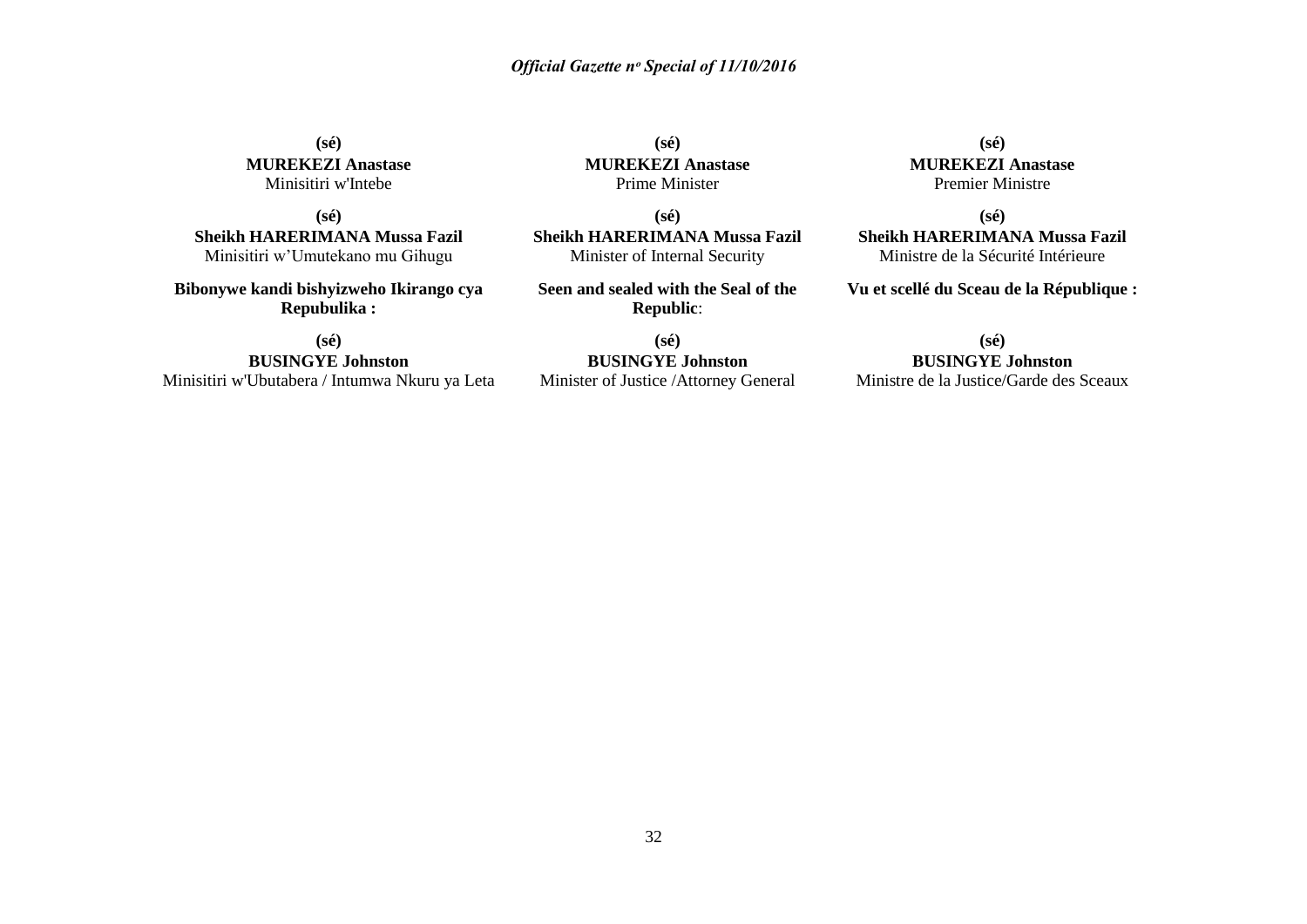UMUGEREKA W'ITEKA RYA MINISITIRI ANNEXED TO PRIME MINISTER'S ANNEXE DE L'ARRETE DU PREMIER **W'INTEBE N°217/03 30/09/2016 RIHA IPETI ABA OFISIYE CONFERRING THE RANK TO PORTANT ATTRIBUTION DE GRADE BATO BO MU RWEGO RW'IGIHUGU JUNIOR OFFICERS OF RWANDA AUX OFFICIERS SUBALTERNES DU RUSHINZWE N'ABAGORORWA ORDER N°217/03 OF 30/09/2016 MINISTRE N°217/03 DU 30/09/2016 IMFUNGWA CORRECTIONAL SERVICE SERVICE CORRECTIONNEL DU RWANDA**

| <b>SN</b>      | <b>IPETI/RANK/GRADE</b> | <b>AMAZINA/ NAMES/NOMS</b>    | <b>IPETI AHAWE/RANK CONFERRED/</b><br><b>GRADE ATTRIBUE</b> |
|----------------|-------------------------|-------------------------------|-------------------------------------------------------------|
|                | OC                      | Donat KARUGABA                | AIP                                                         |
| $\overline{2}$ | OC                      | <b>Jean Claude MUGABE</b>     | AIP                                                         |
| 3              | OC                      | Jeanne MUKAGASANA             | AIP                                                         |
| $\overline{4}$ | OC                      | <b>Yves MURENGEZI</b>         | AIP                                                         |
| $\overline{5}$ | OC                      | <b>Beatrice MUTAMBA</b>       | AIP                                                         |
| 6              | OC                      | Valens NGABONZIZA             | AIP                                                         |
| $\overline{7}$ | OC                      | Jean Pierre NKAKA NSENGIYUMVA | AIP                                                         |
| 8              | OC                      | <b>Vedaste NSENGIYUMVA</b>    | AIP                                                         |
| 9              | OC                      | Richard NTWARI KAJEGUHAKWA    | AIP                                                         |
| 10             | OC                      | Dancille UMULISA              | AIP                                                         |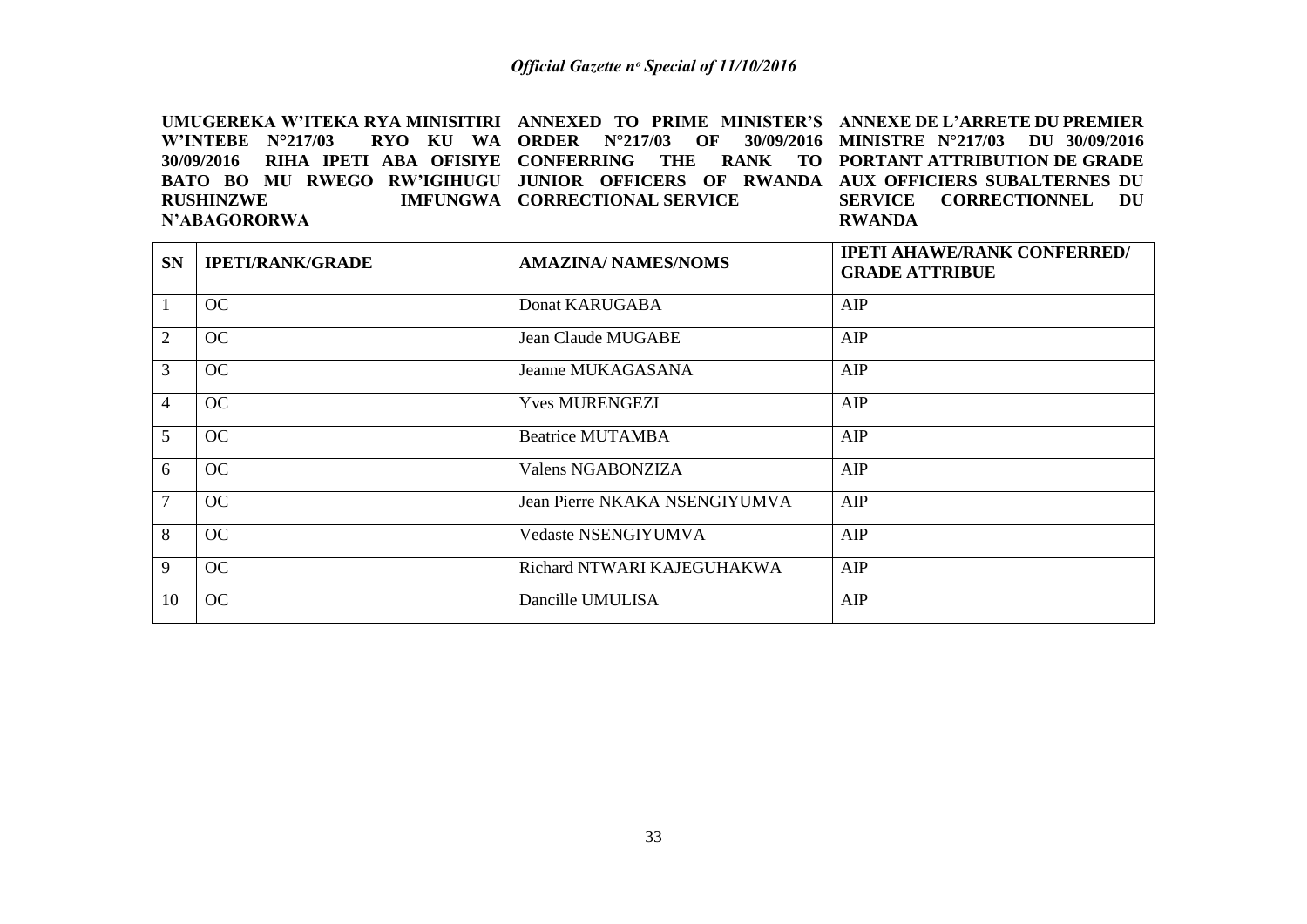**Bibonywe kugira ngo bishyirwe ku mugereka Seen to be annexed to the Prime Vu pour être annexé à l'Arrêté w'Iteka rya Minisitiri w'Intebe n° 217/03 ryo Minister's Order n°217/03 of 30/09/2016 ku wa 30/09/2016 riha ipeti aba Ofisiye Bato conferring the rank to Junior Officers of portant attribution de grade aux Officiers bo mu Rwego rw'Igihugu rushinzwe Rwanda Correctional Service Imfungwa n'Abagororwa**

**Presidentiel n°217/03 du 30/09/2016. Subalternes du Service Correctionnel du Rwanda** 

Kigali, ku wa **30/09/2016**

Kigali, on **30/09/2016**

Kigali, le **30/09/2016**

**(sé) MUREKEZI Anastase** Minisitiri w'Intebe

**(sé) MUREKEZI Anastase** Prime Minister

**(sé) Sheikh HARERIMANA Mussa Fazil** Minisitiri w'Umutekano mu Gihugu

**Bibonywe kandi bishyizweho Ikirango cya Repubulika :**

**(sé)**

**BUSINGYE Johnston** Minisitiri w'Ubutabera / Intumwa Nkuru ya Leta

**(sé) Sheikh HARERIMANA Mussa Fazil** Minister of Internal Security

**Seen and sealed with the Seal of the Republic**:

**(sé) BUSINGYE Johnston** Minister of Justice /Attorney General

**(sé) MUREKEZI Anastase** Premier Ministre

**(sé)**

**Sheikh HARERIMANA Mussa Fazil** Ministre de la Sécurité Intérieure

**Vu et scellé du Sceau de la République**

**(sé)**

**BUSINGYE Johnston**

Ministre de la Justice/Garde des Sceaux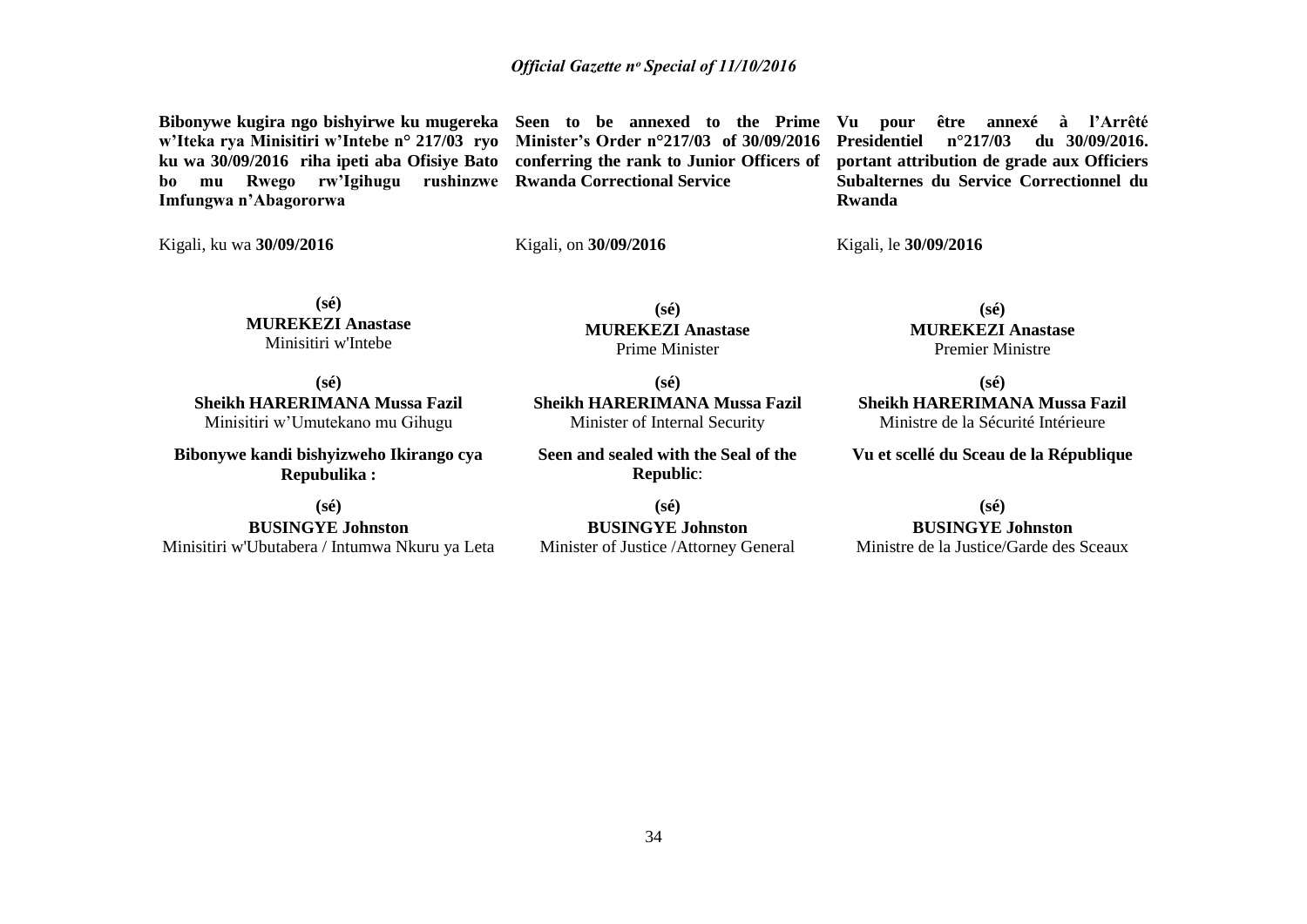**ITEKA RYA MINISITIRI W'INTEBE PRIME MINISTER'S ORDER N° 218/03 ARRETE DU PREMIER MINISTRE N°218/03 RYO KU WA 30/09/2016 RISHYIRA** MU KIRUHUKO CY'IZABUKURU BA RETIREMENT.TOJUNIOR.OFFICERS EN RETRAITE DES OFFICIERS **OFISIYE BATO BO MU RWEGO RW'IGIHUGU RUSHINZWE IMFUNGWA SERVICE N'ABAGORORWA OF 30/09/2016 GRANTING N°218/03 DU 30/09/2016 PORTANT MISE OF RWANDA CORRECTIONAL SUBALTERNES DU SERVICE CORRECTIONNEL DU RWANDA**

#### **ISHAKIRO**

#### **TABLE OF CONTENTS**

#### **TABLE DES MATIERES**

**Ingingo ya mbere: Gushyirwa mu kiruhuko Article One: Granting retirement cy'izabukuru** Ingingo ya 2: Abashinzwe gushyira mu bikorwa Article 2: Authorities responsible for the Article 2: Autorités chargées de l'exécution **Article Premier: Mise en retraite**

**iri teka implementation of this Order du présent arrêté**

**Ingingo ya 3: Ivanwaho ry'Ingingo zinyuranyije Article 3: Repealing provision n'iri teka Article 3: Disposition abrogatoire** 

**Ingingo ya 4: Igihe iri teka ritangira Article 4: Commencement gukurikizwa Article 4: Entrée en vigueur**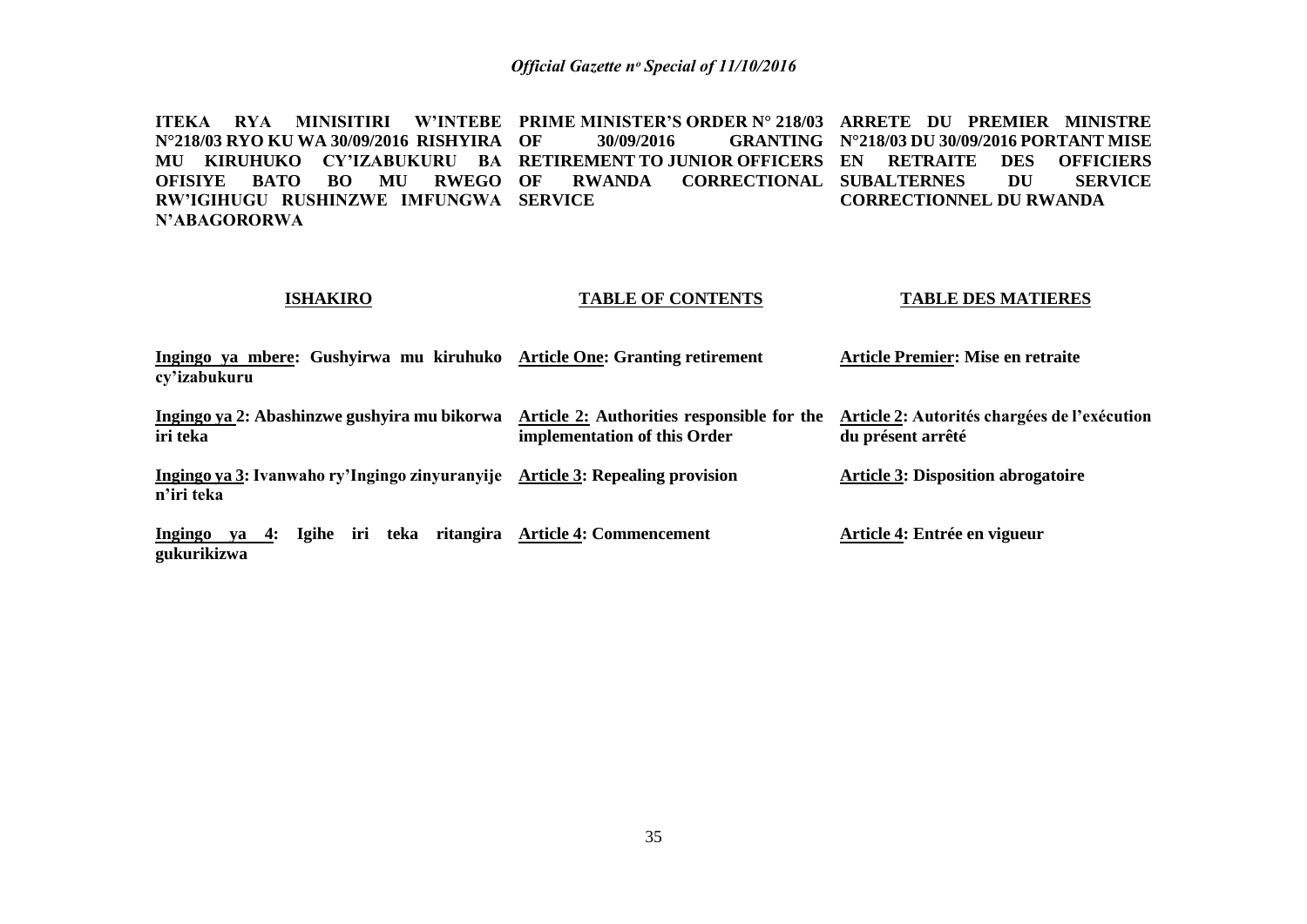**ITEKA RYA MINISITIRI W'INTEBE PRIME MINISTER'S ORDER N°218/03 ARRETE DU PREMIER MINISTRE N°218/03 RYO KU WA 30/09/2016 RISHYIRA MU KIRUHUKO CY'IZABUKURU BA RETIREMENT TO JUNIOR OFISIYE BATO BO MU RWEGO OFFICERS OF RWANDA RW'IGIHUGU RUSHINZWE IMFUNGWA CORRECTIONAL SERVICE N'ABAGORORWA OF 30/09/2016** GRANTING N°218/03<br>**CENT TO JUNIOR MISE EN N°218/03 DU 30/09/2016 PORTANT JUNIOR MISE EN RETRAITE DES OFFICIERS<br>
SUBALTERNES DU SERVICE RWANDA SUBALTERNES CORRECTIONNEL DU RWANDA**

| Minisitiri w'Intebe,                                                                                                                                                       | The Prime Minister,                                                                                                                                             | Le Premier Ministre,                                                                                                                                                     |
|----------------------------------------------------------------------------------------------------------------------------------------------------------------------------|-----------------------------------------------------------------------------------------------------------------------------------------------------------------|--------------------------------------------------------------------------------------------------------------------------------------------------------------------------|
| Ashingiye ku Itegeko Nshinga rya Repubulika y'u<br>Rwanda ryo mu 2003 ryavuguruwe mu 2015,<br>cyane cyane mu ngingo zaryo, iya 119, iya 122<br>$n$ 'iya 176;               | Pursuant to the Constitution of the Republic<br>of Rwanda of 2003 revised in 2015,<br>especially in Articles, 119, 122 and 176;                                 | Vu la Constitution de la République du<br>Rwanda de 2003 révisée en 2015, spécialement<br>en ses articles, 119, 122 et 176;                                              |
| Ashingiye ku Iteka rya Perezida n° 04/01 ryo ku wa<br>03/05/2012 rishyiraho sitati yihariye igenga<br>abacungagereza, cyane cyane mu ngingo zaryo iya<br>$61$ n'iya $62$ ; | Pursuant to the Presidential Order n° 04/01<br>of 03/05/2012 establishing the special<br>statutes governing prison guards, especially<br>in Articles 61 and 62; | Vu l'Arrêté Présidentiel n°<br>04/01<br>du<br>03/05/2012 portant statut particulier régissant<br>les surveillants des prisons, spécialement en<br>ses articles 61 et 62; |
| Bisabwe na Minisitiri w'Umutekano mu Gihugu;                                                                                                                               | On proposal by the Minister of Internal<br>Security;                                                                                                            | Sur proposition du Ministre de la Sécurité<br>Intérieure;                                                                                                                |
| Inama y'Abaminisitiri yateranye ku wa 10/08/2016<br>imaze kubisuzuma no kubyemeza;                                                                                         | After consideration and approval<br>by<br>Cabinet, in its session of 10/08/2016;                                                                                | Après examen et adoption par le Conseil des<br>Ministres en sa séance du 10/08/2016;                                                                                     |
| <b>ATEGETSE:</b>                                                                                                                                                           | <b>HEREBY ORDERS:</b>                                                                                                                                           | <b>ARRETE:</b>                                                                                                                                                           |
| Ingingo ya mbere: Gushyirwa mu kiruhuko Article One: Granting retirement<br>cy'izabukuru                                                                                   |                                                                                                                                                                 | <b>Article premier: Mise en retraite</b>                                                                                                                                 |
| Ba Ofisiye Bato bo mu Rwego rw'lgihugu<br>rushinzwe<br>n'Abagororwa<br>Imfungwa<br>bafite                                                                                  | Junior Officers of Rwanda Correctional Les<br>annex of this Order are granted retirement.                                                                       | <b>Officiers</b><br>subalternes<br>Service<br>du<br>Service whose names are mentioned in Correctionnel du Rwanda dont les noms sont                                      |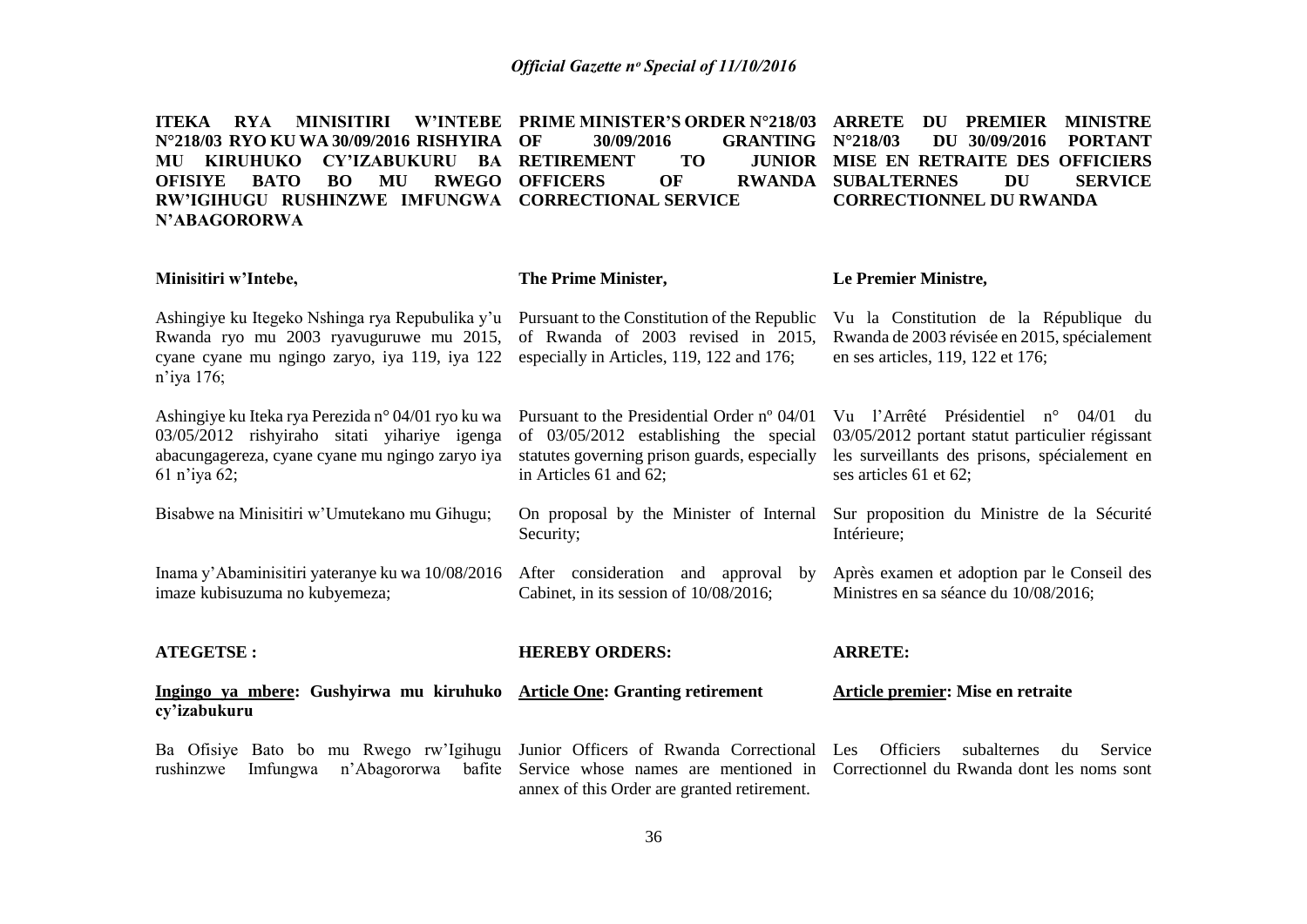| amazina ari ku mugereka w'iri teka, bashyizwe mu<br>kiruhuko cy'izabukuru.                                                                                |                                                                                                                                                          | inscrits en annexe du présent arrêté sont mis à<br>la retraite.                                                                                                  |
|-----------------------------------------------------------------------------------------------------------------------------------------------------------|----------------------------------------------------------------------------------------------------------------------------------------------------------|------------------------------------------------------------------------------------------------------------------------------------------------------------------|
| Ingingo ya 2: Abashinzwe gushyira mu bikorwa<br>iri teka                                                                                                  | Article 2: Authorities responsible for the<br>implementation of this Order                                                                               | Article 2: Autorités chargées de l'exécution<br>du présent arrêté                                                                                                |
| Minisitiri w'Umutekano mu Gihugu na Minisitiri<br>w'Imari n'Igenamigambi bashinzwe gushyira mu<br>bikorwa iri teka.                                       | The Minister of Internal Security and the<br>Minister of Finance and Economic Planning<br>are entrusted with the implementation of<br>this Order.        | Le Ministre de la Sécurité Intérieur et le<br>Ministre des Finances et de la Planification<br>Economique sont chargés de l'exécution du<br>présent arrêté.       |
| Ingingo ya 3: Ivanwaho ry'ingingo zinyuranyije Article 3: Repealing provision<br>n'iri teka                                                               |                                                                                                                                                          | <b>Article 3: Disposition abrogatoire</b>                                                                                                                        |
| Ingingo zose z'amateka abanziriza iri kandi All prior provisions contrary to this Order<br>zinyuranije na ryo zivanyweho.                                 | are repealed.                                                                                                                                            | Toutes les dispositions antérieures contraires<br>au présent arrêté sont abrogées.                                                                               |
| ya 4: Igihe iri teka ritangira Article 4: Commencement<br><b>Ingingo</b><br>gukurikizwa                                                                   |                                                                                                                                                          | Article 4: Entrée en vigueur                                                                                                                                     |
| teka ritangira gukurikizwa ku<br>Iri<br>munsi<br>ritangarijweho mu Igazeti ya Leta ya Repubulika<br>y'u Rwanda. Agaciro karyo gahera ku wa<br>11/08/2016. | This Order comes into force on the date of<br>its publication in the Official Gazette of the<br>Republic of Rwanda. It takes effect as of<br>11/08/2016. | Le présent Arrêté entre en vigueur le jour de sa<br>publication au Journal Officiel de la<br>République du Rwanda. Il sort ses effets à<br>partir du 11/08/2016. |
| Kigali, ku wa 30/09/2016                                                                                                                                  | Kigali, on, 30/09/2016                                                                                                                                   | Kigali, le 30/09/2016                                                                                                                                            |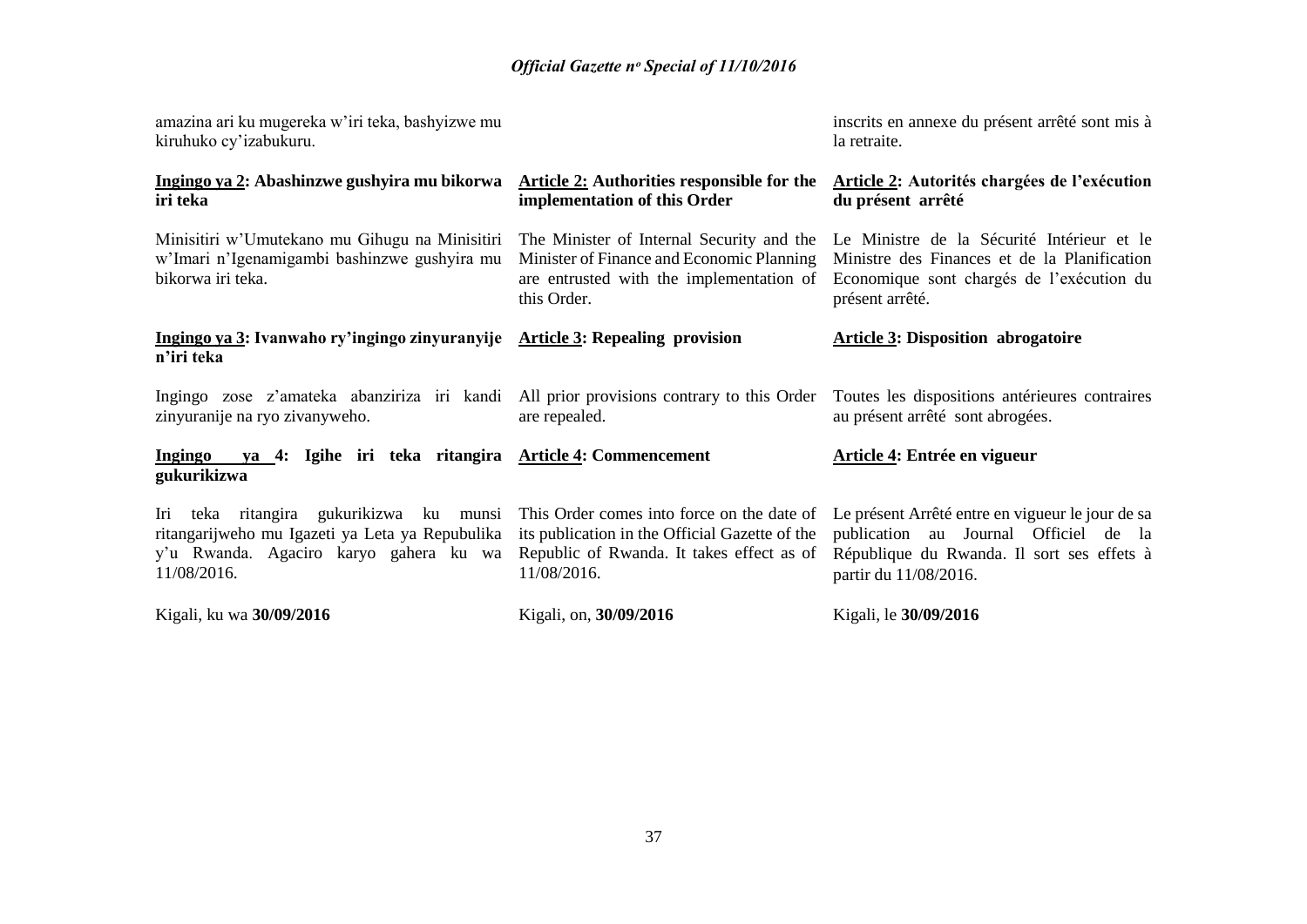**(sé) MUREKEZI Anastase** Minisitiri w'Intebe

**(sé) Sheikh HARERIMANA Mussa Fazil** Minisitiri w'Umutekano mu Gihugu

**Bibonywe kandi bishyizweho Ikirango cya Repubulika:**

**(sé) BUSINGYE Johnston** Minisitiri w'Ubutabera/Intumwa Nkuru ya Leta

**(sé) MUREKEZI Anastase** Prime Minister

**(sé) Sheikh HARERIMANA Mussa Fazil** Minister of Internal Security

**Seen and sealed with the Seal of the Republic:**

**(sé) BUSINGYE Johnston** Minister of Justice/Attorney General

**(sé) MUREKEZI Anastase** Premier Ministre

**(sé) Sheikh HARERIMANA Mussa Fazil** Ministre de la Sécurité Intérieure

**Vu et scellé du Sceau de la République :**

**(sé)**

**BUSINGYE Johnston** Ministre de la Justice/Garde des Sceaux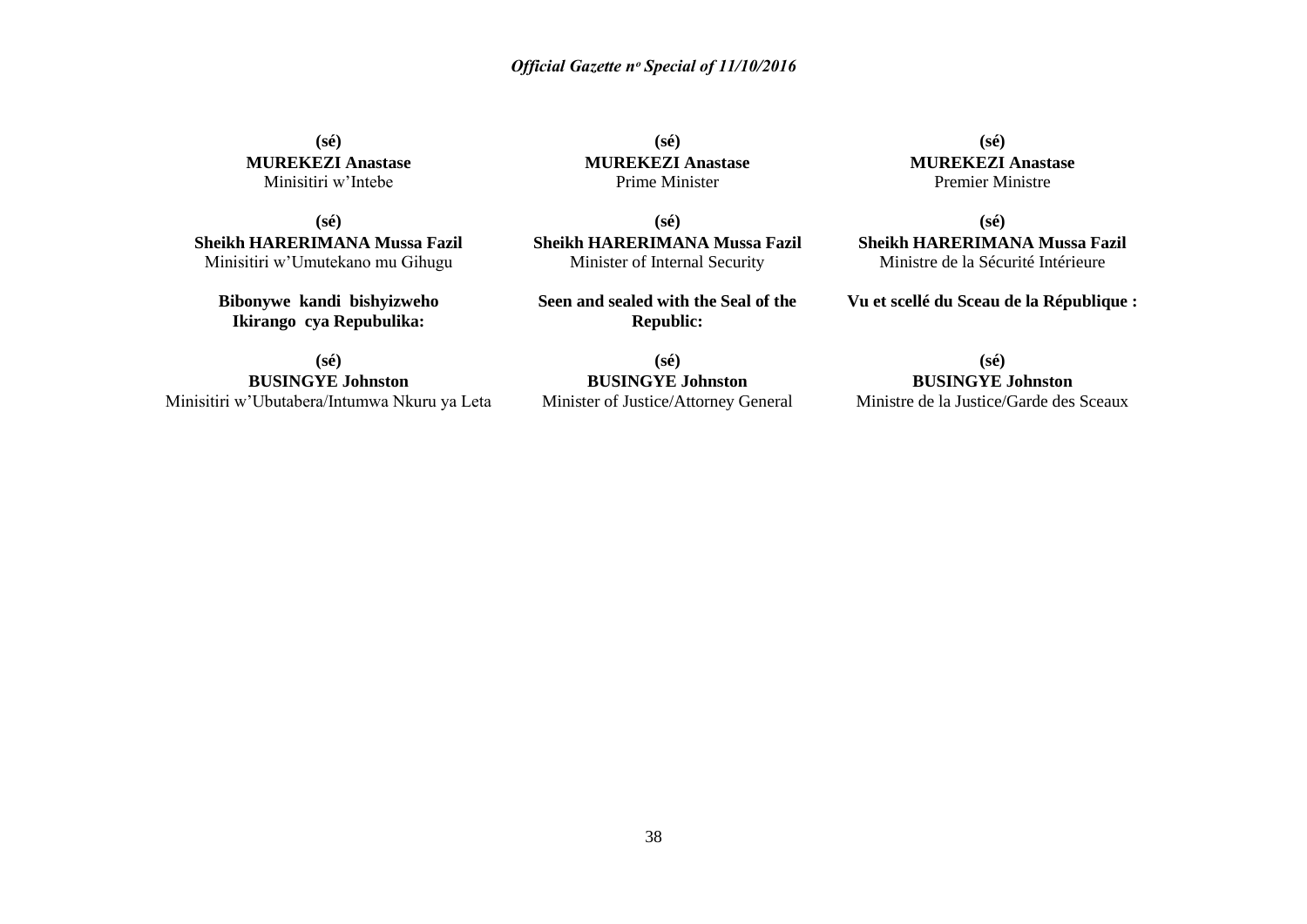UMUGEREKA W'ITEKA RYA PEREZIDA ANNEX TO PRESIDENTIAL ORDER ANNEXE A L'ARRETE DU PRESIDENT **N° 218/03 RYO KU WA 30/09/2016 RISHYIRA N° 218/03 OF 30/09/2016 GRANTING N° 218/03 DU 30/09/2016 PORTANT MU KIRUHUKO CY'IZABUKURU BA RETIREMENT TO JUNIOR OFISIYE BATO BO MU RWEGO RW'IGIHUGU RUSHINZWE IMFUNGWA N'ABAGORORWA OFFICERS OF RWANDA CORRECTIONAL SERVICE JUNIOR MISE EN RETRAITE DES OFFICIERS RWANDA SUBALTERNES DU SERVICE CORRECTIONNEL DU RWANDA** 

| S/N              | <b>IPETI</b> | <b>AMAZINA</b>            | S/N              | <b>RANK</b> | <b>NAMES</b>              | S/N              | <b>GRADE</b>    | <b>NOMS</b>               |
|------------------|--------------|---------------------------|------------------|-------------|---------------------------|------------------|-----------------|---------------------------|
| 1.               | IP           | <b>KAGANDA David</b>      | 1.               | IP          | <b>KAGANDA David</b>      | 1.               | IP              | <b>KAGANDA David</b>      |
| 2.               | IP           | <b>KARENGIRE Didas</b>    | 2.               | IP          | <b>KARENGIRE Didas</b>    | 2.               | IP              | <b>KARENGIRE Didas</b>    |
| 3.               | IP           | <b>MUGISHA Enos</b>       | 3.               | IP          | <b>MUGISHA Enos</b>       | 3.               | IP              | <b>MUGISHA Enos</b>       |
| $\overline{4}$ . | IP           | <b>NSENGIYUMVA Benon</b>  | $\overline{4}$ . | IP          | <b>NSENGIYUMVA Benon</b>  | $\overline{4}$ . | IP              | <b>NSENGIYUMVA Benon</b>  |
| 5.               | IP           | MATABARO John             | 5.               | IP          | MATABARO John             | 5.               | <sup>I</sup> IP | MATABARO John             |
| 6.               | AIP          | <b>KAMUGISHA Eugene</b>   | 6.               | AIP         | <b>KAMUGISHA Eugene</b>   | 6.               | AIP             | <b>KAMUGISHA Eugene</b>   |
| $\overline{7}$ . | AIP          | <b>RWAMUNINGI Bandeko</b> | 7.               | AIP         | <b>RWAMUNINGI Bandeko</b> | 7.               | AIP             | <b>RWAMUNINGI Bandeko</b> |
| 8.               | AIP          | <b>BUNGWE Claver</b>      | 8.               | AIP         | <b>BUNGWE Claver</b>      | 8.               | AIP             | <b>BUNGWE Claver</b>      |
| 9.               | AIP          | <b>RUDAHUNGA Etienne</b>  | 9.               | AIP         | <b>RUDAHUNGA Etienne</b>  | 9.               | AIP             | <b>RUDAHUNGA Etienne</b>  |
| 10.              | AIP          | MUSAFIRI MWAMINIFU        | 10.              | AIP         | MUSAFIRI MWAMINIFU        | 10.              | AIP             | MUSAFIRI MWAMINIFU        |
| 11.              | AIP          | <b>BUHIGIRO Mathias</b>   | 11.              | AIP         | <b>BUHIGIRO Mathias</b>   | 11.              | AIP             | <b>BUHIGIRO Mathias</b>   |
| 12.              | AIP          | <b>KARURANGA Léandre</b>  | 12.              | AIP         | <b>KARURANGA Léandre</b>  | 12.              | AIP             | <b>KARURANGA Léandre</b>  |
| 13               | AIP          | <b>NDUWIMANA Faustin</b>  | 13.              | AIP         | <b>NDUWIMANA Faustin</b>  | 13.              | AIP             | <b>NDUWIMANA Faustin</b>  |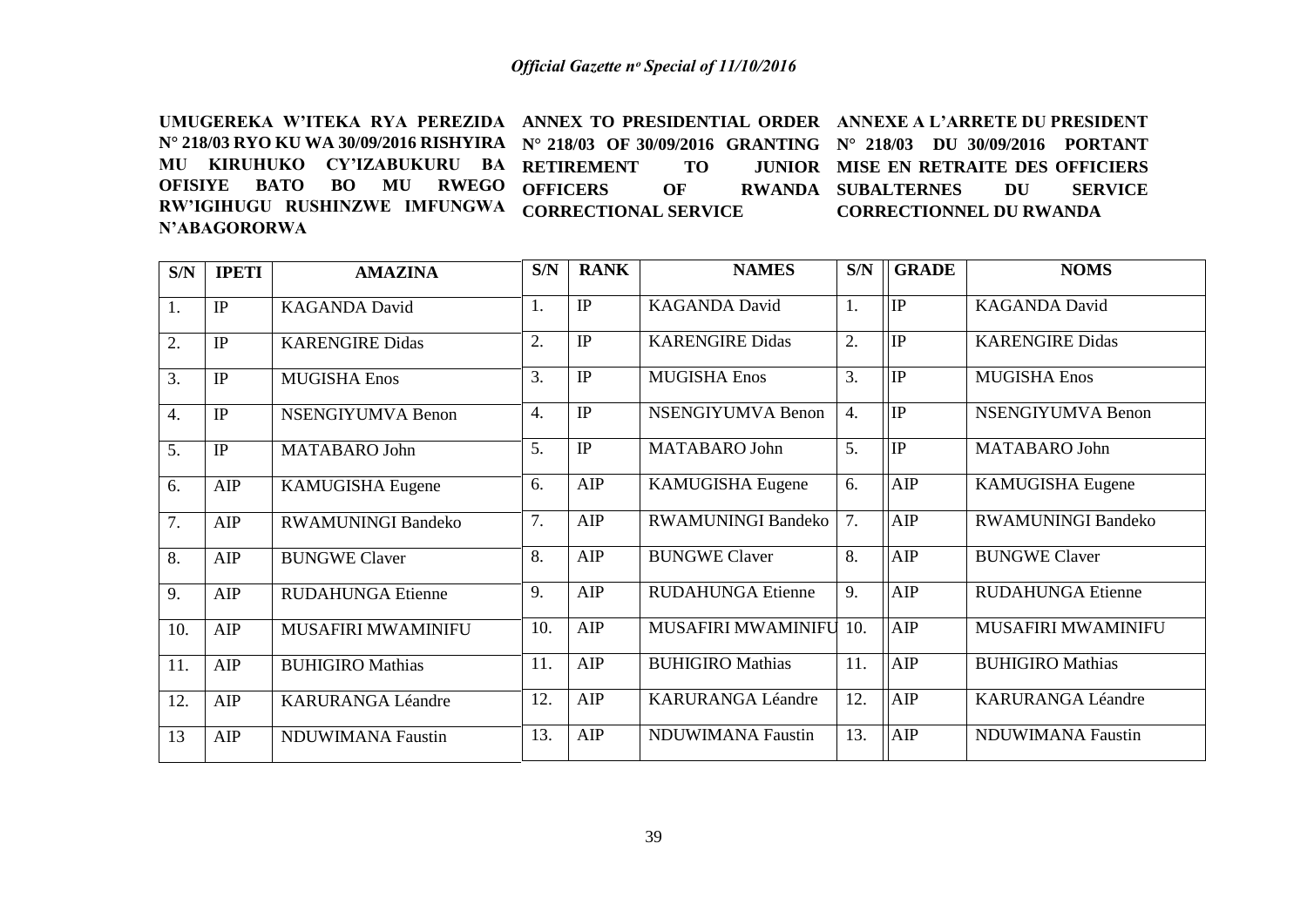**w'Iteka rya Perezida n°218/03 ryo ku wa 30/09/2016 rishyira mu kiruhuko cy'izabukuru retirement to Junior Officers of Rwanda retraite des Officiers Subalternes du ba Ofisiye Bato bo mu Rwego rw'Igihugu Correctional Service rushinzwe Imfungwa n'Abagororwa**

**of** 30/09/2016

**(sé) MUREKEZI Anastase** The Prime Minister

**(sé) Sheikh HARERIMANA Mussa Fazil** Minister of Internal Security

**Seen and sealed with the Seal of the** 

Kigali, on **30/09/2016**

**Bibonywe kugira ngo bishyirwe ku mugereka Seen to be annexed to Presidential Order Vu pour être annexé à l'arrêté du Président n° 218/03 du 30/09/2016 portant mise en Service Correctionnel du Rwanda** 

Kigali, le **30/09/2016**

Kigali, ku wa **30/09/2016**

**(sé) MUREKEZI Anastase**

Minisitiri w'Intebe

**(sé) Sheikh HARERIMANA Mussa Fazil** Minisitiri w'Umutekano mu Gihugu

**Bibonywe kandi bishyizweho Ikirango cya Repubulika:**

**Republic: (sé)**

**BUSINGYE Johnston** Minisitiri w'Ubutabera/Intumwa Nkuru ya Leta

**(sé)**

**BUSINGYE Johnston** The Minister of Justice/Attorney General

**(sé) Sheikh HARERIMANA Mussa Fazil** Ministre de la Sécurité Intérieure

**(sé) MUREKEZI Anastase** Premier Ministre

**Vu et scellé du Sceau de la République :**

**(sé) BUSINGYE Johnston**

Le Ministre de la Justice/Garde des Sceaux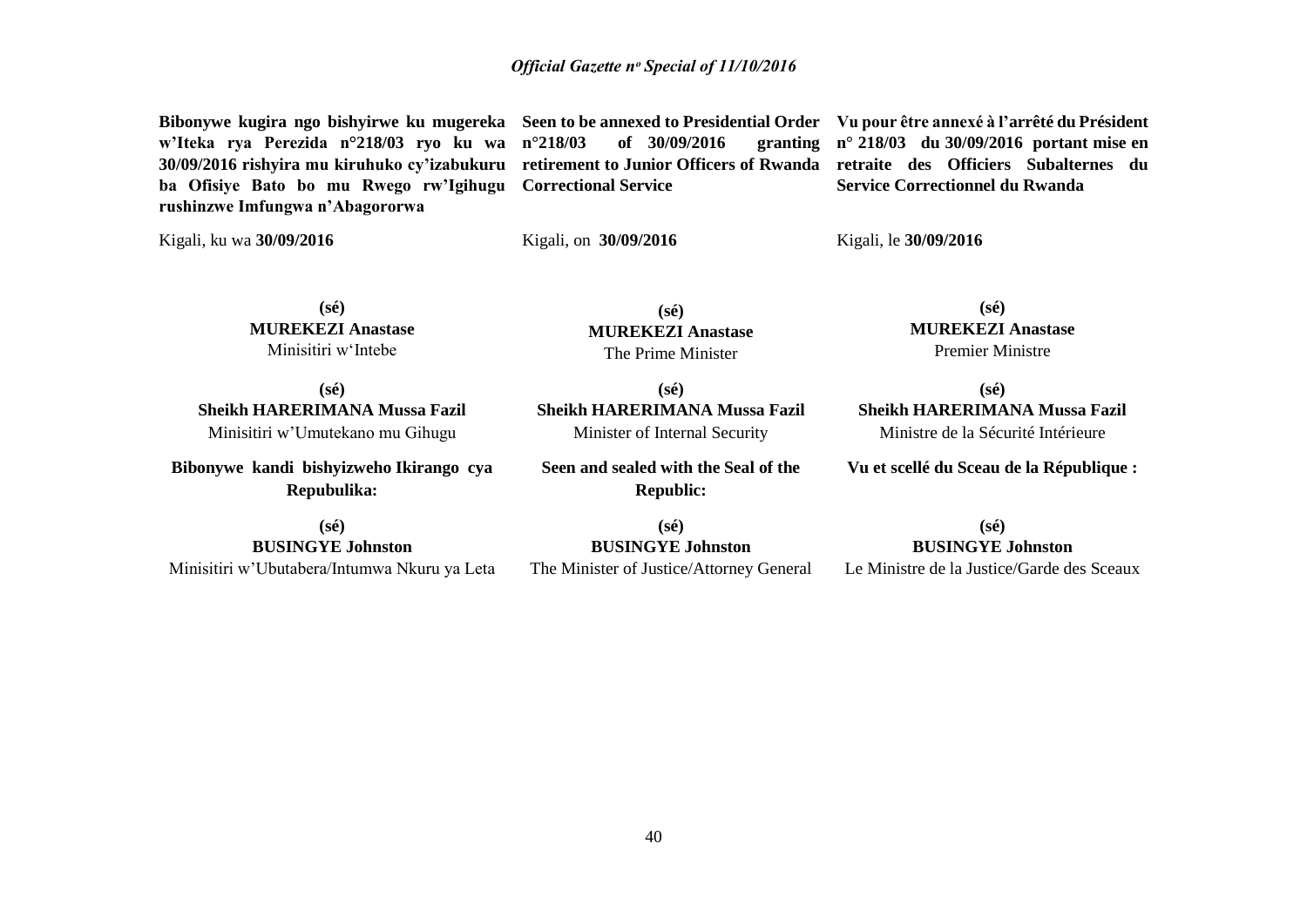**ITEKA RYA MINISITIRI N°219/03 RYO KU WA 30/09/2016 RISEZERERA NTA MPAKA OFISIYE MUTO DISGRACE A JUNIOR OFFICER IN DEMISSION D'OFFICE D'UN WO MU RWEGO RW'IGIHUGU RUSHINZWE IMFUNGWA SERVICE N'ABAGORORWA PRIME MINISTER'S ORDER N°219/03 ARRETE DU PREMIER MINISTRE OF 30/09/2016 DISMISSING WITH N°219/03 DU 30/09/2016 PORTANT RWANDA CORRECTIONAL OFFICIER SUBALTERNE DANS LE SERVICE CORRECTIONNEL DU RWANDA** 

#### **ISHAKIRO**

#### **TABLE OF CONTENTS**

#### **TABLE DES MATIERES**

| Ingingo ya mbere: Gusezererwa nta mpaka | <b>Article One: Dismissal with disgrace</b> | Article Premier: Démission d'office |
|-----------------------------------------|---------------------------------------------|-------------------------------------|
|-----------------------------------------|---------------------------------------------|-------------------------------------|

| Ingingo ya 2: Abashinzwe gushyira mu bikorwa Article 2: Authorities responsible for the Article 2: Autorités chargées de |                              |                               |  |
|--------------------------------------------------------------------------------------------------------------------------|------------------------------|-------------------------------|--|
| iri teka                                                                                                                 | implementation of this Order | l'exécution du présent arrêté |  |

**Ingingo ya 3: Ivanwaho ry'Ingingo zinyuranyije Article 3: Repealing provision n'iri teka Article 3: Disposition abrogatoire** 

**Ingingo ya 4: Igihe iri teka ritangira gukurikizwa Article 4: Commencement Article 4: Entrée en vigueur**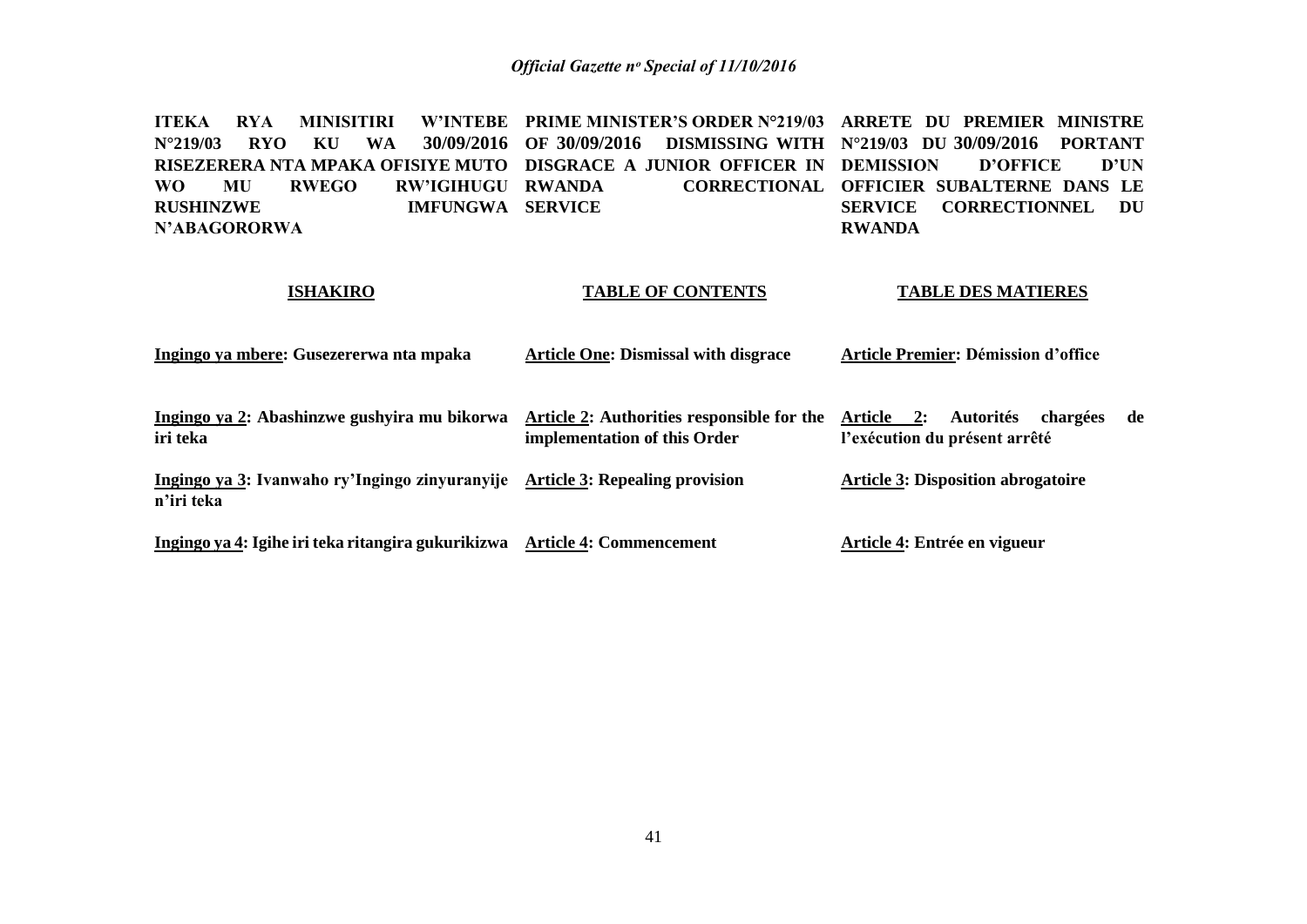| <b>ITEKA</b><br><b>RYA</b><br><b>W'INTEBE</b><br><b>MINISITIRI</b><br>30/09/2016<br>$N^{\circ}219/03$<br><b>RYO</b><br>WA<br>KU<br>RISEZERERA NTA MPAKA OFISIYE MUTO<br><b>RWEGO</b><br><b>RW'IGIHUGU</b><br><b>WO</b><br>MU<br><b>RUSHINZWE</b><br><b>IMFUNGWA</b><br>N'ABAGORORWA | <b>PRIME MINISTER'S ORDER N°219/03</b><br>OF 30/09/2016 DISMISSING WITH<br><b>DISGRACE A JUNIOR OFFICER OF</b><br><b>RWANDA</b><br><b>CORRECTIONAL</b><br><b>SERVICE</b> | <b>ARRETE DU</b><br><b>PREMIER MINISTRE</b><br>N°219/03 DU 30/09/2016<br><b>PORTANT</b><br><b>DEMISSION</b><br><b>D'OFFICE</b><br>D'UN<br><b>OFFICIER</b><br><b>SUBALTERNE</b><br><b>DU</b><br><b>SERVICE</b><br><b>CORRECTIONNEL</b><br><b>DU</b><br><b>RWANDA</b> |
|-------------------------------------------------------------------------------------------------------------------------------------------------------------------------------------------------------------------------------------------------------------------------------------|--------------------------------------------------------------------------------------------------------------------------------------------------------------------------|---------------------------------------------------------------------------------------------------------------------------------------------------------------------------------------------------------------------------------------------------------------------|
| Minisitiri w'Intebe,                                                                                                                                                                                                                                                                | The Prime Minister,                                                                                                                                                      | Le Premier Ministre,                                                                                                                                                                                                                                                |
| Ashingiye ku Itegeko Nshinga rya Repubulika y'u<br>Rwanda ryo mu 2003 ryavuguruwe mu 2015, cyane<br>cyane mu ngingo zaryo iya 119, iya 122 n'iya 176;                                                                                                                               | Pursuant to the Constitution of the Republic<br>of Rwanda of 2003 revised in 2015,<br>especially in Articles 119, 122 and 176;                                           | Vu la Constitution de la République du<br>Rwanda de 2003 révisée en 2015,<br>spécialement en ses articles 119, 122 et 176;                                                                                                                                          |
| Ashingiye ku Iteka rya Perezida n° 04/01 ryo ku wa<br>03/05/2012 rishyiraho sitati yihariye igenga<br>abacungagereza, cyane cyane mu ngingo zaryo iya<br>60 n'iya 65;                                                                                                               | Pursuant to Presidential Order nº 04/01 of<br>03/05/2012 establishing the special statutes<br>governing prison guards, especially in<br>Articles 60 and 65;              | Vu l'Arrêté Présidentiel n° 04/01 du<br>03/05/2012<br>portant<br>statut<br>particulier<br>régissant les surveillants des prisons,<br>spécialement en ses articles 60 et 65;                                                                                         |
| Bisabwe na Minisitiri w'Umutekano mu Gihugu;                                                                                                                                                                                                                                        | On proposal by the Minister of Internal<br>Security;                                                                                                                     | Sur proposition du Ministre de la Sécurité<br>Intérieure;                                                                                                                                                                                                           |
| Inama y'Abaminisitiri yateranye ku wa 10/08/2016<br>imaze kubisuzuma no kubyemeza;                                                                                                                                                                                                  | After consideration and approval<br>by<br>Cabinet, in its session of 10/08/2016;                                                                                         | Après examen et adoption par le Conseil des<br>Ministres en sa séance du 10/08/2016;                                                                                                                                                                                |
| <b>ATEGETSE:</b>                                                                                                                                                                                                                                                                    | <b>HEREBY ORDERS:</b>                                                                                                                                                    | <b>ARRETE:</b>                                                                                                                                                                                                                                                      |
| Ingingo ya mbere: Gusezererwa nta mpaka                                                                                                                                                                                                                                             | <b>Article One: Dismissal with disgrace</b>                                                                                                                              | Article premier: Démission d'office                                                                                                                                                                                                                                 |
| AIP MUREGO Michael asezerewe nta mpaka mu<br>rw'Igihugu<br>rushinzwe<br>Imfungwa<br>Rwego<br>n'Abagororwa                                                                                                                                                                           | AIP MUREGO Michael is dismissed with<br>disgrace in Rwanda Correctional Service.                                                                                         | AIP MUREGO Michael est démis d'office<br>au sein du Service Correctionnel du Rwanda.                                                                                                                                                                                |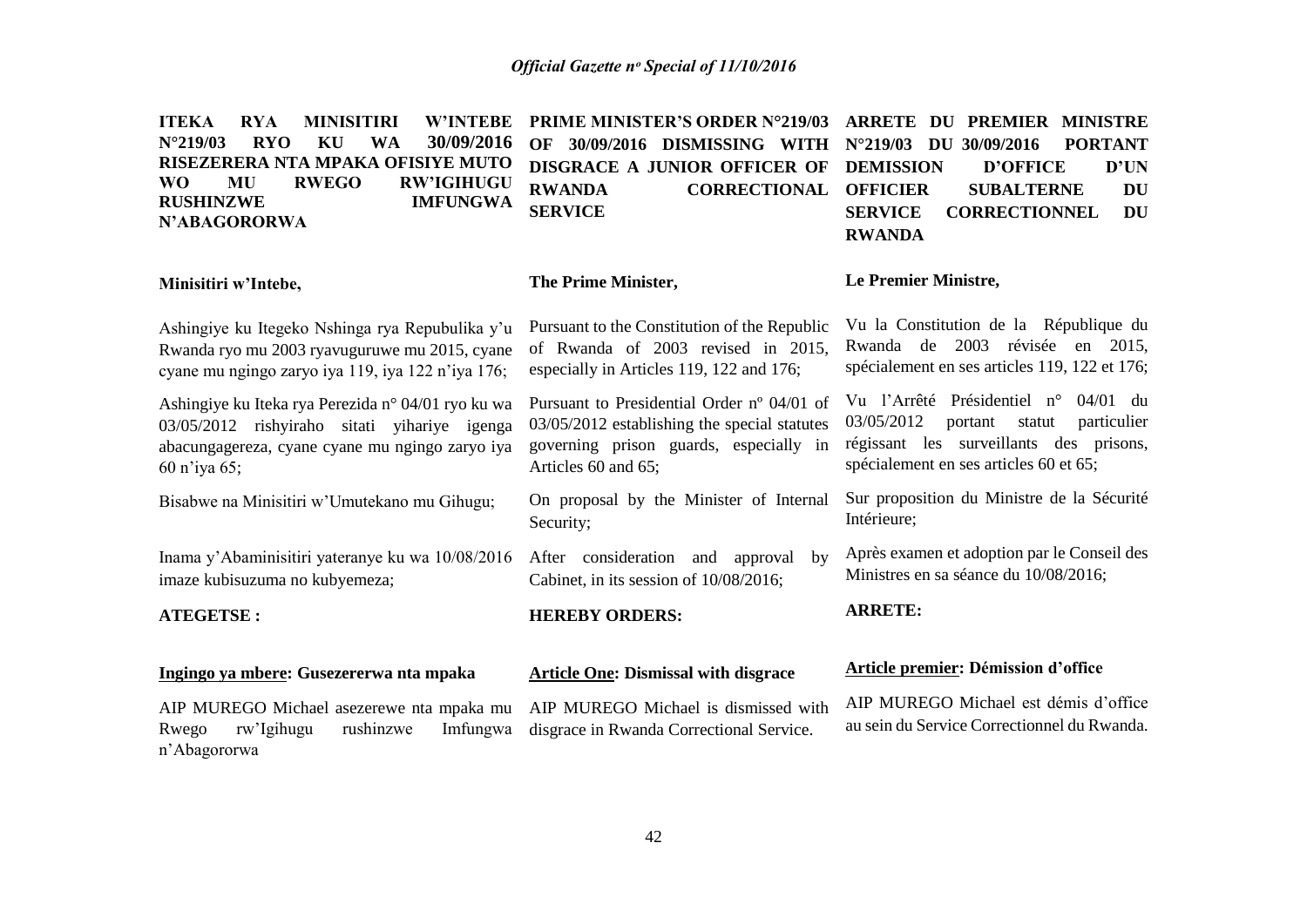| Ingingo ya 2: Abashinzwe gushyira mu bikorwa<br>iri teka                                                                                            | Article 2: Authorities responsible for the<br>implementation of this Order                                                                               | Article 2: Autorités<br>chargées<br>de<br>l'exécution du présent arrêté                                                                                                                            |
|-----------------------------------------------------------------------------------------------------------------------------------------------------|----------------------------------------------------------------------------------------------------------------------------------------------------------|----------------------------------------------------------------------------------------------------------------------------------------------------------------------------------------------------|
| Minisitiri w'Umutekano mu Gihugu na Minisitiri<br>w'Imari n'Igenamigambi bashinzwe gushyira mu<br>bikorwa iri teka.                                 | Minister of Finance and Economic Planning<br>are entrusted with the implementation of<br>this Order                                                      | The Minister of Internal Security and the Le Ministre de la Sécurité Intérieure et le<br>Ministre des Finances et la Planification<br>Economique sont chargés de l'exécution du<br>présent arrêté. |
| Ingingo ya 3: Ivanwaho ry'ingingo zinyuranyije Article 3: Repealing provision<br>n'iri teka                                                         |                                                                                                                                                          | <b>Article 3: Disposition abrogatoire</b>                                                                                                                                                          |
| Ingingo zose z'amateka abanziriza iri kandi All prior provisions contrary to this Order<br>zinyuranije na ryo zivanyweho.                           | are repealed.                                                                                                                                            | Toutes les dispositions antérieures contraires<br>au présent arrêté sont abrogées.                                                                                                                 |
| Ingingo ya 4: Igihe iri teka ritangira gukurikizwa                                                                                                  | <b>Article 4: Commencement</b>                                                                                                                           | Article 4: Entrée en vigueur                                                                                                                                                                       |
| Iri teka ritangira gukurikizwa ku munsi<br>ritangarijweho mu Igazeti ya Leta ya Repubulika<br>y'u Rwanda. Agaciro karyo gahera ku wa<br>01/11/2015. | This Order comes into force on the date of<br>its publication in the Official Gazette of the<br>Republic of Rwanda. It takes effect as of<br>01/11/2015. | Le présent arrêté entre en vigueur le jour de<br>sa publication au Journal Officiel de la<br>République du Rwanda. Il sort ses effets à<br>partir du 01/11/2015.                                   |
| Kigali, ku wa 30/09/2016                                                                                                                            | Kigali, on 30/09/2016                                                                                                                                    | Kigali, le 30/09/2016                                                                                                                                                                              |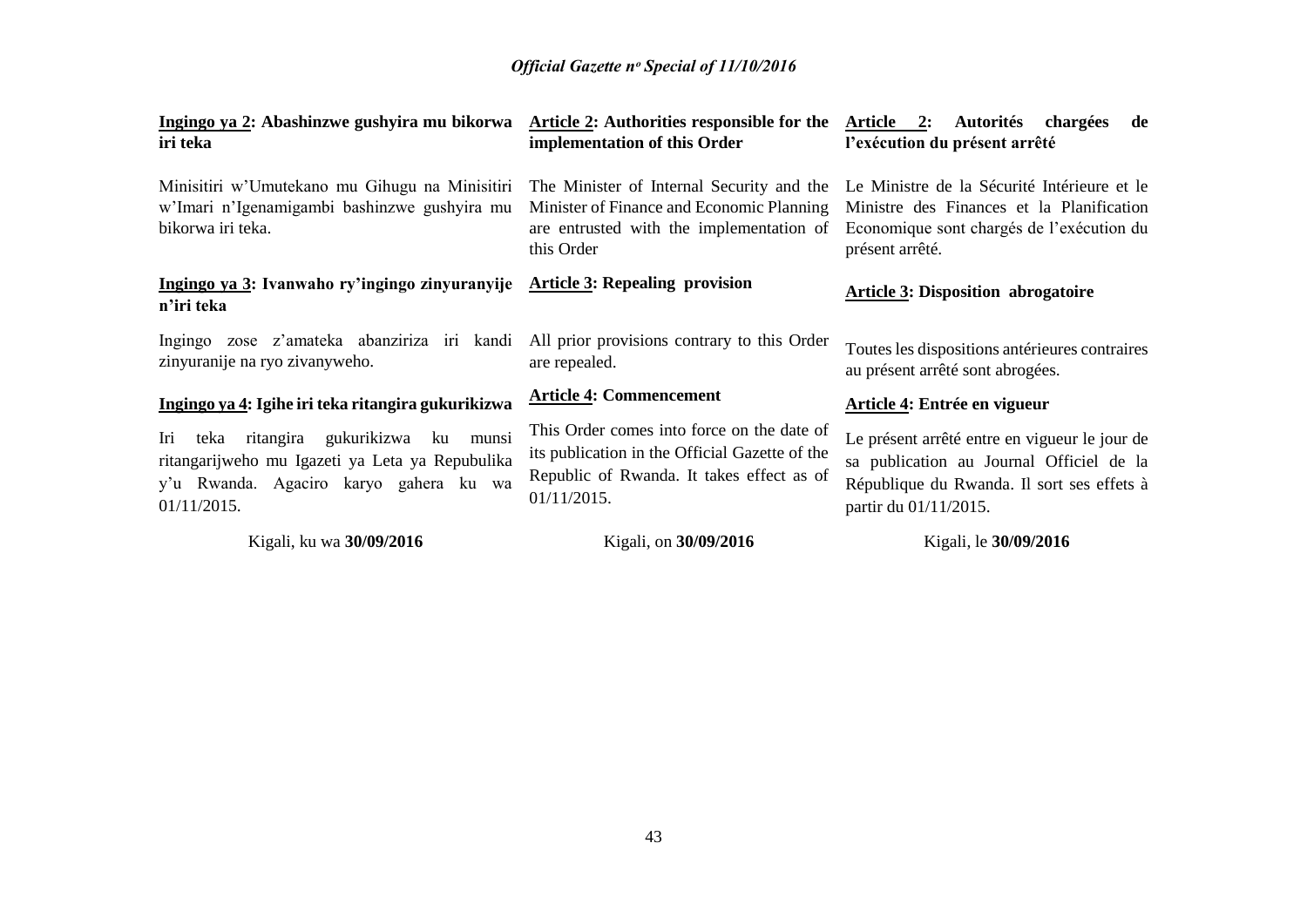**(sé) MUREKEZI Anastase** Minisitiri w'Intebe

**(sé) Sheikh HARERIMANA Mussa Fazil** Minisitiri w'Umutekano mu Gihugu

**Bibonywe kandi bishyizweho Ikirango cya Repubulika :**

**(sé) BUSINGYE Johnston** Minisitiri w'Ubutabera/Intumwa Nkuru ya Leta

**(sé) MUREKEZI Anastase** Prime Minister

**(sé) Sheikh HARERIMANA Mussa Fazil** Minister of Internal Security

**Seen and sealed with the Seal of the Republic**:

**(sé) BUSINGYE Johnston** Minister of Justice/Attorney General

**(sé) MUREKEZI Anastase** Premier Ministre

**(sé) Sheikh HARERIMANA Mussa Fazil** Ministre de la Sécurité Intérieure

**Vu et scellé du Sceau de la République**

#### **(sé) BUSINGYE Johnston**

Ministre de la Justice/Garde des Sceaux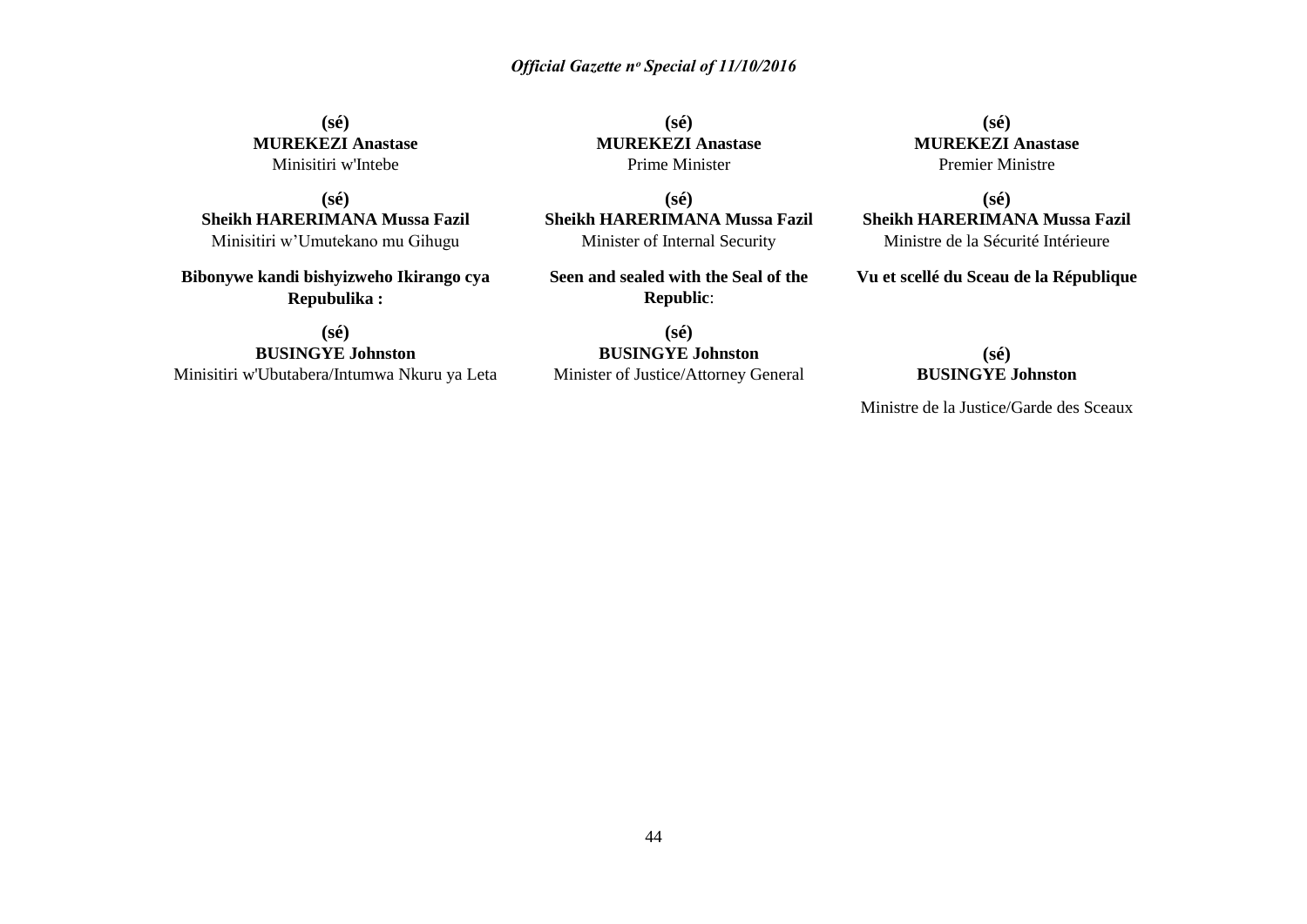**ITEKA RYA MINISITIRI W'INTEBE PRIME MINISTER'S ORDER N°220/03 ARRETE DU PREMIER MINISTRE N°220/03 RYO KU WA RISEZERERA NTA MPAKA OFISIYE MUTO DISGRACE A JUNIOR OFFICER IN DEMISSION D'OFFICE D'UN WO MU RWEGO RW'IGIHUGU RUSHINZWE IMFUNGWA SERVICE N'ABAGORORWA OF 30/09/2016 DISMISSING WITH N°220/03 DU 30/09/2016 PORTANT RWANDA CORRECTIONAL OFFICIER SUBALTERNE DANS LE SERVICE CORRECTIONNEL DU RWANDA** 

#### **ISHAKIRO**

#### **TABLE OF CONTENTS**

#### **TABLE DES MATIERES**

| Ingingo ya mbere: Gusezererwa nta mpaka | <b>Article One: Dismissal with disgrace</b> | Article Premier: Démission d'office |
|-----------------------------------------|---------------------------------------------|-------------------------------------|
|-----------------------------------------|---------------------------------------------|-------------------------------------|

| Ingingo ya 2: Abashinzwe gushyira mu bikorwa   | Article 2: Authorities responsible for the Article 2: Autorités | chargées                                  | de |
|------------------------------------------------|-----------------------------------------------------------------|-------------------------------------------|----|
| iri teka                                       | implementation of this Order                                    | l'exécution du présent arrêté             |    |
| Ingingo ya 3: Ivanwaho ry'Ingingo zinyuranyije | <b>Article 3: Repealing provision</b>                           | <b>Article 3: Disposition abrogatoire</b> |    |

**n'iri teka** 

**Ingingo ya 4: Igihe iri teka ritangira gukurikizwa Article 4: Commencement Article 4: Entrée en vigueur**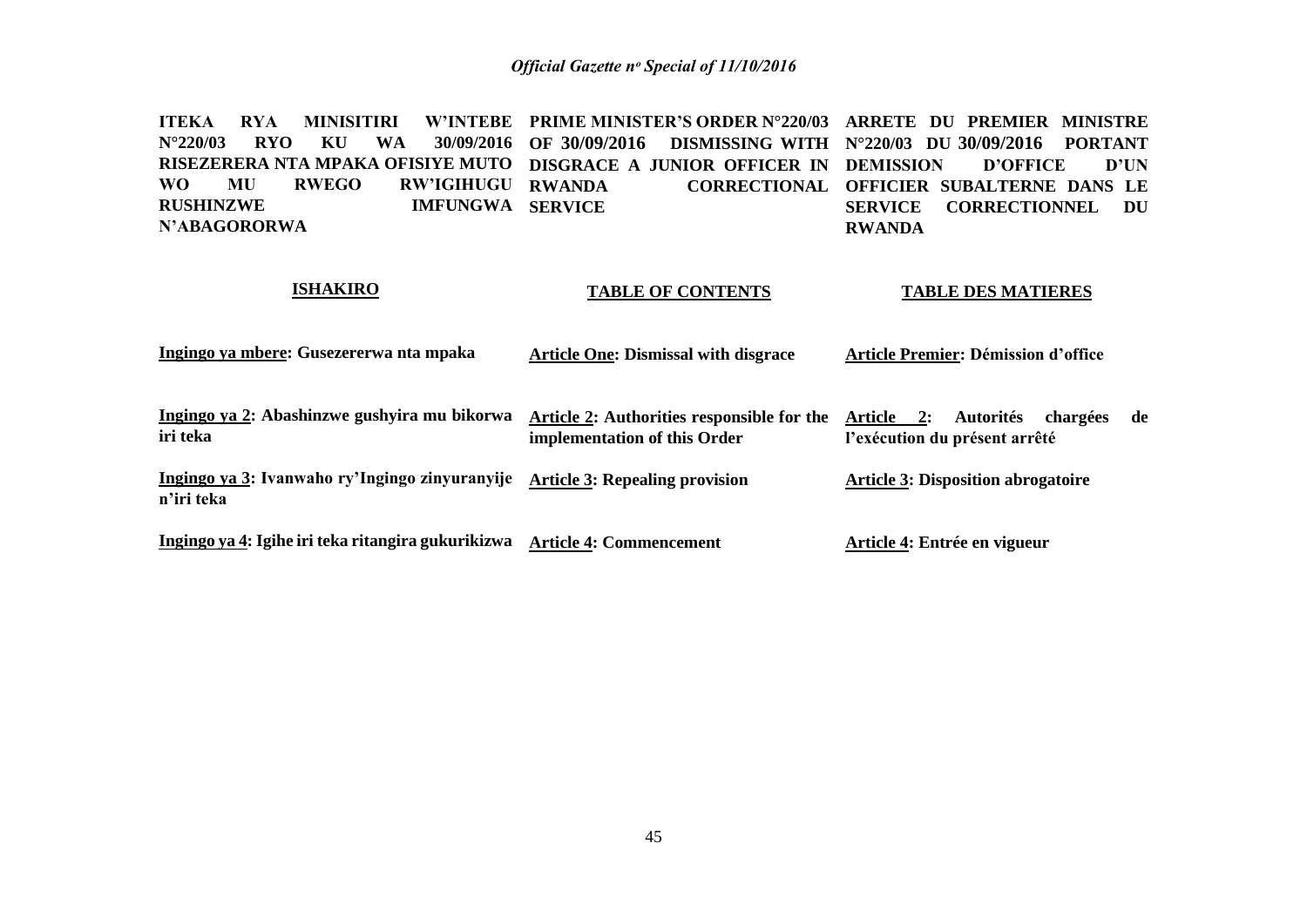| <b>W'INTEBE</b><br><b>ITEKA</b><br><b>RYA</b><br><b>MINISITIRI</b><br>30/09/2016<br>$N^{\circ}220/03$<br><b>RYO</b><br>KU<br><b>WA</b><br>RISEZERERA NTA MPAKA OFISIYE MUTO<br><b>RWEGO</b><br><b>RW'IGIHUGU</b><br><b>WO</b><br>MU<br><b>RUSHINZWE</b><br><b>IMFUNGWA</b><br>N'ABAGORORWA | PRIME MINISTER'S ORDER N°220/03<br>OF 30/09/2016<br><b>DISMISSING WITH</b><br><b>DISGRACE A JUNIOR OFFICER OF</b><br><b>RWANDA</b><br><b>CORRECTIONAL</b><br><b>SERVICE</b> | <b>ARRETE</b><br>DU PREMIER MINISTRE<br><b>PORTANT</b><br>$N^{\circ}220/03$<br>DU 30/09/2016<br>D'UN<br><b>DEMISSION</b><br><b>D'OFFICE</b><br><b>OFFICIER</b><br><b>SUBALTERNE</b><br><b>DU</b><br><b>CORRECTIONNEL</b><br><b>SERVICE</b><br><b>DU</b><br><b>RWANDA</b> |
|--------------------------------------------------------------------------------------------------------------------------------------------------------------------------------------------------------------------------------------------------------------------------------------------|-----------------------------------------------------------------------------------------------------------------------------------------------------------------------------|--------------------------------------------------------------------------------------------------------------------------------------------------------------------------------------------------------------------------------------------------------------------------|
| Minisitiri w'Intebe,                                                                                                                                                                                                                                                                       | The Prime Minister,                                                                                                                                                         | Le Premier Ministre,                                                                                                                                                                                                                                                     |
| Ashingiye ku Itegeko Nshinga rya Repubulika y'u<br>Rwanda ryo mu 2003 ryavuguruwe mu 2015, cyane<br>cyane mu ngingo zaryo iya 119, iya 122 n'iya 176;                                                                                                                                      | Pursuant to the Constitution of the Republic<br>of Rwanda of 2003 revised in 2015,<br>especially in Articles 119, 122 and 176;                                              | Vu la Constitution de la République du<br>Rwanda de 2003 révisée en 2015,<br>spécialement en ses articles 119, 122 et 176;                                                                                                                                               |
| Ashingiye ku Iteka rya Perezida n° 04/01 ryo ku wa<br>03/05/2012 rishyiraho sitati yihariye igenga<br>abacungagereza, cyane cyane mu ngingo zaryo iya<br>60 n'iya 65;                                                                                                                      | Pursuant to Presidential Order nº 04/01 of<br>03/05/2012 establishing the special statutes<br>governing prison guards, especially in<br>Articles 60 and 65;                 | Vu l'Arrêté Présidentiel n° 04/01 du<br>03/05/2012<br>portant<br>statut<br>particulier<br>régissant les surveillants des prisons,<br>spécialement en ses articles 60 et 65;                                                                                              |
| Bisabwe na Minisitiri w'Umutekano mu Gihugu;                                                                                                                                                                                                                                               | On proposal by the Minister of Internal<br>Security;                                                                                                                        | Sur proposition du Ministre de la Sécurité<br>Intérieure;                                                                                                                                                                                                                |
| Inama y'Abaminisitiri yateranye ku wa 10/08/2016<br>imaze kubisuzuma no kubyemeza;                                                                                                                                                                                                         | After consideration and approval<br>by<br>Cabinet, in its session of 10/08/2016;                                                                                            | Après examen et adoption par le Conseil des<br>Ministres en sa séance du 10/08/2016;                                                                                                                                                                                     |
| <b>ATEGETSE:</b>                                                                                                                                                                                                                                                                           | <b>HEREBY ORDERS:</b>                                                                                                                                                       | <b>ARRETE:</b>                                                                                                                                                                                                                                                           |
| Ingingo ya mbere: Gusezererwa nta mpaka                                                                                                                                                                                                                                                    | <b>Article One: Dismissal with disgrace</b>                                                                                                                                 | Article premier: Démission d'office                                                                                                                                                                                                                                      |
| AIP MUSISI James asezerewe nta mpaka mu<br>rushinzwe<br>Imfungwa<br>rw'Igihugu<br>Rwego<br>n'Abagororwa                                                                                                                                                                                    | AIP MUSISI James is dismissed with<br>disgrace in Rwanda Correctional Service.                                                                                              | AIP MUSISI James est démis d'office, au<br>sein du Service Correctionnel du Rwanda.                                                                                                                                                                                      |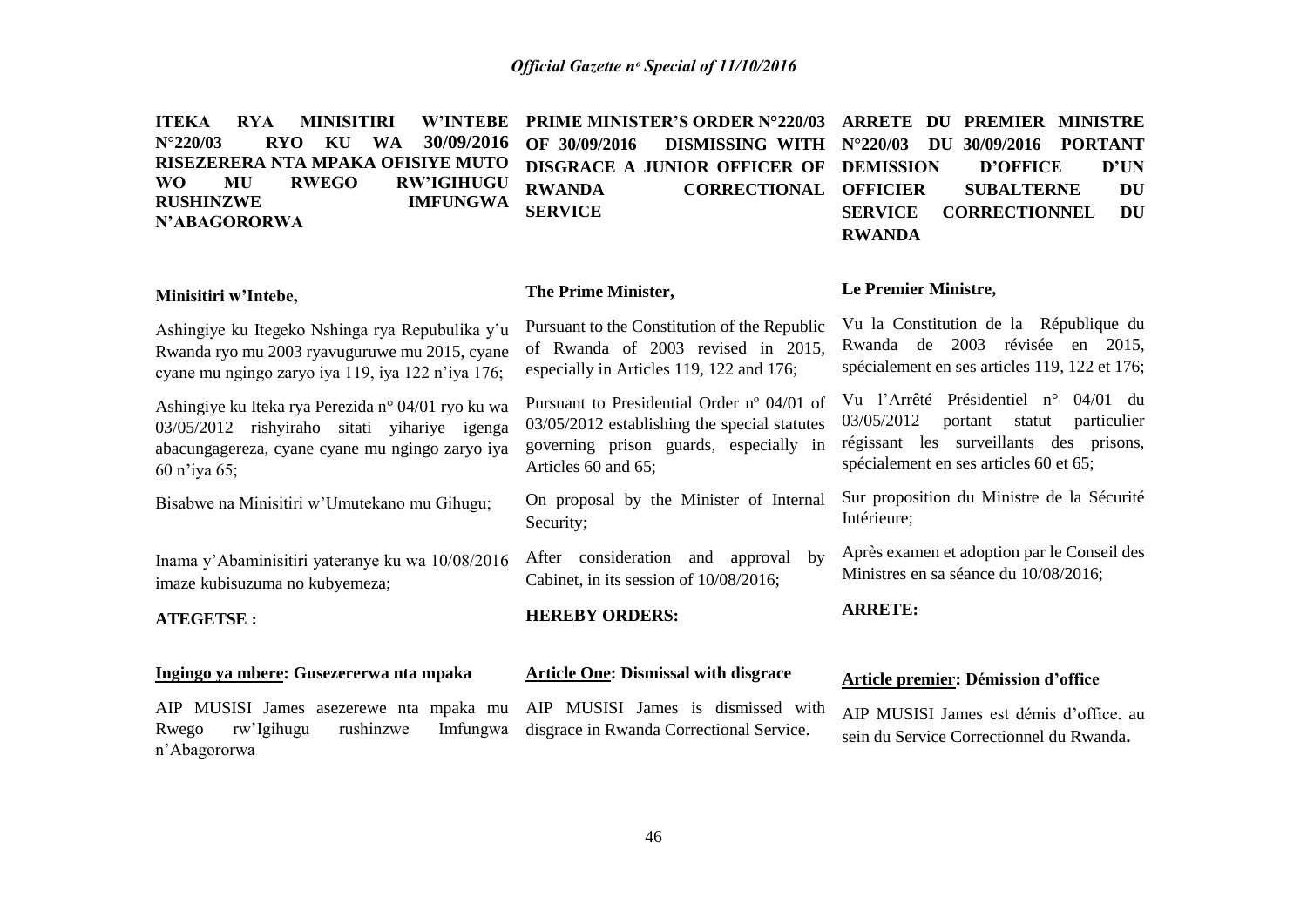| Ingingo ya 2: Abashinzwe gushyira mu bikorwa<br>iri teka                                                                                                  | <b>Article 2:</b> Authorities responsible for the<br>implementation of this Order                                                                        | Article 2: Autorités chargées<br>de<br>l'exécution du présent arrêté                                                                                             |
|-----------------------------------------------------------------------------------------------------------------------------------------------------------|----------------------------------------------------------------------------------------------------------------------------------------------------------|------------------------------------------------------------------------------------------------------------------------------------------------------------------|
| Minisitiri w'Umutekano mu Gihugu na Minisitiri<br>w'Imari n'Igenamigambi bashinzwe gushyira mu<br>bikorwa iri teka.                                       | The Minister of Internal Security and the<br>Minister of Finance and Economic Planning<br>are entrusted with the implementation of<br>this Order         | Le Ministre de la Sécurité Intérieure et le<br>Ministre des Finances et la Planification<br>Economique sont chargés de l'exécution du<br>présent arrêté.         |
| Ingingo ya 3: Ivanwaho ry'ingingo zinyuranyije Article 3: Repealing provision<br>n'iri teka                                                               |                                                                                                                                                          | <b>Article 3: Disposition abrogatoire</b>                                                                                                                        |
| Ingingo zose z'amateka abanziriza iri kandi<br>zinyuranije na ryo zivanyweho.                                                                             | All prior provisions contrary to this Order<br>are repealed.                                                                                             | Toutes les dispositions antérieures contraires<br>au présent arrêté sont abrogées.                                                                               |
| Ingingo ya 4: Igihe iri teka ritangira gukurikizwa                                                                                                        | <b>Article 4: Commencement</b>                                                                                                                           | Article 4: Entrée en vigueur                                                                                                                                     |
| ku munsi<br>teka ritangira gukurikizwa<br>Iri<br>ritangarijweho mu Igazeti ya Leta ya Repubulika<br>y'u Rwanda. Agaciro karyo gahera ku wa<br>01/05/2015. | This Order comes into force on the date of<br>its publication in the Official Gazette of the<br>Republic of Rwanda. It takes effect as of<br>01/05/2015. | Le présent arrêté entre en vigueur le jour de<br>sa publication au Journal Officiel de la<br>République du Rwanda. Il sort ses effets à<br>partir du 01/05/2015. |
| Kigali, ku wa 30/09/2016                                                                                                                                  | Kigali, on 30/09/2016                                                                                                                                    | Kigali, le 30/09/2016                                                                                                                                            |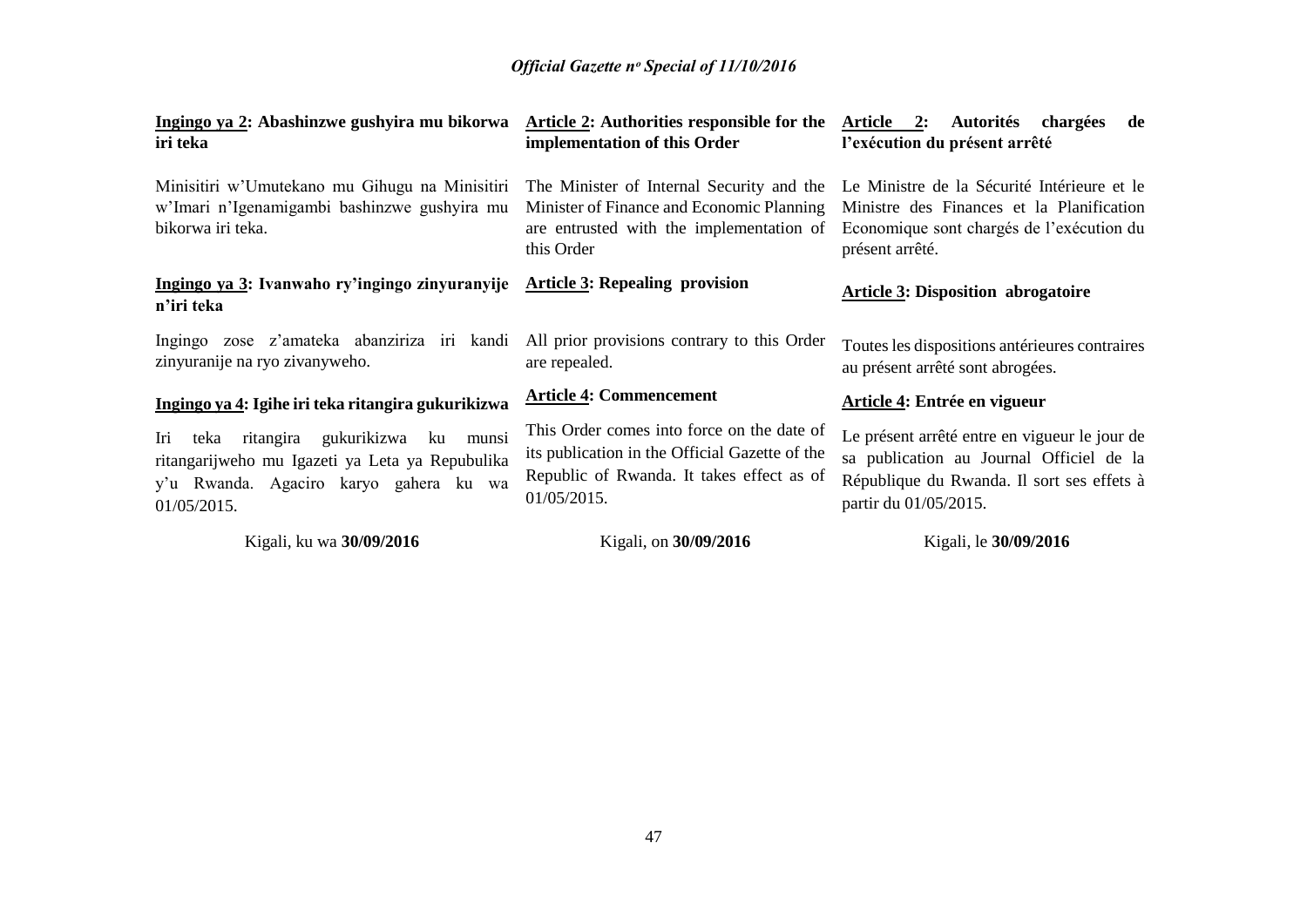**(sé) MUREKEZI Anastase** Minisitiri w'Intebe

**(sé) Sheikh HARERIMANA Mussa Fazil** Minisitiri w'Umutekano mu Gihugu

**Bibonywe kandi bishyizweho Ikirango cya Repubulika :**

**(sé) BUSINGYE Johnston** Minisitiri w'Ubutabera / Intumwa Nkuru ya Leta

**(sé) MUREKEZI Anastase** Prime Minister

**(sé) Sheikh HARERIMANA Mussa Fazil** Minister of Internal Security

**Seen and sealed with the Seal of the Republic**:

**(sé) BUSINGYE Johnston** Minister of Justice /Attorney General

**(sé) MUREKEZI Anastase** Premier Ministre

**(sé) Sheikh HARERIMANA Mussa Fazil** Ministre de la Sécurité Intérieure

**Vu et scellé du Sceau de la République**

#### **(sé) BUSINGYE Johnston**

Ministre de la Justice/Garde des Sceaux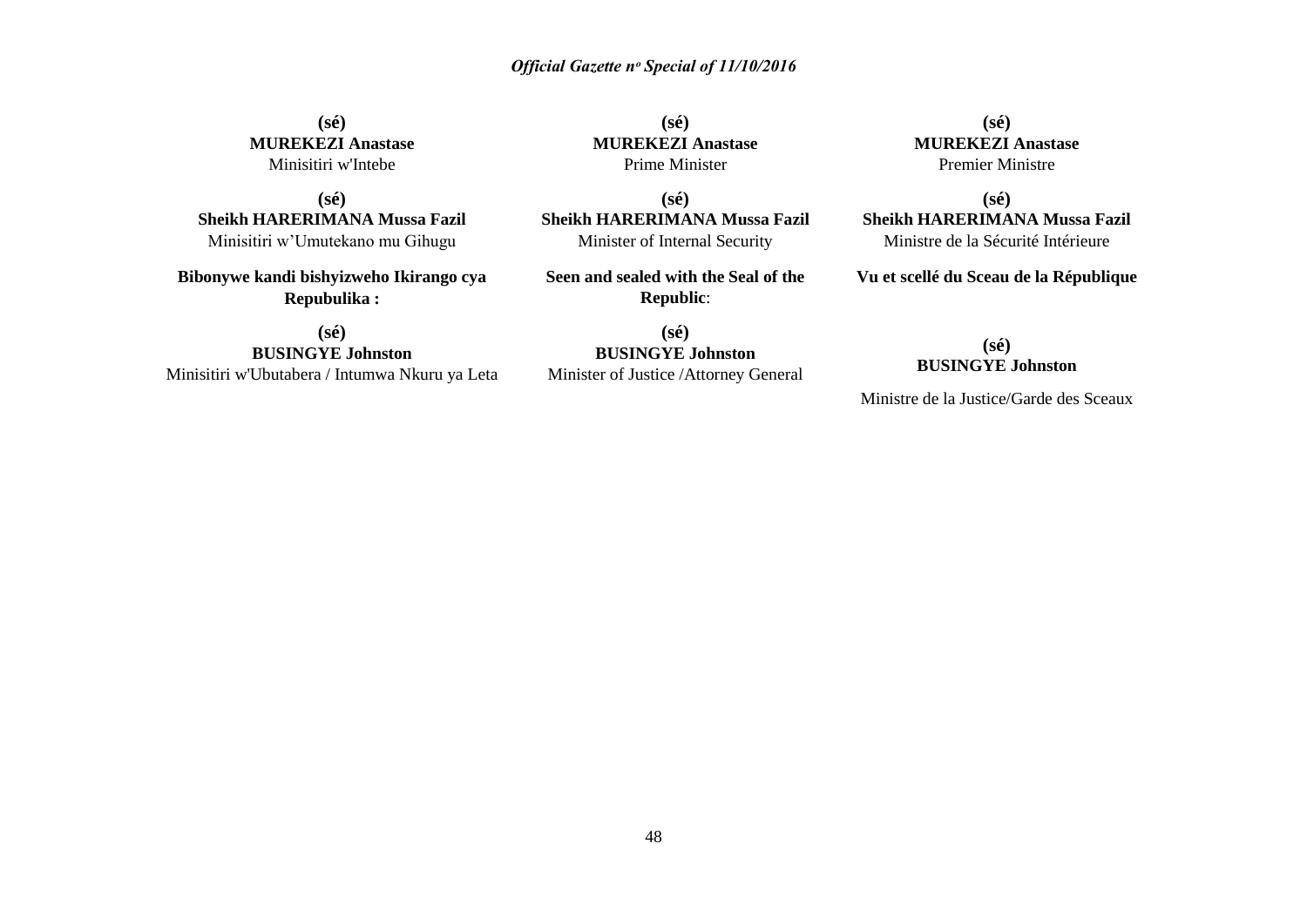**ITEKA RYA MINISITIRI W'INTEBE PRIME MINISTER'S ORDER N° 222/03 OF ARRETE DU PREMIER MINISTRE N°222/03 RYO KU WA 11/10/2016 RIVANA 11/10/2016 TRANSFERRING LAND FROM N°222/03 DU 11/10/2016 PORTANT UBUTAKA MU MUTUNGO RUSANGE WA THE STATE'S PUBLIC PROPERTY TO BE DESAFFECTATION D'UN TERRAIN DU LETA BUGATANGWA MU RWEGO ALLOCATED FOR INVESTMENT RW'ISHORAMARI DOMAINE PUBLIC DE L'ETAT POUR SON ALLOCATION A DES FINS D'INVESTISSEMENT**

#### **ISHAKIRO**

#### **TABLE OF CONTENTS**

#### **TABLE DES MATIERES**

| Ingingo ya mbere: Ivanwa mu mutungo<br>rusange wa Leta                                       | property                                                                   | Article One: Transfer from State public Article premier: Désaffectation du domaine<br>public de l'Etat |
|----------------------------------------------------------------------------------------------|----------------------------------------------------------------------------|--------------------------------------------------------------------------------------------------------|
| Ingingo ya 2: Itangwa ry'ubutaka                                                             | <b>Article 2: Allocation of land</b>                                       | <b>Article 2: Allocation du terrain</b>                                                                |
| Ingingo ya 3: Abashinzwe gushyira mu bikorwa<br>iri teka                                     | Article 3: Authorities responsible for the<br>implementation of this Order | Article 3: Autorités chargées de l'exécution du<br>présent arrêté                                      |
| Ingingo ya 4: Ivanwaho ry'ingingo zinyuranyije Article 4: Repealing provisions<br>n'iri teka |                                                                            | <b>Article 4: Disposition abrogatoire</b>                                                              |
| Ingingo ya 5: Igihe iri teka ritangirira<br>gukurikizwa                                      | <b>Article 5: Commencement</b>                                             | Article 5: Entrée en vigueur                                                                           |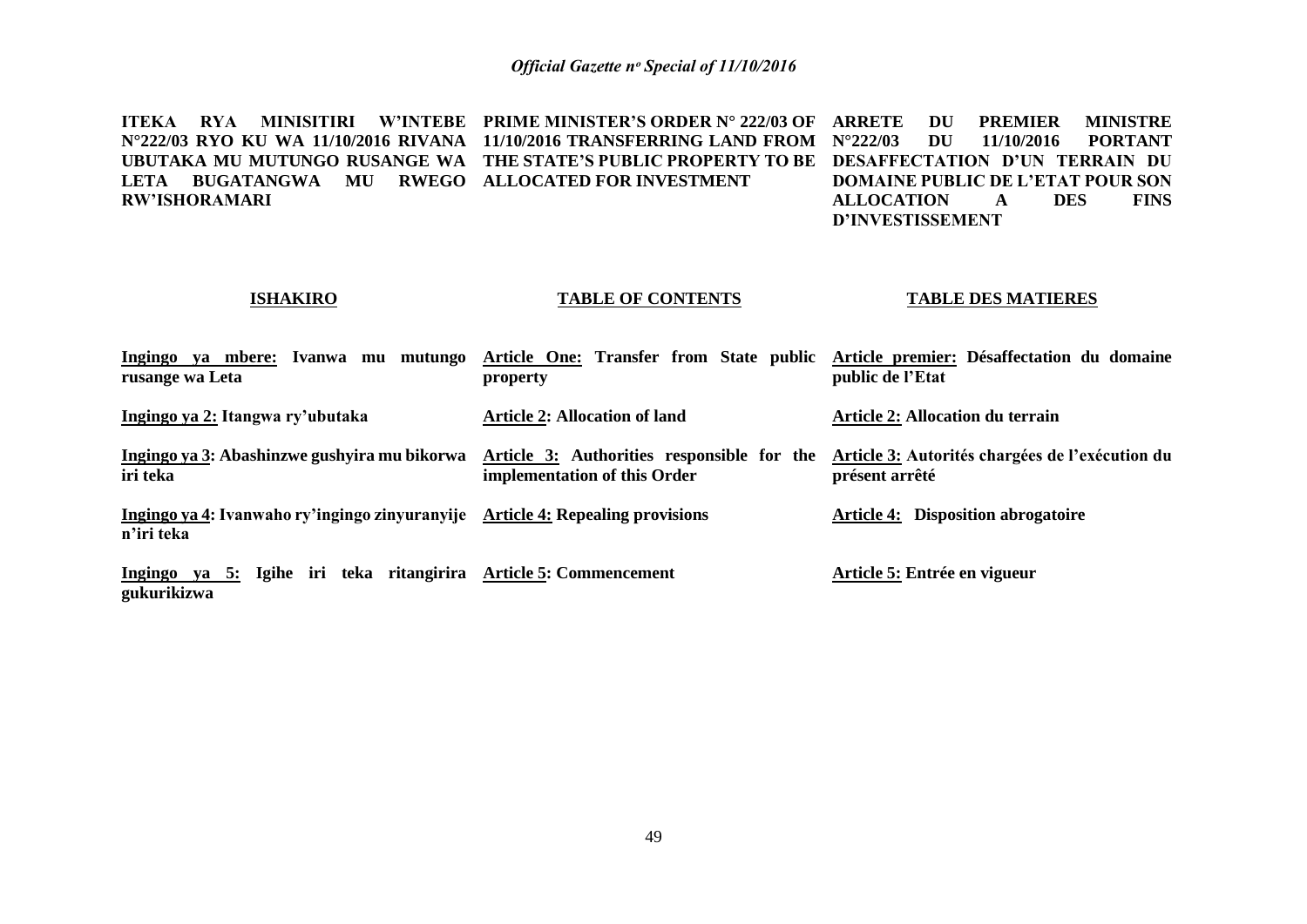| <b>RYA</b><br><b>MINISITIRI</b><br><b>W'INTEBE</b><br><b>ITEKA</b><br>N°222/03 RYO KU WA 11/10/2016 RIVANA<br>UBUTAKA MU MUTUNGO RUSANGE WA<br><b>BUGATANGWA</b><br><b>RWEGO</b><br>MU<br><b>LETA</b><br><b>RW'ISHORAMARI</b> | <b>PRIME MINISTER'S ORDER N°222/03 OF</b><br>11/10/2016 TRANSFERRING LAND FROM<br>THE STATE'S PUBLIC PROPERTY TO BE<br><b>ALLOCATED FOR INVESTMENT</b> | <b>ARRETE</b><br><b>MINISTRE</b><br>DU<br><b>PREMIER</b><br>$N^{\circ}222/03$<br><b>DU</b><br>11/10/2016<br><b>PORTANT</b><br><b>DESAFFECTATION D'UN TERRAIN DU</b><br><b>DOMAINE PUBLIC DE L'ETAT POUR SON</b><br><b>ALLOCATION</b><br><b>DES</b><br><b>FINS</b><br>A<br><b>D'INVESTISSEMENT</b> |
|-------------------------------------------------------------------------------------------------------------------------------------------------------------------------------------------------------------------------------|--------------------------------------------------------------------------------------------------------------------------------------------------------|---------------------------------------------------------------------------------------------------------------------------------------------------------------------------------------------------------------------------------------------------------------------------------------------------|
| Minisitiri w'Intebe;                                                                                                                                                                                                          | <b>The Prime Minister;</b>                                                                                                                             | Le Premier Ministre;                                                                                                                                                                                                                                                                              |
| Ashingiye ku Itegeko Nshinga rya Repubulika y'u<br>Rwanda ryo mu 2003 ryavuguruwe mu 2015,<br>cyane cyane mu ngingo zaryo, iya 44, iya 120, 121,<br>iya 122 n'iya 176;                                                        | Pursuant to the Constitution of the Republic of<br>Rwanda of 2003 revised in 2015, especially in<br>Articles 44, 120, 121, 122 and 176;                | Vu la Constitution de la République du Rwanda<br>de 2003 révisée en 2015, spécialement en ses<br>articles 44, 120, 121, 122 and 176;                                                                                                                                                              |
| Ashingiye ku Itegeko n° 43/2013 ryo ku wa<br>16/06/2013 rigenga ubutaka mu Rwanda, cyane<br>cyane mu ngingo zaryo, iya 12, iya 14 n'iya 17;                                                                                   | Pursuant to Law $n^{\circ}$ 43/2013 of 16/06/2013<br>governing land in Rwanda, especially in Articles,<br>12, 14 and 17;                               | Vu la Loi nº 43/2013 du 16/06/2013 portant<br>régime foncier au Rwanda, spécialement en ses<br>articles, 12, 14 et 17;                                                                                                                                                                            |
| Bisabwe na Minisitiri w'Ibikorwa Remezo;                                                                                                                                                                                      | On proposal by the Minister of Infrastructure;                                                                                                         | Sur proposition du Ministre des Infrastructures;                                                                                                                                                                                                                                                  |
| Inama y'Abaminisitiri yateranye<br>ku<br>wa<br>25/05/2016 imaze kubisuzuma no kubyemeza;                                                                                                                                      | After consideration and approval by the Cabinet,<br>in its session of $25/05/2016$ ;                                                                   | Apres examen et adoption par le Conseil des<br>Ministres, en sa séance du 25/05/2016;                                                                                                                                                                                                             |
| <b>ATEGETSE:</b>                                                                                                                                                                                                              | <b>HEREBY ORDERS:</b>                                                                                                                                  | <b>ARRETE:</b>                                                                                                                                                                                                                                                                                    |
| Ingingo ya mbere: Ivanwa mu mutungo<br>rusange wa Leta                                                                                                                                                                        | property                                                                                                                                               | Article One: Transfer from State public Article premier: Désaffectation du domaine<br>public de l'Etat                                                                                                                                                                                            |
| Ubutaka bungana na hegitari 13 buri mu kibanza<br>cya hegitari 55.6 cyateganyirijwe kubakwamo<br>ikibuga cy'imikino giherereye mu Kagari ka                                                                                   | The land of 13 hectares from the 55.6 hectares<br>meant for Olympic stadium situated in Gahanga<br>Cell, Gahanga Sector, Kicukiro District, Kigali     | Le terrain de 13 hectares extrait du terrain de 55.6<br>hectares prévu pour la construction du stade<br>olympique situé dans la Cellule de Gahanga,                                                                                                                                               |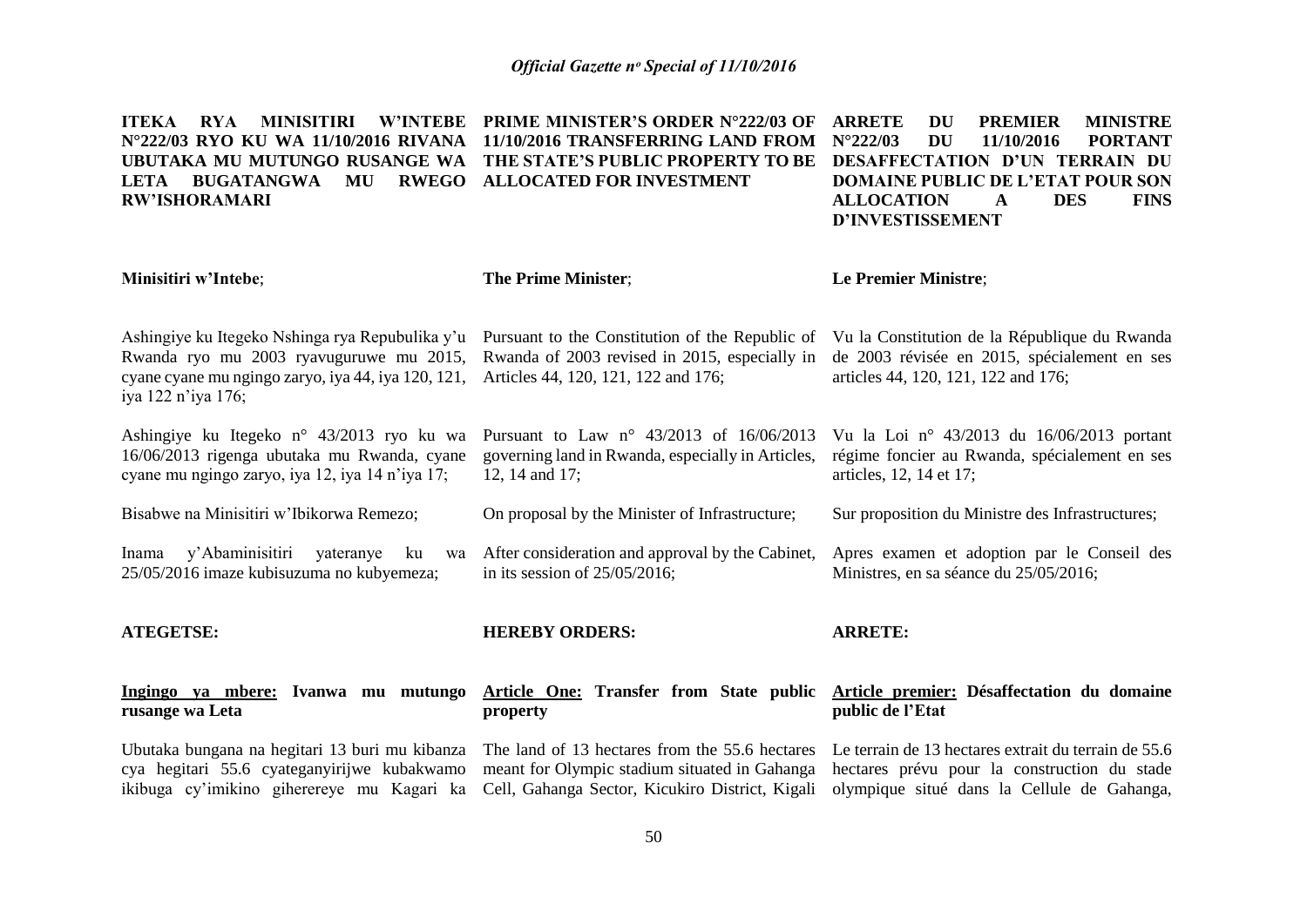Gahanga, Umurenge wa Gahanga mu Karere ka City, is transferred from public State property to Kicukiro mu Mujyi wa Kigali buvanywe mu mutungo rusange wa Leta, bugiye mu mutungo bwite wayo.

#### **Ingingo ya 2: Itangwa ry'ubutaka**

Ubutaka bungana na hegitari 13 buri mu kibanza Land property equivalent to 13 hectares from the Le terrain d'une superficie de 13 hectares visé à cya hegitari 55.6 buvugwa mu ngingo ya mbere 55.6 hectares referred to in Article One of this l'article premier du présent arrêté est alloué à la y'iri teka bwegurirwe Urugaga Nyarwanda rw'Abikorera nk'ingurane y'ikibanza n° 10931 cyateganyirijwe irindi shoramari.

#### **Ingingo ya 3: Abashinzwe gushyira mu bikorwa iri teka**

Minisitiri w'Ibikorwa Remezo, Minisitiri w'Umutungo Kamere na Minisitiri w'Ubutegetsi bw'Igihugu basabwe gushyira mu bikorwa iri teka.

#### **Ingingo ya 4: Ivanwaho ry'ingingo zinyuranyije Article 4: Repealing provisions n'iri teka**

zinyuranije na ryo zivanyweho.

#### **Ingingo ya 5: Igihe iri teka ritangirira Article 5: Commencement gukurikizwa**

Iri teka ritangira gukurikizwa ku munsi ritangarijwe mu Igazeti ya Leta ya Repubulika y'u Rwanda. Agaciro karyo gahera ku wa 25/05/2016.

private State property.

#### **Article 2: Allocation of land**

Order is allocated to the Private Sector Federation as an exchange of plot  $n^{\circ}$  10931 proposed for other investment.

#### **Article 3: Authorities responsible for the implementation of this Order**

Government are entrusted with implementation of this Order.

Ingingo zose z'amateka abanziriza iri kandi All prior provisions contrary to this Order are repealed.

25/05/2016

Secteur de Gahanga, District de Kicukiro, dans la Ville de Kigali est désaffecté du domaine public de l'Etat et affecté au domaine privé de l'Etat.

#### **Article 2: Allocation du terrain**

Fédération Rwandaise du Secteur Privé en échange de la parcelle nº 10931 proposée pour autre investissement.

#### **Article 3: Autorités chargées de l'exécution du présent arrêté**

The Minister of Infrastructure, the Minister of Le Ministre des Infrastructures, le Ministre des Natural Resources and the Minister of Local Ressources Naturelles et le Ministre de l'Administration Locale sont chargés de l'exécution du présent arrêté.

#### **Article 4: Disposition abrogatoire**

Toutes les dispositions antérieures contraires au présent arrêté sont abrogées.

#### **Article 5: Entrée en vigueur**

This Order comes into force on the date of its Le présent arrêté entre en vigueur le jour de sa publication in the Official Gazette of the publication au Journal Officiel de la République Republic of Rwanda. It takes effect as of du Rwanda. Il sort ses effets à partir du 25/05/2016.